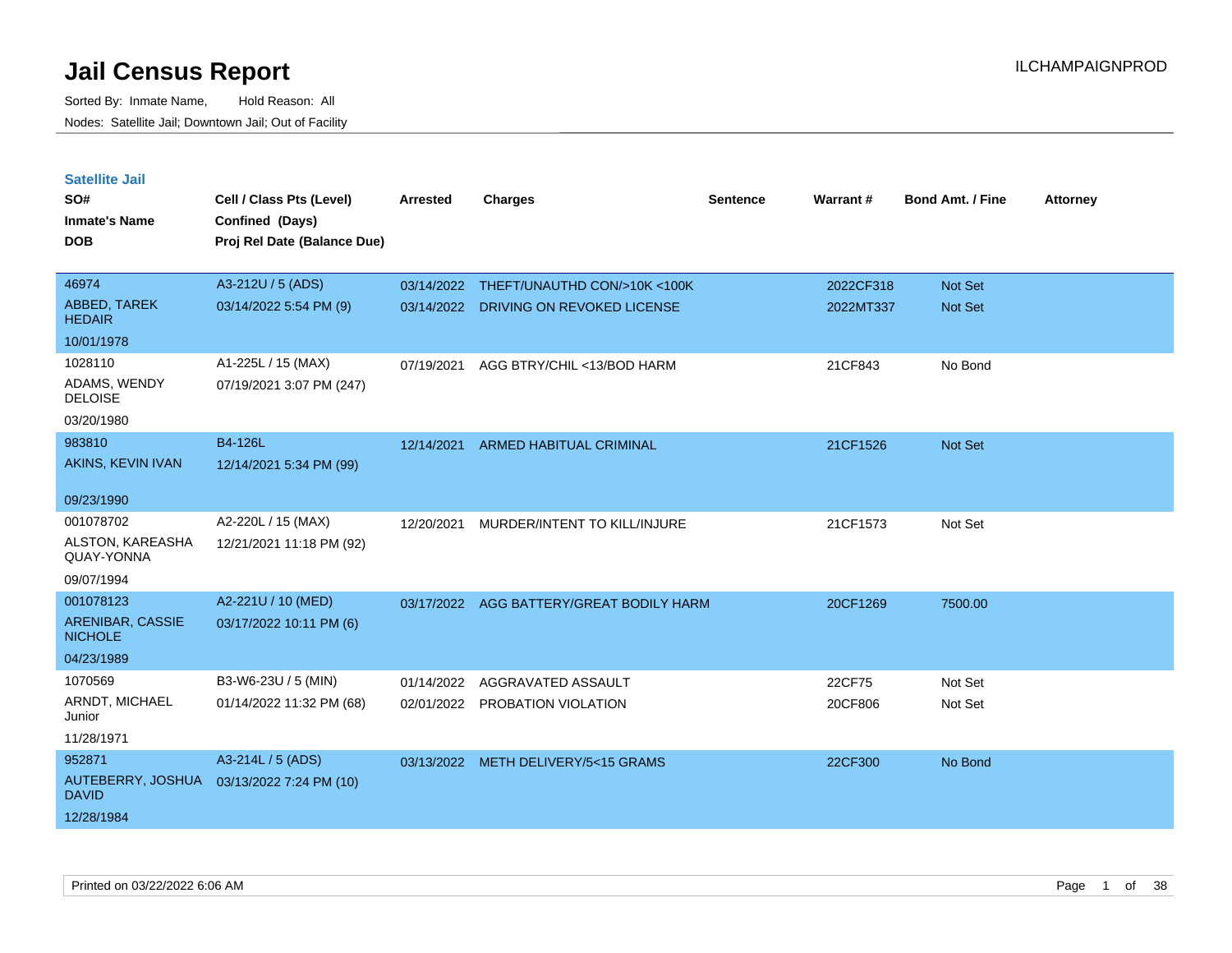| Noucs. Oatchite sail, Downtown sail, Out of Facility |                                            |                     |                                           |                 |             |                         |                 |
|------------------------------------------------------|--------------------------------------------|---------------------|-------------------------------------------|-----------------|-------------|-------------------------|-----------------|
| SO#                                                  | Cell / Class Pts (Level)                   | <b>Arrested</b>     | <b>Charges</b>                            | <b>Sentence</b> | Warrant#    | <b>Bond Amt. / Fine</b> | <b>Attorney</b> |
| <b>Inmate's Name</b>                                 | Confined (Days)                            |                     |                                           |                 |             |                         |                 |
| <b>DOB</b>                                           | Proj Rel Date (Balance Due)                |                     |                                           |                 |             |                         |                 |
|                                                      |                                            |                     |                                           |                 |             |                         |                 |
| 001078565                                            | B1-104U / 15 (MAX)                         | 11/05/2021          | POSSESSION OF STOLEN FIREARM              |                 | 21CF1366    | Not Set                 |                 |
| <b>BARBER, MARK</b>                                  | 11/05/2021 7:40 AM (138)                   | 11/05/2021          | RECEIVE/POSS/SELL STOLEN VEH              |                 | 2021CF1309  | 25000.00                |                 |
| <b>ANTHONY, Junior</b>                               |                                            | 11/05/2021 BURGLARY |                                           |                 | 21CF1369    | <b>Not Set</b>          |                 |
| 09/24/2003                                           |                                            |                     |                                           |                 |             |                         |                 |
| 65868                                                | B4-222U / 15 (MAX)                         |                     | 03/11/2022 METH DELIVERY/15<100 GRAMS     | 8y (DOC)        | 20CF1249    | No Bond                 |                 |
| <b>BARBER, MARK</b><br>ANTHONY, Senior               | 03/11/2022 10:13 AM (12)                   |                     |                                           |                 |             |                         |                 |
| 08/15/1983                                           |                                            |                     |                                           |                 |             |                         |                 |
| 518851                                               | B3-W2-05U / 10 (MED)                       | 01/11/2022          | FELON POSS/USE WEAPON/FIREARM             |                 | 20CF361     | 15000.00                |                 |
|                                                      | BARKER, ALEXANDER  01/11/2022 2:37 PM (71) |                     | 01/11/2022 POSS AMT CON SUB EXCEPT(A)/(D) |                 | 2020CF863   | 15000.00                |                 |
| <b>MASSIE</b>                                        |                                            |                     | 01/11/2022 BAD CHK/OBTAIN CON PROP/>150   |                 | 20CF192     | 15000.00                |                 |
| 09/24/1986                                           |                                            |                     | 01/11/2022 BAD CHK/OBTAIN CON PROP/>150   |                 | 19CF1686    | 15000.00                |                 |
|                                                      |                                            | 01/11/2022          | METH DELIVERY/15<100 GRAMS                | 20y (DOC)       | 20CF1383    | No Bond                 |                 |
|                                                      |                                            | 01/11/2022          | DRIVING ON REVOKED LICENSE                |                 | 2020TR16539 | 1500.00                 |                 |
|                                                      |                                            |                     | 01/11/2022 OBSTRUCTING IDENTIFICATION     |                 | 2020CM222   | 1500.00                 |                 |
| 001077899                                            | A3-211L / 5 (MIN)                          | 03/20/2022          | <b>BURGLARY</b>                           |                 | 21CF593     | 20000.00                |                 |
| BARKSDALE, RAY                                       | 03/20/2022 2:40 PM (3)                     | 03/20/2022          | POSSESSION OF METH/5<15 GRAMS             |                 | 21CF655     | 20000.00                |                 |
| <b>SHAWN</b>                                         |                                            |                     | 03/20/2022 POSS STOLEN VEHICLE            |                 | 21CF505     | 20000.00                |                 |
| 10/31/1990                                           |                                            |                     |                                           |                 |             |                         |                 |
| 969121                                               | A4-206L / 15 (MAX)                         |                     | 11/25/2021 CRIM TRESPASS TO RESIDENCE     |                 | 21CF1444    | <b>Not Set</b>          |                 |
| <b>BECKLEY, ANTHONY</b><br><b>PATRICK</b>            | 11/25/2021 7:16 PM (118)                   |                     |                                           |                 |             |                         |                 |
| 06/30/1989                                           |                                            |                     |                                           |                 |             |                         |                 |
| 517915                                               | B3-W3-11U / 5 (MIN)                        | 08/03/2021          | <b>BURGLARY</b>                           |                 | 21CF289     | 20000.00                |                 |
| <b>BOXLEY, CHARLES</b>                               | 08/03/2021 2:18 PM (232)                   | 08/03/2021          | <b>BURGLARY</b>                           |                 | 21CF679     | 20000.00                |                 |
| <b>OMAR</b>                                          |                                            | 08/03/2021          | FORGERY/ISSUE/DELIVER DOCUMENT            |                 |             | No Bond                 |                 |
| 01/10/1985                                           |                                            |                     |                                           |                 |             |                         |                 |
| 993169                                               | A1-125U / 10 (MED)                         |                     | 03/04/2022 RESIDENTIAL BURGLARY           | 6y (DOC)        | 21CF1059    | No Bond                 |                 |
| <b>BRAATEN, KAYLAN</b><br><b>AMBER</b>               | 03/04/2022 9:40 AM (19)                    |                     |                                           |                 |             |                         |                 |
| 10/29/1990                                           |                                            |                     |                                           |                 |             |                         |                 |
|                                                      |                                            |                     |                                           |                 |             |                         |                 |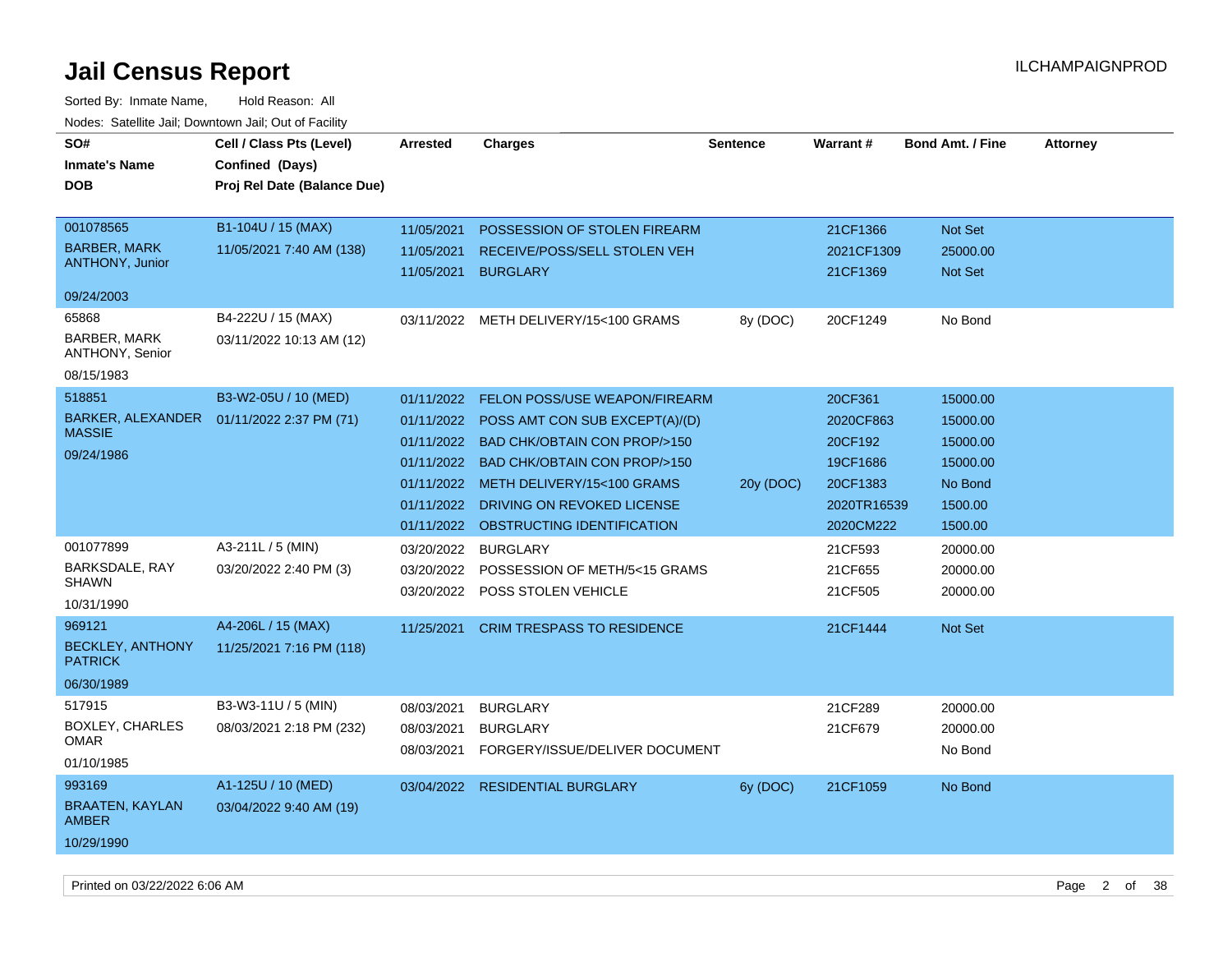Sorted By: Inmate Name, Hold Reason: All Nodes: Satellite Jail; Downtown Jail; Out of Facility

| SO#                                      | Cell / Class Pts (Level)    | <b>Arrested</b> | <b>Charges</b>                              | <b>Sentence</b> | <b>Warrant#</b> | <b>Bond Amt. / Fine</b> | Attorney |
|------------------------------------------|-----------------------------|-----------------|---------------------------------------------|-----------------|-----------------|-------------------------|----------|
| <b>Inmate's Name</b>                     | Confined (Days)             |                 |                                             |                 |                 |                         |          |
| <b>DOB</b>                               | Proj Rel Date (Balance Due) |                 |                                             |                 |                 |                         |          |
|                                          |                             |                 |                                             |                 |                 |                         |          |
| 776095                                   | B3-W7-27U / 5 (ADS)         |                 | 03/10/2022 DOMESTIC BATTERY                 |                 | 20CM446         | No Bond                 |          |
| <b>BRADDOCK, MICHAEL</b><br><b>LEE</b>   | 03/10/2022 10:24 AM (13)    |                 |                                             |                 |                 |                         |          |
| 04/16/1982                               | 3/23/2022 (0.00)            |                 |                                             |                 |                 |                         |          |
| 923208                                   | B3-W3-12L / 10 (MED)        | 01/22/2022      | CRIM TRES TO RES/PERS PRESENT               |                 | 22CF92          | Not Set                 |          |
| BREADY, ANDREW<br><b>NICHOLAS</b>        | 01/22/2022 7:43 PM (60)     |                 |                                             |                 |                 |                         |          |
| 06/08/1988                               |                             |                 |                                             |                 |                 |                         |          |
| 61675                                    | B1-202L / 10 (MED)          |                 | 02/10/2022 AGG DISCHARGE FIREARM/OCC BLDG   |                 | 20CF374         | 100000.00               |          |
| <b>BROWN, ANTONIO</b><br><b>BURNETT</b>  | 02/10/2022 3:28 PM (41)     |                 |                                             |                 |                 |                         |          |
| 03/04/1983                               |                             |                 |                                             |                 |                 |                         |          |
| 1018137                                  | A1-224U / 5 (MIN)           |                 | 02/23/2022 POSSESSING A CONTROLLED SUBSTANC |                 | 20 CF 1009      | No Bond                 |          |
| <b>BROWN, ASHLEY</b><br>SHAUNTRELL       | 02/23/2022 3:25 PM (28)     |                 |                                             |                 |                 |                         |          |
| 09/08/1993                               | 3/24/2022 (0.00)            |                 |                                             |                 |                 |                         |          |
| 001078008                                | A4-101U / 15 (MAX)          |                 | 02/15/2022 AGG BATTERY/DISCHARGE FIREARM    |                 | 21CF1090        | 500000.00               |          |
| <b>BROWN, CODY</b><br><b>RUSSELL</b>     | 02/15/2022 9:17 AM (36)     |                 |                                             |                 |                 |                         |          |
| 02/15/2004                               |                             |                 |                                             |                 |                 |                         |          |
| 51247                                    | B1-202U / 10 (MED)          | 04/15/2021      | FELON POSS/USE WEAPON/FIREARM               |                 | 21CF411         | Not Set                 |          |
| <b>BROWN, DANTE</b><br><b>MAURICE</b>    | 04/15/2021 6:24 PM (342)    |                 |                                             |                 |                 |                         |          |
| 04/19/1979                               |                             |                 |                                             |                 |                 |                         |          |
| 990921                                   | B4-123L / 15 (MAX)          | 01/20/2022      | MFG/DEL 1<15 GR COCAINE/ANLG                |                 | 19CF369         | 25000.00                |          |
| <b>BROWN, QUINTIN</b><br><b>MARSHAUN</b> | 01/20/2022 7:19 PM (62)     |                 | 01/20/2022 ARMED HABITUAL CRIMINAL          |                 | 21CF935         | 750000.00               |          |
| 09/26/1991                               |                             |                 |                                             |                 |                 |                         |          |
| 29957                                    | B4-222L / 15 (MAX)          | 11/13/2021      | FELON POSS/USE WEAPON/FIREARM               |                 | 21CF1390        | Not Set                 |          |
| BROWN, RODNEY<br>LOUIS                   | 11/13/2021 8:57 PM (130)    | 11/13/2021      | AGG CRIM SX AB/>5 YR OLDER VIC              |                 | 2019CF0718      | 250000.00               |          |
|                                          |                             |                 |                                             |                 |                 |                         |          |

01/07/1968

Printed on 03/22/2022 6:06 AM Page 3 of 38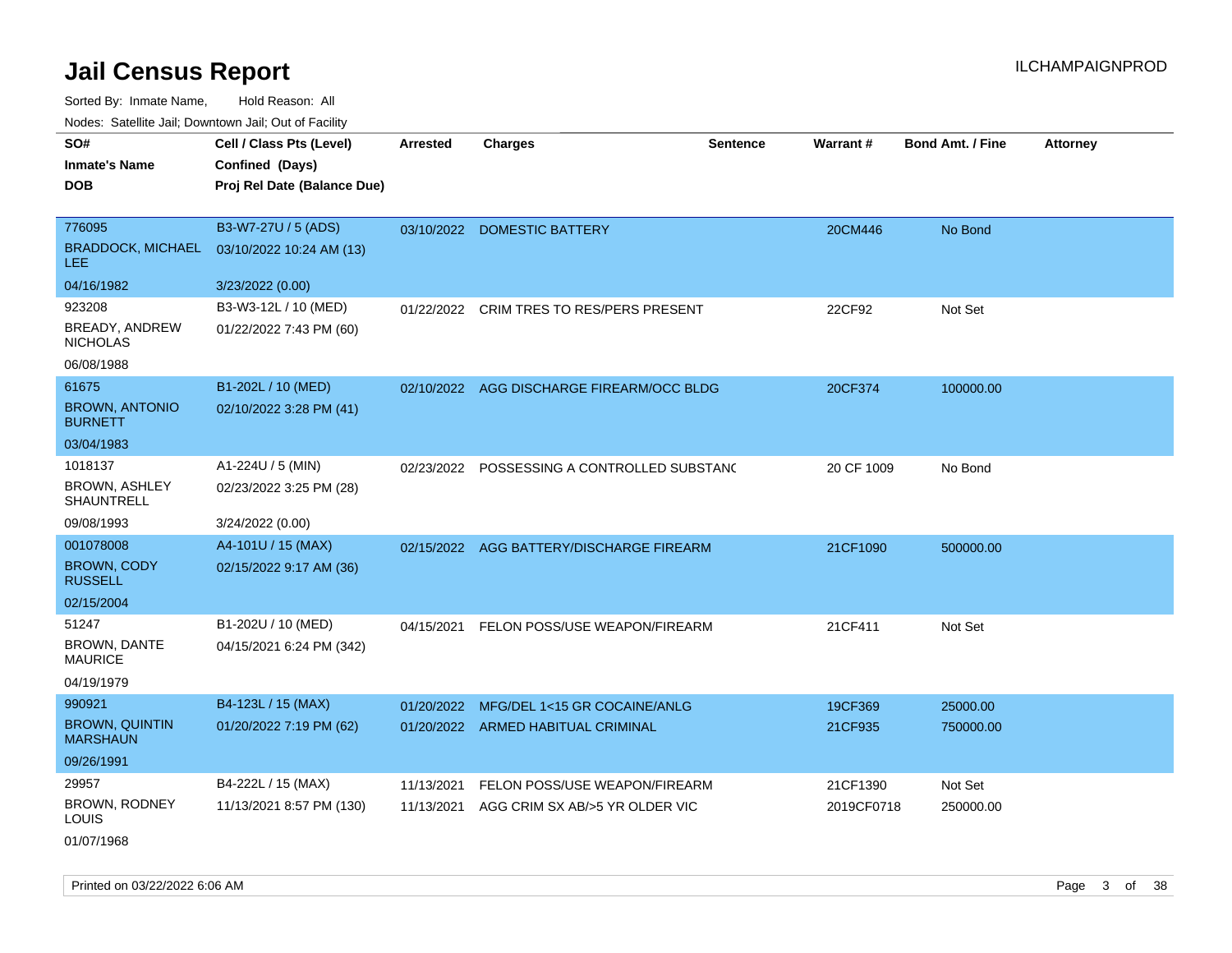| indues. Salenne Jan, Downlown Jan, Out of Facility |                             |                      |                                           |                 |                 |                         |                 |
|----------------------------------------------------|-----------------------------|----------------------|-------------------------------------------|-----------------|-----------------|-------------------------|-----------------|
| SO#                                                | Cell / Class Pts (Level)    | <b>Arrested</b>      | <b>Charges</b>                            | <b>Sentence</b> | <b>Warrant#</b> | <b>Bond Amt. / Fine</b> | <b>Attorney</b> |
| <b>Inmate's Name</b>                               | Confined (Days)             |                      |                                           |                 |                 |                         |                 |
| <b>DOB</b>                                         | Proj Rel Date (Balance Due) |                      |                                           |                 |                 |                         |                 |
|                                                    |                             |                      |                                           |                 |                 |                         |                 |
| 981645                                             | B4-122L / 15 (MAX)          | 01/27/2022 MURDER    |                                           |                 | 22CF114         | 1000000.00              |                 |
| <b>BRUMFIELD,</b><br><b>JONATHAN EZEKEIL</b>       | 01/27/2022 8:15 PM (55)     |                      |                                           |                 |                 |                         |                 |
| 08/03/1989                                         |                             |                      |                                           |                 |                 |                         |                 |
| 001078739                                          | A2-122L / 5 (ADS)           | 01/05/2022           | CRIMINAL TRESPASS BUILDING                |                 | 2020CM392       | 1000.00                 |                 |
| BRYANT, JUDITH ANN                                 | 01/05/2022 6:36 PM (77)     |                      |                                           |                 |                 |                         |                 |
|                                                    |                             |                      |                                           |                 |                 |                         |                 |
| 10/22/1957                                         |                             |                      |                                           |                 |                 |                         |                 |
| 1033844                                            | A2-223U / 5 (ADS)           | 03/16/2022           | <b>BURGLARY</b>                           |                 | 21CF700         | 5000.00                 |                 |
| BRYANT, SAMANTHA                                   | 03/16/2022 10:03 PM (7)     | 03/16/2022           | POSS HYPO/SYRINGE/NEEDLES/1ST             |                 | 20CM434         | 5000.00                 |                 |
| <b>JEAN</b>                                        |                             | 03/16/2022 AGG DUI/3 |                                           |                 | 20CF715         | 5000.00                 |                 |
| 06/30/1994                                         |                             |                      | 03/16/2022 POSS AMT CON SUB EXCEPT(A)/(D) |                 | 21CF356         | 5000.00                 |                 |
| 49431                                              | B1-201L / 10 (MED)          | 03/11/2022           | AGG BTRY/PREGNANT/HANDICAPPED             |                 | 2018CF1744      | 10000.00                |                 |
| <b>BUFFORD, LANCE</b>                              | 03/11/2022 5:01 PM (12)     | 03/11/2022           | VIO BAIL BOND/CLASS X OFFENSE             | 3y(DOC)         | 2018CF350       | No Bond                 |                 |
| <b>CORNELL</b>                                     |                             |                      | 03/11/2022 CIVIL FTA WARRANT              |                 | 2005F180        | 15000.00                |                 |
| 12/18/1979                                         |                             |                      |                                           |                 |                 |                         |                 |
| 1047579                                            | A1-124L / 10 (MED)          |                      | 02/24/2022 ARMED ROBBERY/NO FIREARM       |                 | 22CF232         | <b>Not Set</b>          |                 |
| <b>BUTLER, TAMYRA</b><br><b>COSHAWN</b>            | 02/24/2022 5:40 AM (27)     |                      |                                           |                 |                 |                         |                 |
| 07/06/1988                                         |                             |                      |                                           |                 |                 |                         |                 |
| 001077954                                          | B3-W7-26L / 10 (MED)        | 12/21/2021           | <b>RESIDENTIAL BURGLARY</b>               |                 | 21CF1570        | Not Set                 |                 |
| CALKINS, STEVEN RAY 12/21/2021 6:35 AM (92)        |                             |                      |                                           |                 |                 |                         |                 |
|                                                    |                             |                      |                                           |                 |                 |                         |                 |
| 01/01/1992                                         |                             |                      |                                           |                 |                 |                         |                 |
| 39474                                              | B1-101U / 10 (ADS)          | 07/06/2021           | MFG/DEL 15<100 GR HEROIN/ANLG             |                 | 21CF792         | Not Set                 |                 |
| CAMPBELL, AARON<br><b>JACOB</b>                    | 07/06/2021 11:56 PM (260)   |                      |                                           |                 |                 |                         |                 |
| 07/18/1974                                         |                             |                      |                                           |                 |                 |                         |                 |
| 001078953                                          | A3-111L / 10 (ADS)          |                      | 03/15/2022 POSSESSION OF STOLEN FIREARM   |                 | 2022CF319       | Not Set                 |                 |
| CAMPBELL,<br><b>MOHAMMED BURNELL</b>               | 03/15/2022 10:50 PM (8)     |                      |                                           |                 |                 |                         |                 |
| 09/25/1991                                         |                             |                      |                                           |                 |                 |                         |                 |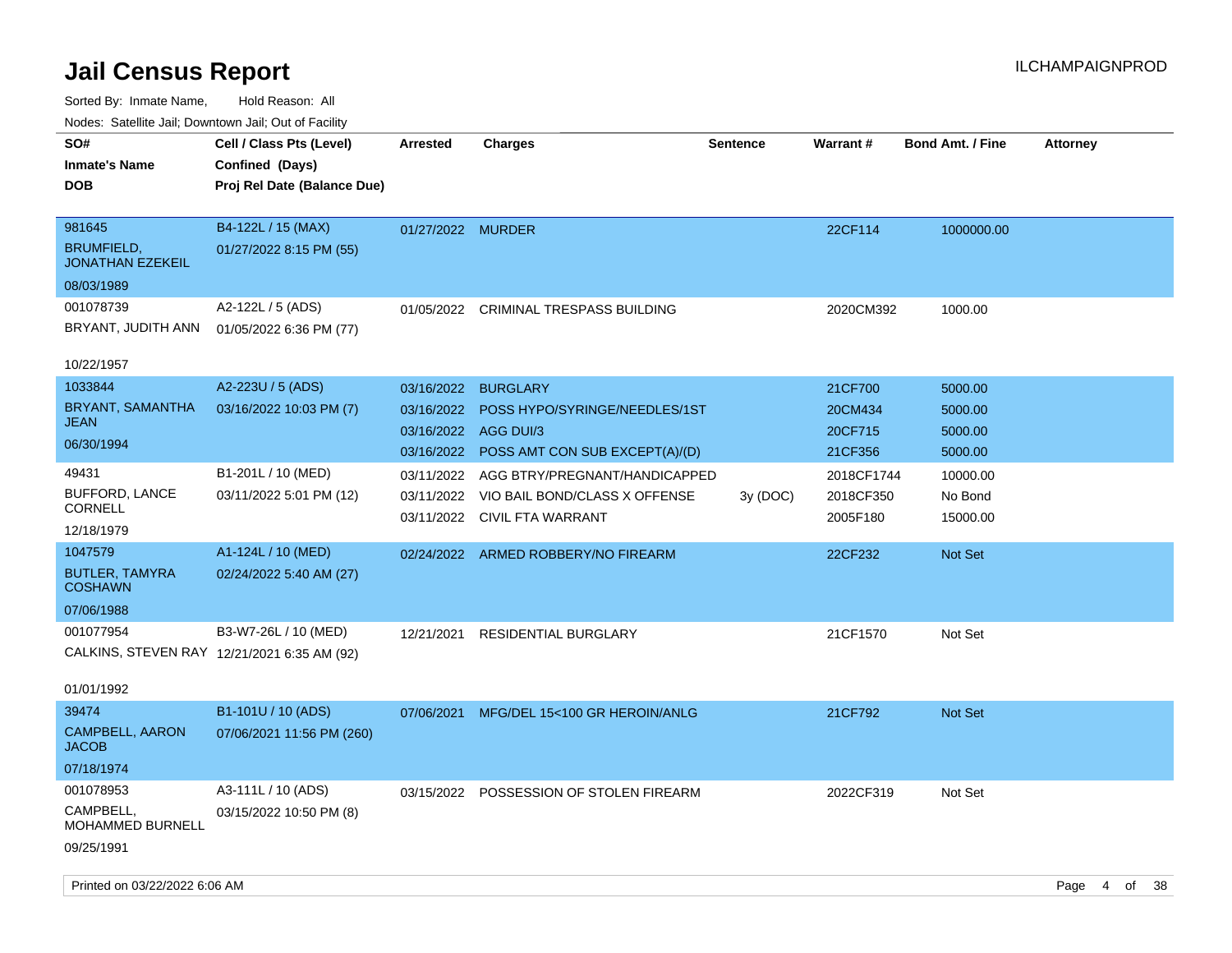Sorted By: Inmate Name, Hold Reason: All Nodes: Satellite Jail; Downtown Jail; Out of Facility

| SO#                                       | Cell / Class Pts (Level)                     | <b>Arrested</b>   | <b>Charges</b>                                | <b>Sentence</b> | <b>Warrant#</b> | <b>Bond Amt. / Fine</b> | <b>Attorney</b> |
|-------------------------------------------|----------------------------------------------|-------------------|-----------------------------------------------|-----------------|-----------------|-------------------------|-----------------|
| <b>Inmate's Name</b>                      | Confined (Days)                              |                   |                                               |                 |                 |                         |                 |
| <b>DOB</b>                                | Proj Rel Date (Balance Due)                  |                   |                                               |                 |                 |                         |                 |
|                                           |                                              |                   |                                               |                 |                 |                         |                 |
| 1060436                                   | B1-106U / 10 (MED)                           | 01/06/2022        | AGGRAVATED UNLAWFUL RESTRAINT                 |                 | 22CF29          | Not Set                 |                 |
| <b>CARTER, DERESHEO</b><br><b>DEWAYNE</b> | 01/06/2022 8:43 PM (76)                      |                   | 01/06/2022 FELON ESCAPE/PEACE OFFICER         |                 | <b>22CF28</b>   | Not Set                 |                 |
| 09/10/1991                                |                                              |                   |                                               |                 |                 |                         |                 |
| 001077353                                 | B1-106L / 15 (MAX)                           | 02/12/2022        | ALCOHOL SALES - MINOR 19-20                   |                 | 2020OV127       | 1000.00                 |                 |
| CARTER, JAMES<br><b>IVORY</b>             | 02/13/2022 1:19 AM (38)                      |                   | 02/12/2022 FELON POSS/USE WEAPON/FIREARM      |                 | 22CF173         | No Bond                 |                 |
| 08/12/2000                                |                                              |                   |                                               |                 |                 |                         |                 |
| 957936                                    | A4-201L / 15 (MAX)                           |                   | 03/10/2022 DELIVERY OF OR POSSESSION OF W/IN1 |                 | 22CF295         | Not Set                 |                 |
| CAVETTE, JUSTIN<br><b>EUGENE</b>          | 03/10/2022 12:10 PM (13)                     |                   |                                               |                 |                 |                         |                 |
| 08/02/1988                                |                                              |                   |                                               |                 |                 |                         |                 |
| 1029088                                   | B1-107L / 10 (MED)                           |                   | 12/21/2021 FELON POSS/USE FIREARM PRIOR       |                 | 21CF1338        | 250000.00               |                 |
| CHAPPLE, MALIK<br><b>BIANCO</b>           | 12/22/2021 10:02 AM (91)                     |                   |                                               |                 |                 |                         |                 |
| 10/25/1994                                |                                              |                   |                                               |                 |                 |                         |                 |
| 001078812                                 | B1-207U / 15 (MAX)                           |                   | 02/01/2022 ARMED ROBBERY/ARMED W/FIREARM      |                 | 22CF145         | Not Set                 |                 |
| <b>COBB, SINTRAE</b><br><b>SANCHEZ</b>    | 02/01/2022 8:33 PM (50)                      |                   |                                               |                 |                 |                         |                 |
| 07/05/2002                                |                                              |                   |                                               |                 |                 |                         |                 |
| 001077485                                 | A1-227U / 15 (MAX)                           |                   | 12/21/2021 MURDER/INTENT TO KILL/INJURE       |                 | 2021CF1282      | 1000000.00              |                 |
| COLBERT, ARIEANA<br><b>FELICIA</b>        | 12/21/2021 2:08 PM (92)                      |                   |                                               |                 |                 |                         |                 |
| 12/13/2000                                |                                              |                   |                                               |                 |                 |                         |                 |
| 34805                                     | B4-227U / 15 (MAX)                           | 10/01/2021        | <b>DOMESTIC BATTERY</b>                       |                 | 21CF1183        | <b>Not Set</b>          |                 |
|                                           | CONERLY, KIN JOSEPH 10/01/2021 1:53 AM (173) | 10/01/2021        | <b>ARMED HABITUAL CRIMINAL</b>                |                 | 21CF1184        | Not Set                 |                 |
| 11/16/1971                                |                                              | 10/06/2021        | POSS STOLEN VEHICLE > \$25,000                |                 | 19CF1786        | Not Set                 |                 |
| 1074319                                   | B1-104L / 15 (MAX)                           | 10/12/2021        | AGGRAVATED CRUELTY TO ANIMALS                 |                 | 21CF1238        | Not Set                 |                 |
| <b>CRAIG, DAVUCCI</b><br><b>DAVION</b>    | 10/12/2021 11:36 AM (162)                    | 10/14/2021 MURDER |                                               |                 | 21CF1239        | Not Set                 |                 |
| 08/02/2001                                |                                              |                   |                                               |                 |                 |                         |                 |

Printed on 03/22/2022 6:06 AM Page 5 of 38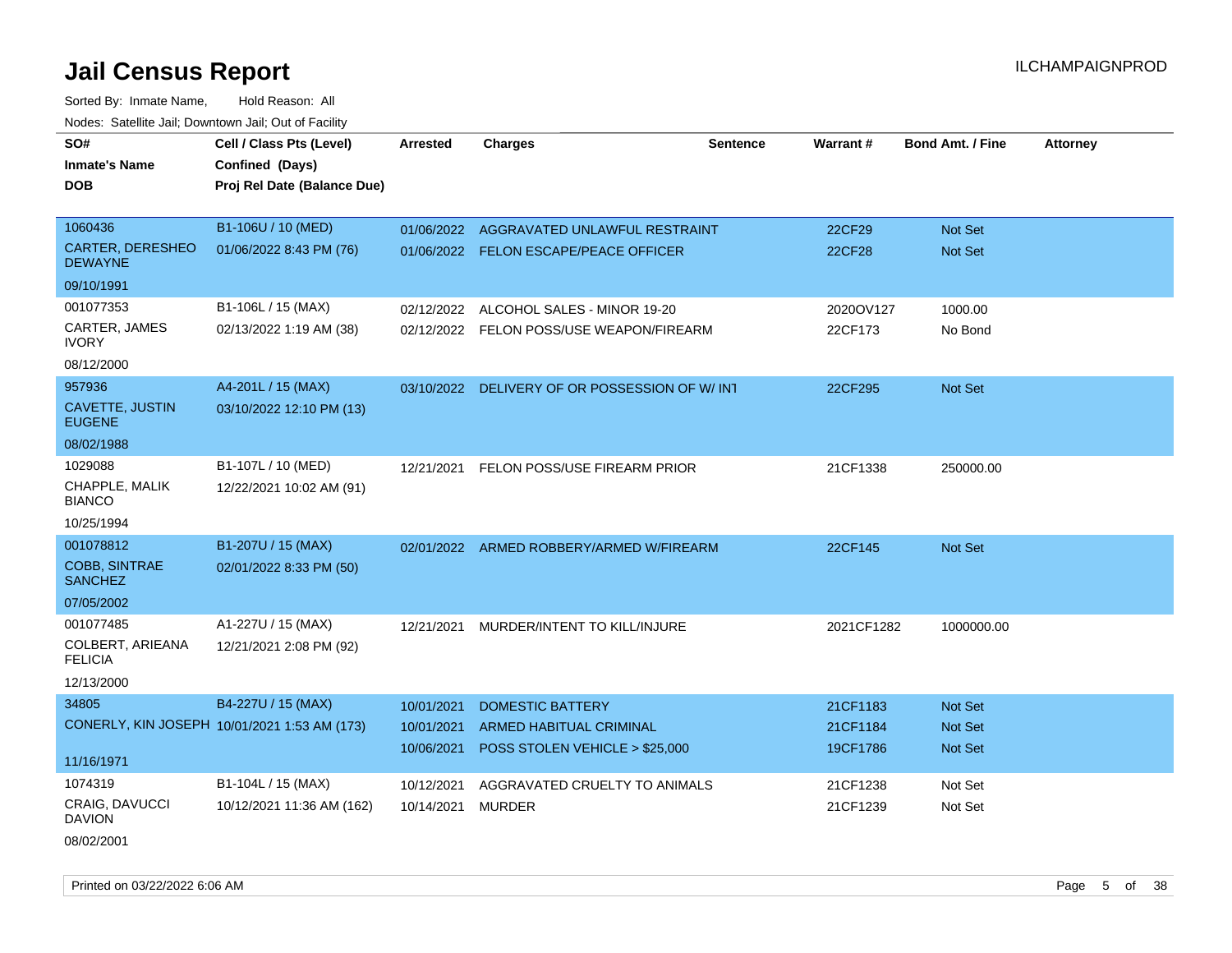Sorted By: Inmate Name, Hold Reason: All Nodes: Satellite Jail; Downtown Jail; Out of Facility

| roaco. Catolino cali, Downtown cali, Out of Facility |                             |                      |                                        |                 |            |                         |                 |
|------------------------------------------------------|-----------------------------|----------------------|----------------------------------------|-----------------|------------|-------------------------|-----------------|
| SO#                                                  | Cell / Class Pts (Level)    | <b>Arrested</b>      | <b>Charges</b>                         | <b>Sentence</b> | Warrant#   | <b>Bond Amt. / Fine</b> | <b>Attorney</b> |
| <b>Inmate's Name</b>                                 | Confined (Days)             |                      |                                        |                 |            |                         |                 |
| DOB                                                  | Proj Rel Date (Balance Due) |                      |                                        |                 |            |                         |                 |
|                                                      |                             |                      |                                        |                 |            |                         |                 |
| 49829                                                | <b>BOOKH-8 / 10 (MED)</b>   |                      | 03/20/2022 AGGRAVATED DOMESTIC BATTERY |                 | 22CF337    | No Bond                 |                 |
| <b>CRANDALL, TERRY</b><br>LEE, Junior                | 03/20/2022 11:02 PM (3)     |                      |                                        |                 |            |                         |                 |
| 01/12/1974                                           |                             |                      |                                        |                 |            |                         |                 |
| 001077549                                            | B2-T3-10L / 10 (SPH)        | 12/22/2020           | PRED CRIM SEX ASLT/VICTIM <13          |                 | 2020CF1469 | Not Set                 |                 |
| CRISTOBAL-MATEO,<br><b>CRISTOBAL</b>                 | 12/22/2020 1:17 PM (456)    |                      |                                        |                 |            |                         |                 |
| 12/02/1988                                           |                             |                      |                                        |                 |            |                         |                 |
| 988538                                               | B3-W6-24L / 10 (MED)        | 12/21/2021           | AGGRAVATED DOMESTIC BATTERY            |                 | 21CF1564   | Not Set                 |                 |
| DAVIDSON, HARLEY<br><b>KYLE SCOTT</b>                | 12/21/2021 5:45 AM (92)     |                      |                                        |                 |            |                         |                 |
| 08/05/1990                                           | 4/18/2022 (0.00)            |                      |                                        |                 |            |                         |                 |
| 1023587                                              | A4-102L / 15 (MAX)          | 09/24/2021           | MFG/DEL CANNABIS/2.5-10 GRAMS          |                 | 21CF1155   | Not Set                 |                 |
| DAVIS, MARTIN<br><b>DENNIS</b>                       | 09/24/2021 9:38 PM (180)    | 09/24/2021           | ARMED HABITUAL CRIMINAL                |                 | 2021-CF681 | 500000.00               |                 |
| 12/02/1994                                           |                             |                      |                                        |                 |            |                         |                 |
| 001078538                                            | A3-213U / 10 (ADS)          | 10/26/2021           | <b>CRIM SEX ASSAULT/FORCE</b>          |                 | 21CF1301   | Not Set                 |                 |
| DAWKINS, LEN                                         | 10/26/2021 8:18 PM (148)    |                      |                                        |                 |            |                         |                 |
| 03/23/1987                                           |                             |                      |                                        |                 |            |                         |                 |
| 56972                                                | B3-W8-32L / 10 (MED)        | 08/30/2021           | POSS STOLEN VEHICLE > \$25,000         |                 | 21CF1044   | Not Set                 |                 |
| DAY, DANIEL JOSEPH                                   | 08/30/2021 3:07 PM (205)    | 09/04/2021           | <b>BURGLARY</b>                        |                 | 21CF1054   | Not Set                 |                 |
|                                                      |                             |                      |                                        |                 |            |                         |                 |
| 10/16/1982                                           |                             |                      |                                        |                 |            |                         |                 |
| 64070                                                | B3-W7-28L / 10 (MED)        | 02/18/2022           | <b>BURGLARY</b>                        |                 | 21CF1176   | 20000.00                |                 |
| DECKER, ANTHONY V                                    | 02/18/2022 6:52 PM (33)     |                      | 02/18/2022 POSSESSION OF METH<5 GRAMS  |                 | 21CF1205   | 15000.00                |                 |
| 11/27/1982                                           |                             |                      |                                        |                 |            |                         |                 |
| 36298                                                | B2-DR / 5 (SPH)             | 03/11/2022 AGG DUI/3 |                                        |                 | 21CF380    | Not Set                 |                 |
| DUCEY, SCOTT<br><b>ROBERT</b>                        | 03/11/2022 12:49 PM (12)    |                      |                                        |                 |            |                         |                 |
|                                                      |                             |                      |                                        |                 |            |                         |                 |

04/02/1969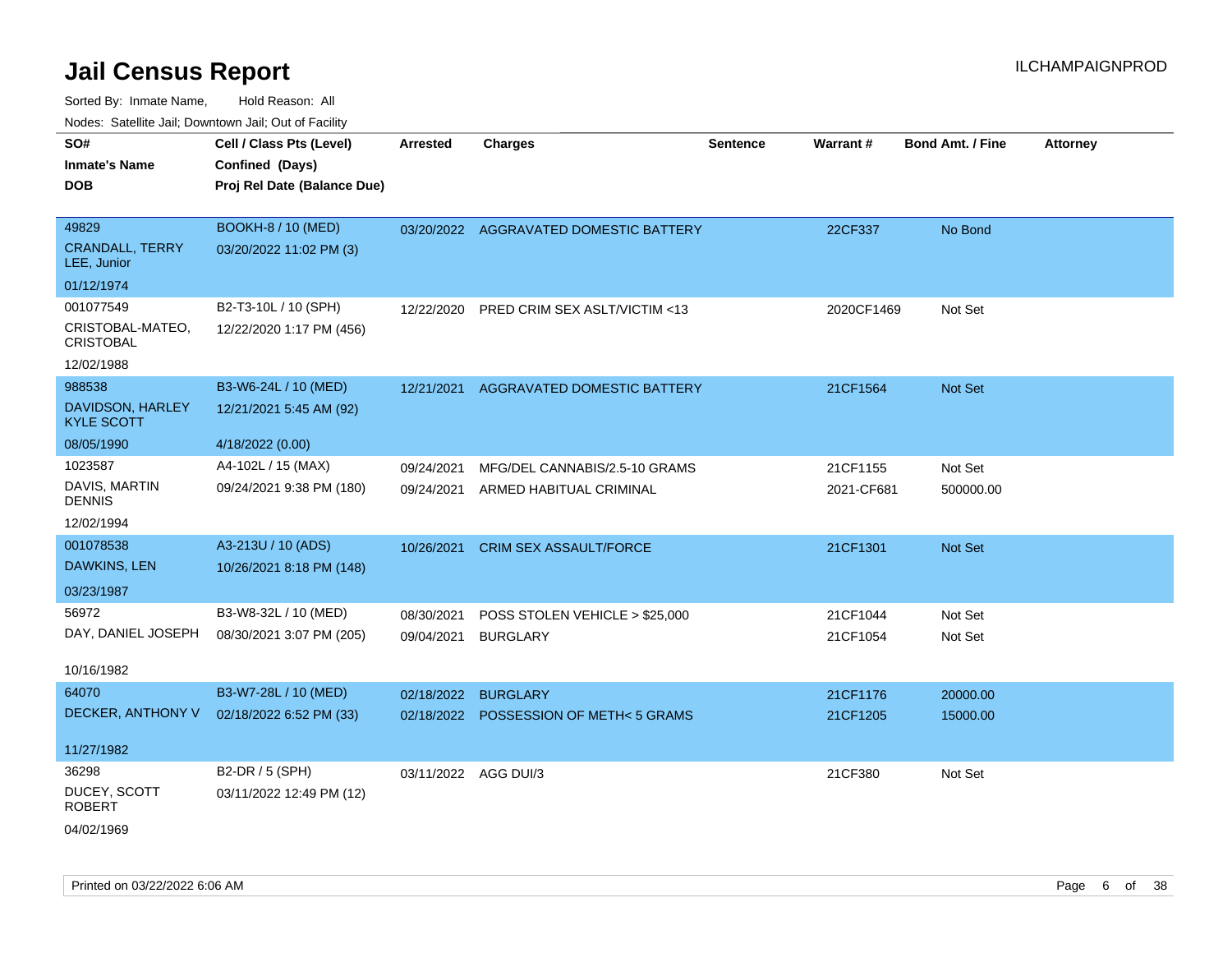| Todoo. Catolino can, Bowritown can, Oat or Fability |                                                                            |                          |                                                    |                 |                      |                         |                 |
|-----------------------------------------------------|----------------------------------------------------------------------------|--------------------------|----------------------------------------------------|-----------------|----------------------|-------------------------|-----------------|
| SO#<br><b>Inmate's Name</b><br><b>DOB</b>           | Cell / Class Pts (Level)<br>Confined (Days)<br>Proj Rel Date (Balance Due) | <b>Arrested</b>          | <b>Charges</b>                                     | <b>Sentence</b> | Warrant#             | <b>Bond Amt. / Fine</b> | <b>Attorney</b> |
| 1024895<br><b>EDWARDS, GEORGE</b>                   | B1-103L / 10 (MED)<br>12/15/2021 12:26 PM (98)                             | 12/15/2021<br>12/15/2021 | MFG/DEL 100<400 GR COCA/ANLG<br>AGGRAVATED BATTERY |                 | 21CF1535<br>21CF1536 | Not Set<br>Not Set      |                 |
| <b>CORTEZ</b>                                       |                                                                            |                          |                                                    |                 |                      |                         |                 |
| 06/19/1994                                          |                                                                            |                          |                                                    |                 |                      |                         |                 |
| 1074720<br>ELVIR-REYES, JORGE<br><b>LEONARDO</b>    | B2-T4-13U / 15 (SPH)<br>01/19/2022 1:43 PM (63)                            |                          | 01/19/2022 PRED CRIM SEX ASLT/VICTIM <13           |                 | 21CF1414             | 500000.00               |                 |
| 06/03/1988                                          |                                                                            |                          |                                                    |                 |                      |                         |                 |
| 43977                                               | B2-T1-02L / 5 (SPH)                                                        | 12/20/2021               | AGG FLEEING POLICE/21 MPH OVER                     |                 | 21CF1566             | Not Set                 |                 |
| <b>EMKES, DOUGLAS</b><br><b>ALAN</b>                | 12/20/2021 9:59 AM (93)                                                    | 12/20/2021               | <b>PAROLE REVOCATION</b>                           |                 |                      | No Bond                 |                 |
| 06/08/1959                                          |                                                                            |                          |                                                    |                 |                      |                         |                 |
| 987328<br>ERVIN, DEIDRA ANN<br><b>RUTH</b>          | A2-123L / 10 (MED)<br>12/11/2021 8:48 PM (102)                             | 12/11/2021               | AGG ASLT PEACE OFF/FIRE/ER WRK                     |                 | 21CF1515             | Not Set                 |                 |
| 04/15/1991                                          |                                                                            |                          |                                                    |                 |                      |                         |                 |
| 60186                                               | A4-202L / 10 (ADS)                                                         |                          | 03/12/2022 AGG DOMESTIC BATTERY/STRANGLE           |                 | 22CF304              | <b>Not Set</b>          |                 |
| <b>EVANS, MICHAEL</b><br><b>WILLIAM</b>             | 03/12/2022 6:03 PM (11)                                                    |                          |                                                    |                 |                      |                         |                 |
| 08/08/1981                                          |                                                                            |                          |                                                    |                 |                      |                         |                 |
| 1026175                                             | B4-127U / 10 (MED)                                                         | 02/06/2022               | FELON FAIL/RETURN FRM FURLOUGH                     |                 | 21CF1554             | No Bond                 |                 |
| FALCONER, AVERY                                     | 02/06/2022 4:49 AM (45)                                                    | 02/06/2022               | <b>CITY OV ARREST</b>                              |                 | 2021-OV-65           | 1000.00                 |                 |
| <b>FOX</b>                                          |                                                                            | 02/07/2022               | MFG/DEL 1<15 GR COCAINE/ANLG                       | 6y (DOC)        | 2019CF1617           | No Bond                 |                 |
| 04/07/1989                                          |                                                                            |                          |                                                    |                 |                      |                         |                 |
| 527081                                              | B3-W5-20L / 10 (MED)                                                       | 09/06/2021               | ARSON/REAL/PERSONAL PROP>\$150                     |                 | 2021 CF 797          | 25000.00                |                 |
| <b>FERGUSON,</b><br><b>CHRISTOPHER</b>              | 09/06/2021 1:18 PM (198)                                                   |                          |                                                    |                 |                      |                         |                 |
| 12/21/1981                                          |                                                                            |                          |                                                    |                 |                      |                         |                 |
| 66468                                               | A4-106L / 15 (MAX)                                                         | 03/06/2022 MURDER        |                                                    |                 | 22CF273              | 1000000.00              |                 |
| FERRELL, BRIAN<br>JAMAL                             | 03/06/2022 9:04 PM (17)                                                    |                          |                                                    |                 |                      |                         |                 |
| 11/15/1985                                          |                                                                            |                          |                                                    |                 |                      |                         |                 |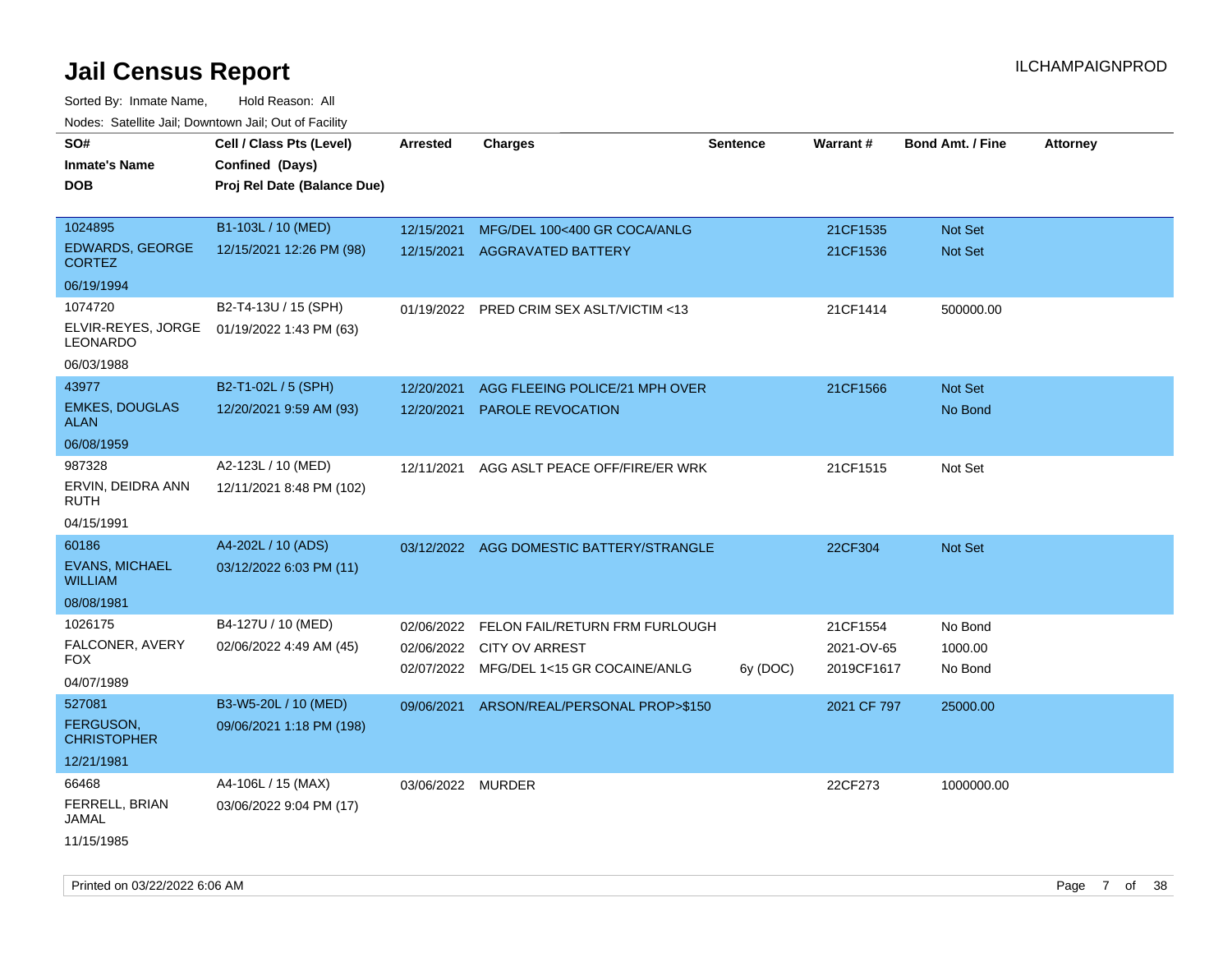Sorted By: Inmate Name, Hold Reason: All Nodes: Satellite Jail; Downtown Jail; Out of Facility

| SO#                                        | Cell / Class Pts (Level)                      | <b>Arrested</b> | <b>Charges</b>                           | <b>Sentence</b> | Warrant#   | <b>Bond Amt. / Fine</b> | <b>Attorney</b> |
|--------------------------------------------|-----------------------------------------------|-----------------|------------------------------------------|-----------------|------------|-------------------------|-----------------|
| <b>Inmate's Name</b>                       | Confined (Days)                               |                 |                                          |                 |            |                         |                 |
| <b>DOB</b>                                 | Proj Rel Date (Balance Due)                   |                 |                                          |                 |            |                         |                 |
|                                            |                                               |                 |                                          |                 |            |                         |                 |
| 962759                                     | B2-DR / 15 (SPH)                              | 07/16/2021      | <b>METH DELIVERY&lt;5 GRAMS</b>          |                 | 21CF833    | Not Set                 |                 |
|                                            | FINLEY, KEVIN DANTE  07/16/2021 9:44 PM (250) | 07/29/2021      | AGG CRIM SEX ASSAULT/FELONY              |                 | 21CF891    | No Bond                 |                 |
| 12/28/1988                                 |                                               |                 |                                          |                 |            |                         |                 |
| 001078961                                  | BOOKH-7 / 10 (MED)                            |                 | 03/21/2022 AGG BATTERY/DISCHARGE FIREARM |                 | 22CF39     | 750000.00               |                 |
| FISCHER, KYRE<br>ORLANDO                   | 03/21/2022 1:21 PM (2)                        |                 |                                          |                 |            |                         |                 |
| 04/14/2002                                 |                                               |                 |                                          |                 |            |                         |                 |
| 1039744                                    | B4-122U / 15 (MAX)                            | 12/06/2021      | <b>MURDER</b>                            |                 | 20CF959    | 1000000.00              |                 |
| <b>FONVILLE, TREVOY</b><br><b>JERMAINE</b> | 12/06/2021 10:52 AM (107)                     |                 |                                          |                 |            |                         |                 |
| 01/13/1996                                 |                                               |                 |                                          |                 |            |                         |                 |
| 001078863                                  | B4-226U / 15 (MAX)                            | 02/19/2022      | POSSESSION OF STOLEN FIREARM             |                 | 22CF203    | Not Set                 |                 |
| FOSTER, JOHN<br>CARELL                     | 02/19/2022 6:01 AM (32)                       |                 |                                          |                 |            |                         |                 |
| 03/13/1981                                 |                                               |                 |                                          |                 |            |                         |                 |
| 518395                                     | B2-T3-12L / 15 (SPH)                          | 07/07/2020      | <b>CRIMINAL SEXUAL ASSAULT</b>           |                 | 2020-CF735 | 250000.00               |                 |
|                                            | FRANDLE, MARK RYAN 07/07/2020 3:42 PM (624)   |                 |                                          |                 |            |                         |                 |
| 09/10/1985                                 |                                               |                 |                                          |                 |            |                         |                 |
| 001077934                                  | A1-125L / 10 (MED)                            | 08/22/2021      | AGG DUI/ACCIDENT/DEATH                   |                 | 21CF1024   | Not Set                 |                 |
| FREED, LOGAN<br><b>SUZANNE</b>             | 08/22/2021 11:45 PM (213)                     | 08/22/2021      | <b>DOMESTIC BATTERY</b>                  |                 | 21 CM 172  | 10000.00                |                 |
| 08/18/1996                                 |                                               |                 |                                          |                 |            |                         |                 |
| 001078290                                  | A1-224L / 10 (ADS)                            | 08/19/2021      | MACHINE GUN/AUTO WEAPON/VEH              |                 | 21CF1012   | Not Set                 |                 |
| FREEMAN, ANGEL<br><b>JANILA KAY</b>        | 08/19/2021 1:26 AM (216)                      |                 |                                          |                 |            |                         |                 |
| 12/25/1995                                 |                                               |                 |                                          |                 |            |                         |                 |
| 591514                                     | B2-T2-07U / 10 (SPH)                          | 02/25/2022      | AGG CRIM SEX ABUSE/VIC 13-17             |                 | 22CF230    | 100000.00               |                 |
| GAMBLE, SCOTT PAUL 02/25/2022 6:08 PM (26) |                                               |                 |                                          |                 |            |                         |                 |

09/06/1968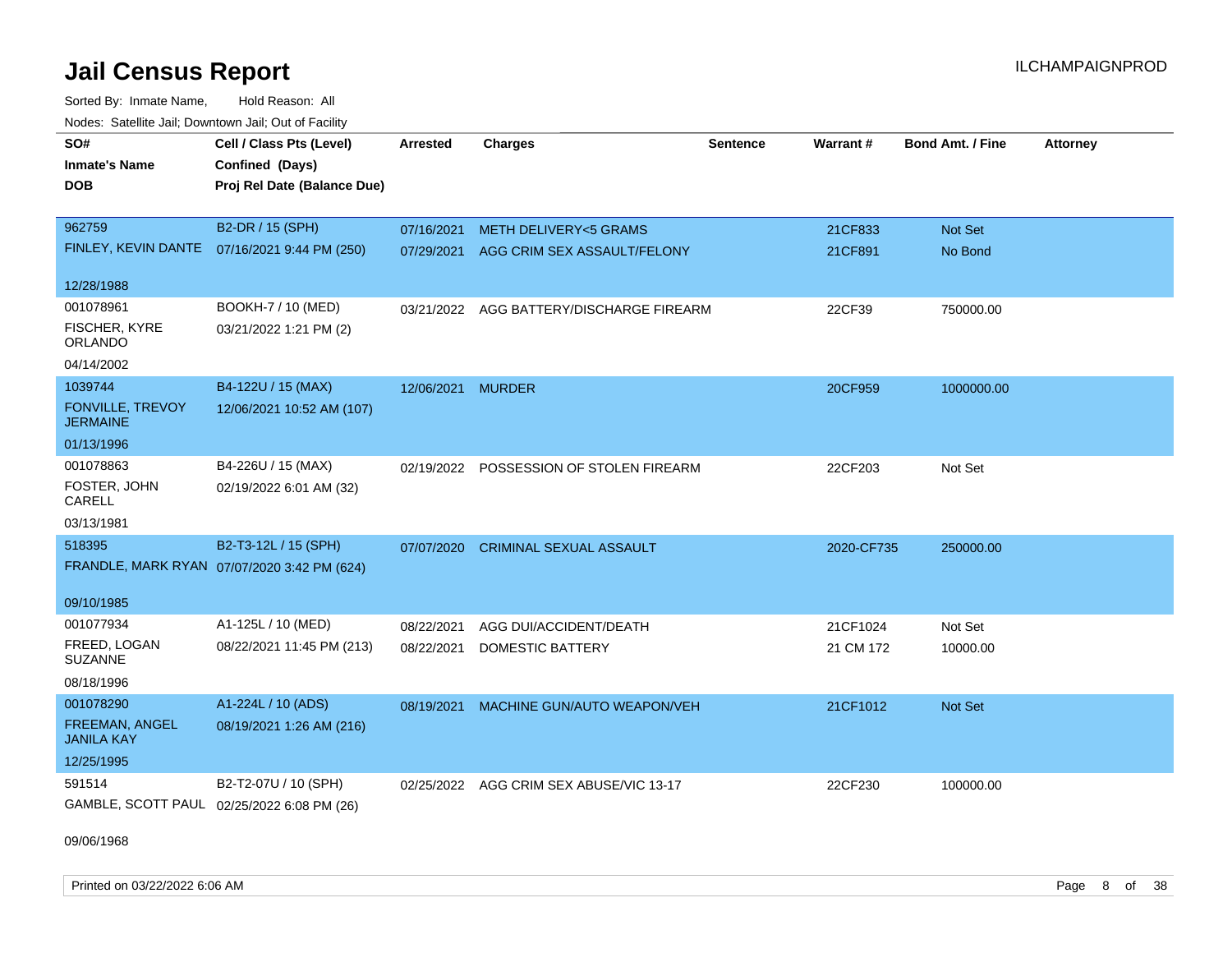| rouco. Calcinic Jan, Downtown Jan, Out of Facility                   |                                                                            |                                        |                                                                                      |                 |                                  |                                  |                 |
|----------------------------------------------------------------------|----------------------------------------------------------------------------|----------------------------------------|--------------------------------------------------------------------------------------|-----------------|----------------------------------|----------------------------------|-----------------|
| SO#<br>Inmate's Name<br><b>DOB</b>                                   | Cell / Class Pts (Level)<br>Confined (Days)<br>Proj Rel Date (Balance Due) | <b>Arrested</b>                        | <b>Charges</b>                                                                       | <b>Sentence</b> | <b>Warrant#</b>                  | <b>Bond Amt. / Fine</b>          | <b>Attorney</b> |
| 1075614<br><b>GANT, TEVIN</b><br><b>ODELROW</b>                      | A3-211U / 15 (MAX)<br>03/19/2022 5:29 PM (4)                               |                                        | 03/19/2022 AGGRAVATED DOMESTIC BATTERY                                               |                 | 22CF333                          | Not Set                          |                 |
| 03/03/1991<br>1068917<br><b>GARCIA, JUAN</b><br>CARLOS<br>10/21/1997 | BOOKF-1 / 5 (MIN)<br>08/11/2021 9:24 PM (224)                              | 08/11/2021                             | VIO ORDER/PRIOR VIO OF ORDER                                                         |                 | 21CF965                          | Not Set                          |                 |
| 001078154<br><b>GENTRY, DAMON</b><br><b>LIONEL</b><br>12/25/1971     | B4-121U / 10 (MED)<br>01/09/2022 4:41 PM (73)                              | 01/09/2022<br>01/09/2022               | DRVG UNDER INFLU OF ALCOHOL<br>AGG DOMESTIC BATTERY/STRANGLE                         |                 | 2021 DT 182<br>2021 CF 1396      | 5000.00<br>50000.00              |                 |
| 001078633<br>GONZALEZ-GUILLEN.<br>EDWARD<br>08/25/2002               | B2-T4-15U / 25 (SPH)<br>12/01/2021 12:08 PM (112)                          | 12/01/2021                             | <b>PRED CRIM SEX ASLT/VICTIM &lt;13</b>                                              |                 | 21CF1416                         | 250000.00                        |                 |
| 001078607<br><b>GRAY, WILLIAM</b><br>DA'VON<br>04/18/1984            | B4-221L / 15 (MAX)<br>11/22/2021 2:57 PM (121)                             | 11/22/2021                             | <b>FELON POSS/USE FIREARM/PAROLE</b><br>11/22/2021 ATTEMPT (FIRST DEGREE MURDER)     |                 | 21CF1437<br>21CF1435             | <b>Not Set</b><br><b>Not Set</b> |                 |
| 56342<br>GRIFFIN, NATHAN<br>EUGENE<br>02/24/1969                     | B1-206L / 10 (MED)<br>10/21/2021 4:20 PM (153)                             | 10/21/2021<br>10/21/2021<br>10/21/2021 | THEFT CONTROL INTENT <\$500<br>DRIVING ON REVOKED LICENSE<br>ARMED HABITUAL CRIMINAL |                 | 17CF1451<br>20TR1979<br>21CF1279 | 10000.00<br>3000.00<br>Not Set   |                 |
| 001078868<br>HARRIS-MINER,<br><b>NICHOLAS</b><br>07/08/1998          | <b>BOOKH-4 / 5 (ADS)</b><br>02/24/2022 3:56 PM (27)                        |                                        | 02/24/2022 STALKING/CAUSE FEAR FOR SAFETY                                            |                 | 22CF227                          | 150000.00                        |                 |
| 544770<br>HAYES, DEVON<br>JERMAINE<br>11/07/1987                     | A4-105U / 10 (MED)<br>08/14/2021 2:56 AM (221)                             | 08/14/2021                             | AGG DOMESTIC BATTERY/STRANGLE                                                        | 7y (DOC)        | 2021CF514                        | 25000.00                         |                 |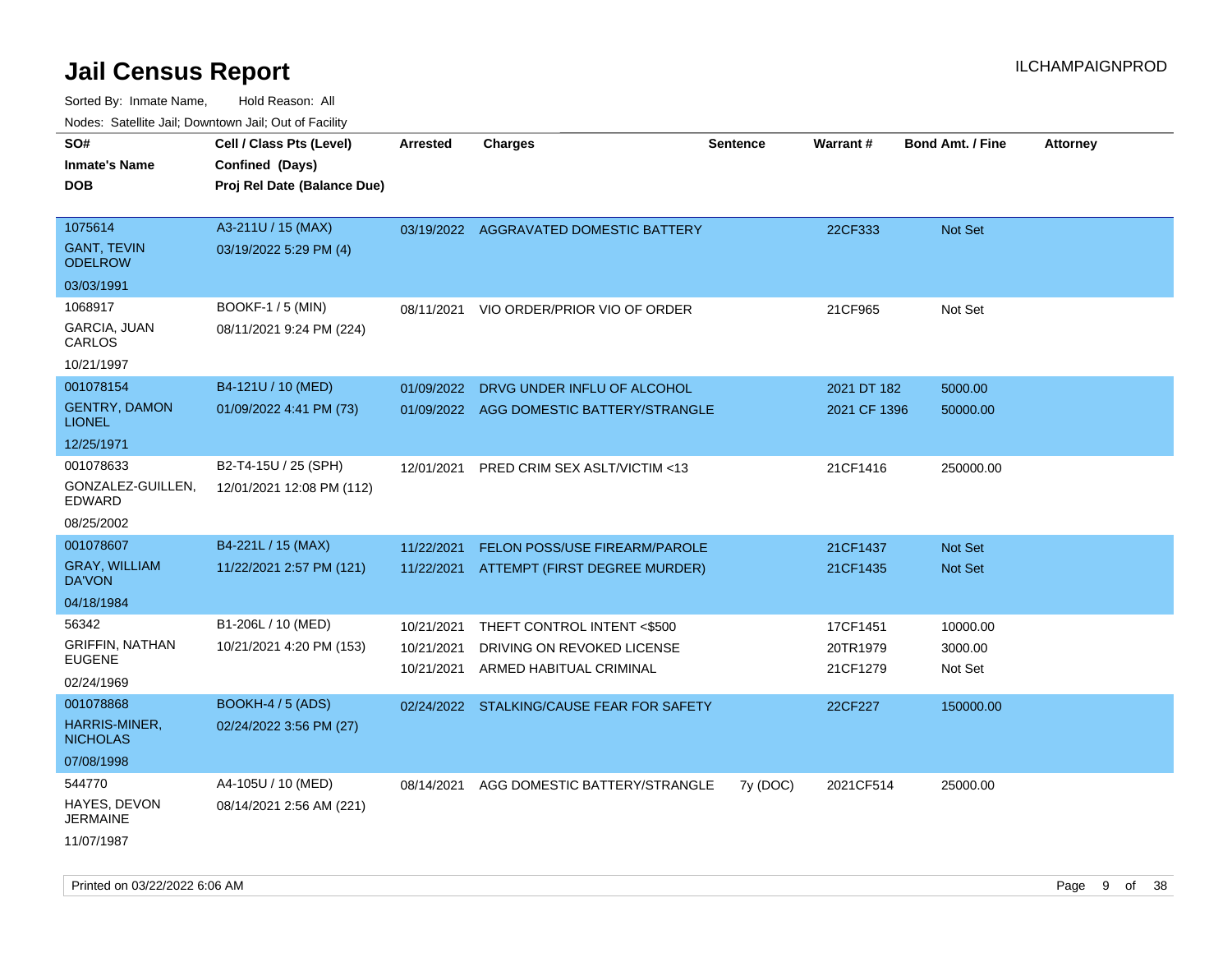| SO#<br><b>Inmate's Name</b><br><b>DOB</b>                 | Cell / Class Pts (Level)<br>Confined (Days)<br>Proj Rel Date (Balance Due) | Arrested   | <b>Charges</b>                        | <b>Sentence</b> | <b>Warrant#</b> | <b>Bond Amt. / Fine</b> | <b>Attorney</b> |
|-----------------------------------------------------------|----------------------------------------------------------------------------|------------|---------------------------------------|-----------------|-----------------|-------------------------|-----------------|
| 975293                                                    | B2-T4-14L / 10 (SPH)                                                       | 07/21/2021 | VIO ORDER/PRIOR VIO OF ORDER          |                 | 21CF914         | No Bond                 |                 |
| HILL, JACOB MILES                                         | 07/21/2021 8:43 PM (245)                                                   | 07/21/2021 | <b>STALKING</b>                       |                 | 2021CF863       | <b>Not Set</b>          |                 |
| 02/06/1988                                                |                                                                            | 07/25/2021 | PAROLE REVOCATION                     |                 | CH2104646       | <b>Not Set</b>          |                 |
|                                                           |                                                                            | 08/18/2021 | HARASS WITNESS/FAMILY MBR/REP         |                 | 21CF992         | Not Set                 |                 |
|                                                           |                                                                            | 09/09/2021 | AGG STALKING/BODILY HARM              |                 | 21CF1073        | Not Set                 |                 |
| 48471<br>HILL, RAMESH<br><b>JERMAINE</b>                  | B1-207L / 15 (MAX)<br>08/08/2021 4:45 AM (227)                             | 08/08/2021 | AGG BATTERY/DISCHARGE FIREARM         |                 | 21CF946         | Not Set                 |                 |
| 12/11/1978                                                |                                                                            |            |                                       |                 |                 |                         |                 |
| 1072876                                                   | A1-226U / 5 (MIN)                                                          |            | 02/10/2022 METH DELIVERY/5<15 GRAMS   | 4y (DOC)        | 21CF143         | No Bond                 |                 |
| HOUTCHINS, SAVANNA 02/10/2022 5:10 PM (41)<br><b>BELL</b> |                                                                            |            |                                       |                 |                 |                         |                 |
| 07/10/1996                                                | 2/17/2022 (0.00)                                                           |            |                                       |                 |                 |                         |                 |
| 001078884                                                 | A4-207L / 15 (MAX)                                                         |            | 02/27/2022 ARMED VIOLENCE/CATEGORY I  | 6y (DOC)        | 22CF234         | Not Set                 |                 |
| HOWARD, TREVON<br><b>TITRESS</b>                          | 02/27/2022 5:07 AM (24)                                                    |            |                                       |                 |                 |                         |                 |
| 03/20/1999                                                |                                                                            |            |                                       |                 |                 |                         |                 |
| 51028                                                     | B3-W6-21U / 10 (MED)                                                       |            | 02/23/2022 AGG FLEEING/2+ CON DEVICES |                 | 19CF1839        | 50000.00                |                 |
| HUFFMAN, MICHAEL<br><b>LEONARD</b>                        | 02/23/2022 3:14 AM (28)                                                    |            |                                       |                 |                 |                         |                 |
| 07/24/1980                                                |                                                                            |            |                                       |                 |                 |                         |                 |
| 1061186<br><b>INGRAM, CHERELL</b><br><b>LETRISE</b>       | A2-221L / 10 (ADS)<br>03/16/2022 10:17 PM (7)                              | 03/16/2022 | MURDER/STRONG PROB KILL/INJURE        |                 | 22CF329         | No Bond                 |                 |
| 10/01/1986                                                |                                                                            |            |                                       |                 |                 |                         |                 |
| 38993                                                     | A4-104U / 15 (MAX)                                                         | 02/13/2021 | ATTEMPT (FIRST DEGREE MURDER)         |                 | 21CF181         | Not Set                 |                 |
| <b>JACKSON, LAMONT</b><br><b>JEREMIE</b>                  | 02/13/2021 7:45 AM (403)                                                   |            |                                       |                 |                 |                         |                 |
| 07/31/1973                                                |                                                                            |            |                                       |                 |                 |                         |                 |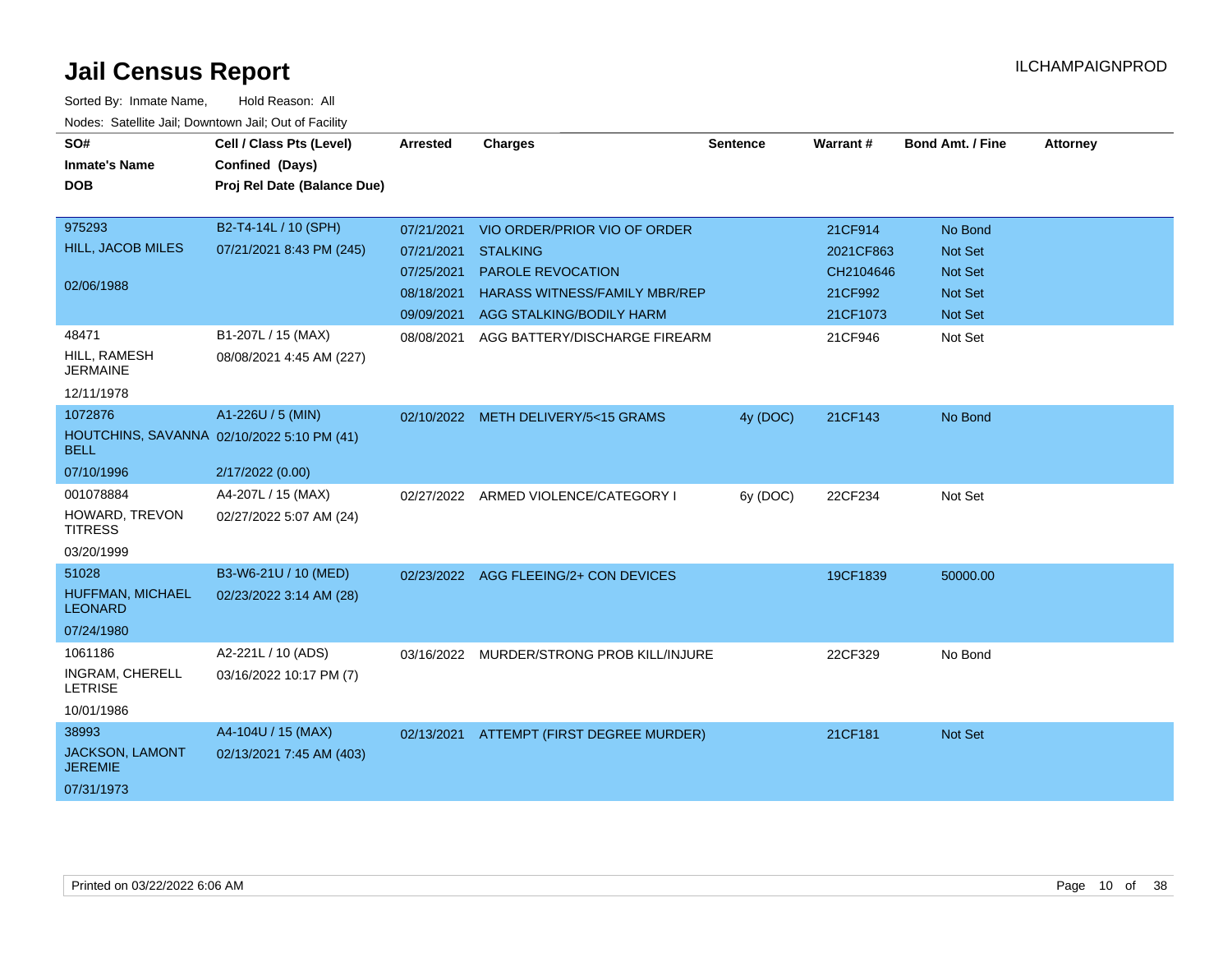Sorted By: Inmate Name, Hold Reason: All Nodes: Satellite Jail; Downtown Jail; Out of Facility

| SO#                                      | Cell / Class Pts (Level)                       | <b>Arrested</b>          | <b>Charges</b>                                                         | <b>Sentence</b> | Warrant#                | <b>Bond Amt. / Fine</b>   | <b>Attorney</b> |
|------------------------------------------|------------------------------------------------|--------------------------|------------------------------------------------------------------------|-----------------|-------------------------|---------------------------|-----------------|
| <b>Inmate's Name</b><br><b>DOB</b>       | Confined (Days)<br>Proj Rel Date (Balance Due) |                          |                                                                        |                 |                         |                           |                 |
|                                          |                                                |                          |                                                                        |                 |                         |                           |                 |
| 001077487                                | B3-W8-30L / 10 (MED)                           | 12/03/2020               | <b>FELON POSS/USE WEAPON/FIREARM</b>                                   | 8y (DOC)        | 20CF1377                | Not Set                   |                 |
| <b>JACKSON, TERRELL</b><br><b>DANDRE</b> | 12/03/2020 10:18 AM (475)                      | 11/09/2021               | AGG DISCHARGE FIREARM/OCC VEH                                          | 8y (DOC)        | 21CR0331401             | No Bond                   |                 |
| 08/11/1990                               |                                                |                          |                                                                        |                 |                         |                           |                 |
| 001078703                                | A1-225U / 15 (ADS)                             | 12/20/2021               | MURDER/INTENT TO KILL/INJURE                                           |                 | 21CF1574                | Not Set                   |                 |
| JOHNS, SHANIQUH<br><b>THERESA</b>        | 12/22/2021 6:41 AM (91)                        |                          |                                                                        |                 |                         |                           |                 |
| 04/03/1992                               |                                                |                          |                                                                        |                 |                         |                           |                 |
| 1042582                                  | B1-107U / 15 (MAX)                             |                          | 03/10/2022 VIOLATE ORDER PROTECTION                                    |                 | 22CM61                  | Not Set                   |                 |
| <b>JONES, DEONTA</b><br><b>DANTRAL</b>   | 03/10/2022 4:50 AM (13)                        |                          |                                                                        |                 |                         |                           |                 |
| 02/01/1993                               |                                                |                          |                                                                        |                 |                         |                           |                 |
| 001078645                                | B4-225L / 10 (MED)                             | 12/02/2021               | AGG DISCHARGE FIREARM                                                  |                 | 21CF1478                | No Bond                   |                 |
| JONES, KELVIN<br><b>KHYRIC</b>           | 12/02/2021 6:56 PM (111)                       |                          |                                                                        |                 |                         |                           |                 |
| 02/27/2001                               |                                                |                          |                                                                        |                 |                         |                           |                 |
| 956822                                   | A4-107U / 15 (MAX)                             | 11/25/2021               | AGGRAVATED DOMESTIC BATTERY                                            |                 | 21CF1442                | <b>Not Set</b>            |                 |
| <b>JONES, MARIO</b><br><b>NATHANIEL</b>  | 11/25/2021 10:37 AM (118)                      | 11/25/2021<br>11/25/2021 | <b>PAROLE REVOCATION</b><br>UNLAWFUL RESTRAINT                         |                 | CH2106361<br>21CF1443   | No Bond<br><b>Not Set</b> |                 |
| 10/27/1987                               |                                                |                          |                                                                        |                 |                         |                           |                 |
| 59668                                    | B2-T1-04L / 10 (SPH)                           | 02/11/2022               | FAIL TO RPT CHNG ADDRESS/EMPL                                          |                 | 20 CF 1241              | 75000.00                  |                 |
| <b>JONES, MARTELL</b><br><b>DEANGELO</b> | 02/11/2022 3:19 PM (40)                        |                          | 02/11/2022 AGGRAVATED ARSON/BODILY HARM                                |                 | 22 CF 169               | 75000.00                  |                 |
| 07/11/1983                               |                                                |                          |                                                                        |                 |                         |                           |                 |
| 1008468                                  | B4-125L / 10 (MED)                             | 12/01/2021               | FELON POSS/USE WEAPON/FIREARM                                          |                 | 21CF1472                | <b>Not Set</b>            |                 |
| <b>JONES, MARTEZ</b><br><b>LAMONTE</b>   | 12/01/2021 1:28 PM (112)                       | 12/02/2021               | PROBATION VIOLATION                                                    |                 | 20CF1151                | <b>Not Set</b>            |                 |
| 06/22/1993                               |                                                |                          |                                                                        |                 |                         |                           |                 |
| 1024939                                  | A3-112L / 10 (ADS)                             | 03/17/2022               | TRANSP/CARRY ALC LIQ/PASSENGER                                         |                 | 2022MT344               | Not Set                   |                 |
| <b>KELLER, MICHAEL</b><br><b>GLENN</b>   | 03/17/2022 2:46 AM (6)                         | 03/17/2022               | DRIVING ON SUSPENDED LICENSE<br>03/17/2022 POSSESSION OF METH< 5 GRAMS |                 | 2020TR1028<br>2022CF320 | 7500.00<br>Not Set        |                 |
| 12/13/1994                               |                                                |                          |                                                                        |                 |                         |                           |                 |

Printed on 03/22/2022 6:06 AM Page 11 of 38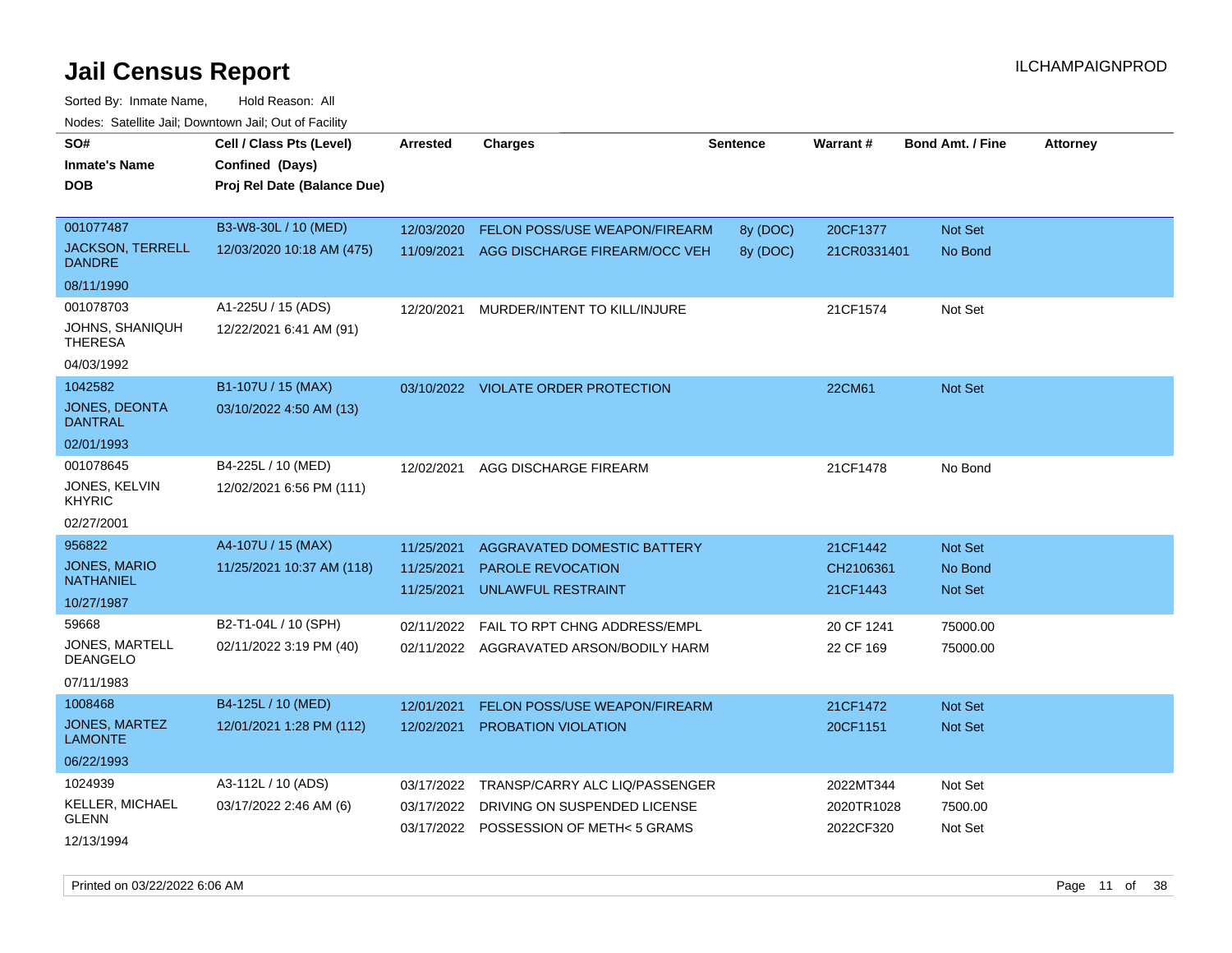| SO#<br><b>Inmate's Name</b><br><b>DOB</b>                        | Cell / Class Pts (Level)<br>Confined (Days)<br>Proj Rel Date (Balance Due) | <b>Arrested</b>                        | <b>Charges</b>                                                                         | <b>Sentence</b> | <b>Warrant#</b>                | <b>Bond Amt. / Fine</b>       | <b>Attorney</b> |
|------------------------------------------------------------------|----------------------------------------------------------------------------|----------------------------------------|----------------------------------------------------------------------------------------|-----------------|--------------------------------|-------------------------------|-----------------|
| 24308<br><b>KWIATKOWSKI,</b><br><b>ROBERT JOHN</b><br>08/08/1963 | A3-215L / 15 (ADS)<br>03/19/2022 12:52 PM (4)                              |                                        | 03/19/2022 RETAIL THEFT                                                                | 30m (DOC)       | 20CF79                         | No Bond                       |                 |
| 1068786<br>LACY, MALIK SHAKUR<br>12/01/1996                      | B4-121L / 10 (MED)<br>03/04/2022 7:25 PM (19)                              | 03/04/2022<br>03/04/2022<br>03/04/2022 | DOMESTIC BATTERY/OTHER PRIOR<br>DOMESTIC BATTERY/HARM/VIO O/P<br>WARRANT OUT OF COUNTY |                 | 22CF270<br>18CM478<br>20TR4604 | Not Set<br>2500.00<br>3000.00 |                 |
| 1041648<br>LANE, DEMETRIUS<br><b>LAQUAN</b><br>07/04/1996        | A4-206U / 15 (MAX)<br>01/11/2022 5:27 AM (71)                              | 01/11/2022                             | <b>PAROLE REVOCATION</b><br>01/11/2022 ARMED HABITUAL CRIMINAL                         |                 | CH2200221<br>22CF41            | <b>Not Set</b><br>Not Set     |                 |
| 1070011<br>LAWS, WILLIAM<br>ZARAK, Third<br>07/06/1999           | A3-113L / 15 (ADS)<br>08/03/2021 3:53 PM (232)                             | 08/03/2021                             | AGG DISCH FIREARM/1ST AID PERS                                                         |                 | 21CF929                        | Not Set                       |                 |
| 548089<br>LEWIS, LAWRENCE<br>PAUL, Third<br>02/08/1993           | B1-204U / 15 (MAX)<br>12/04/2020 4:42 AM (474)                             |                                        | 12/04/2020 ATTEMPT (FIRST DEGREE MURDER)                                               |                 | 20CF1378                       | Not Set                       |                 |
| 001078817<br>LIPSCOMB, LADAROL<br><b>ANTHONY</b><br>10/01/2000   | B1-206U / 10 (MED)<br>02/03/2022 11:33 PM (48)                             |                                        | 02/03/2022 AGG UUW/PERSON/PREV CONVICTION                                              |                 | 22CF143                        | Not Set                       |                 |
| 001078924<br>LIVINGSTON, MASON<br><b>RICHARD</b><br>08/23/1988   | A4-205L / 10 (MED)<br>03/09/2022 4:13 AM (14)                              | 03/09/2022                             | DOMESTIC BATTERY/OTHER PRIOR<br>03/09/2022 WARRANT OUT OF COUNTY                       |                 | 22CF289<br>2019 CM 230         | Not Set<br>5000.00            |                 |
| 001078896<br>MANN, DAVID<br>WILBERT, Junior<br>04/02/1976        | A4-203L / 15 (MAX)<br>03/01/2022 4:35 AM (22)                              | 03/01/2022                             | ARMED HABITUAL CRIMINAL                                                                |                 | 22CF239                        | Not Set                       |                 |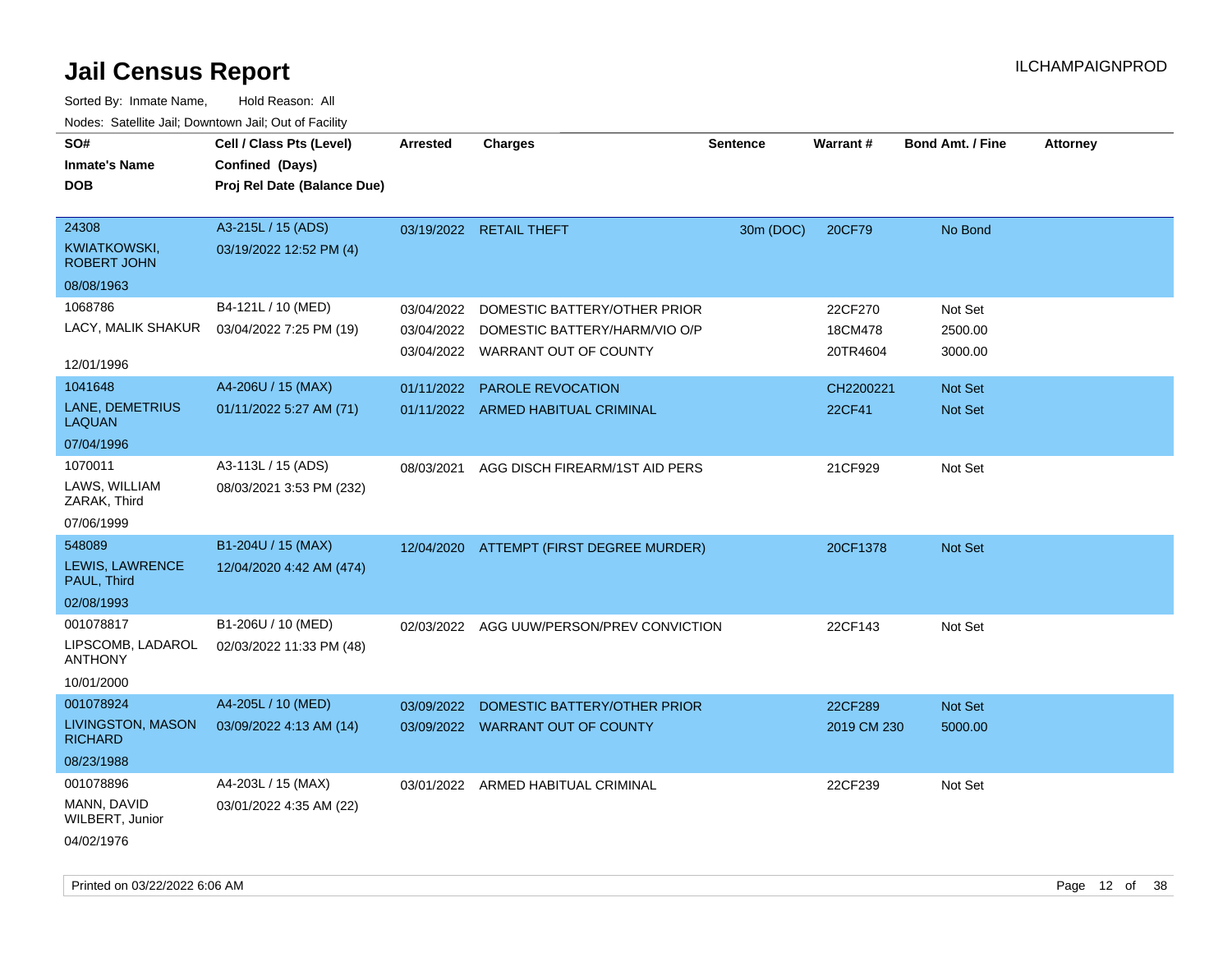Sorted By: Inmate Name, Hold Reason: All

Nodes: Satellite Jail; Downtown Jail; Out of Facility

| SO#<br><b>Inmate's Name</b><br><b>DOB</b>      | Cell / Class Pts (Level)<br>Confined (Days)<br>Proj Rel Date (Balance Due) | <b>Arrested</b> | <b>Charges</b>                            | <b>Sentence</b> | Warrant#    | Bond Amt. / Fine | <b>Attorney</b> |
|------------------------------------------------|----------------------------------------------------------------------------|-----------------|-------------------------------------------|-----------------|-------------|------------------|-----------------|
| 1038892<br>MCCAULEY, TIMOTHY<br><b>WILLIAM</b> | B2-DR / 10 (MED)<br>02/16/2022 8:49 PM (35)                                |                 | 02/16/2022 PRED CRIM SEX ASLT/BODILY HARM |                 | 22CF199     | No Bond          |                 |
| 03/05/1989                                     |                                                                            |                 |                                           |                 |             |                  |                 |
| 48792                                          | B4-127L / 10 (MED)                                                         | 11/19/2021      | AGG BATTERY/DISCHARGE FIREARM             |                 | 21CF1425    | Not Set          |                 |
| MCCLAIN, HURCHEL<br><b>JOSEPH</b>              | 11/20/2021 4:11 AM (123)                                                   |                 |                                           |                 |             |                  |                 |
| 05/01/1979                                     |                                                                            |                 |                                           |                 |             |                  |                 |
| 1004137                                        | A4-103L / 15 (MAX)                                                         |                 | 02/14/2022 AGG CRIM SEX ABUSE/VIC 13-17   |                 | 22CF165     | 250000.00        |                 |
| MCDONALD, DAVON D 02/14/2022 4:21 PM (37)      |                                                                            |                 |                                           |                 |             |                  |                 |
| 11/08/1992                                     |                                                                            |                 |                                           |                 |             |                  |                 |
| 1027034                                        | A2-223L / 10 (MED)                                                         | 03/19/2022      | ARMED ROBBERY/ARMED W/FIREARM             |                 | 22CF335     | No Bond          |                 |
| MCFALL-DORSEY,<br><b>ESSENCE LEANN</b>         | 03/19/2022 1:11 AM (4)                                                     |                 |                                           |                 |             |                  |                 |
| 03/20/1994                                     |                                                                            |                 |                                           |                 |             |                  |                 |
| 001077938                                      | <b>BOOKH-6 / 15 (ADS)</b>                                                  | 05/10/2021      | AGG KIDNAPING DISCH FIR/HARM              |                 | 21CF532     | Not Set          |                 |
| MCGAHA,                                        | 05/10/2021 7:02 PM (317)                                                   | 05/11/2021      | <b>MURDER</b>                             |                 | 2021-CF-215 | No Bond          |                 |
| <b>CHRISTOPHER D</b>                           |                                                                            | 05/27/2021      | ESCAPE FROM DEPT OF CORRECTION            |                 | 21CF600     | <b>Not Set</b>   |                 |
| 07/27/1991                                     |                                                                            |                 |                                           |                 |             |                  |                 |
| 66710                                          | A4-101L / 15 (ADS)                                                         |                 | 01/19/2022 ARMED VIOLENCE/CATEGORY I      |                 | 22CF88      | Not Set          |                 |
| MEEKS, CASSARIOUS<br><b>MONTE</b>              | 01/20/2022 11:40 AM (62)                                                   |                 |                                           |                 |             |                  |                 |
| 06/22/1984                                     |                                                                            |                 |                                           |                 |             |                  |                 |
| 1043071                                        | A2-120L / 10 (MED)                                                         | 11/08/2021      | CRIM DMG/GOVT PROP/<\$500                 |                 | 21CF1378    | Not Set          |                 |
| <b>MERRELL-</b><br>SUTHERLAND, ALICIA          | 11/08/2021 2:22 AM (135)                                                   |                 |                                           |                 |             |                  |                 |
| 11/26/1972                                     |                                                                            |                 |                                           |                 |             |                  |                 |
| 41584                                          | B4-227L / 15 (MAX)                                                         | 12/01/2021      | ARMED HABITUAL CRIMINAL                   |                 | 21CF1467    | Not Set          |                 |
|                                                | MILLER, JOSE LOVELL 12/02/2021 1:04 AM (111)                               |                 |                                           |                 |             |                  |                 |

10/07/1975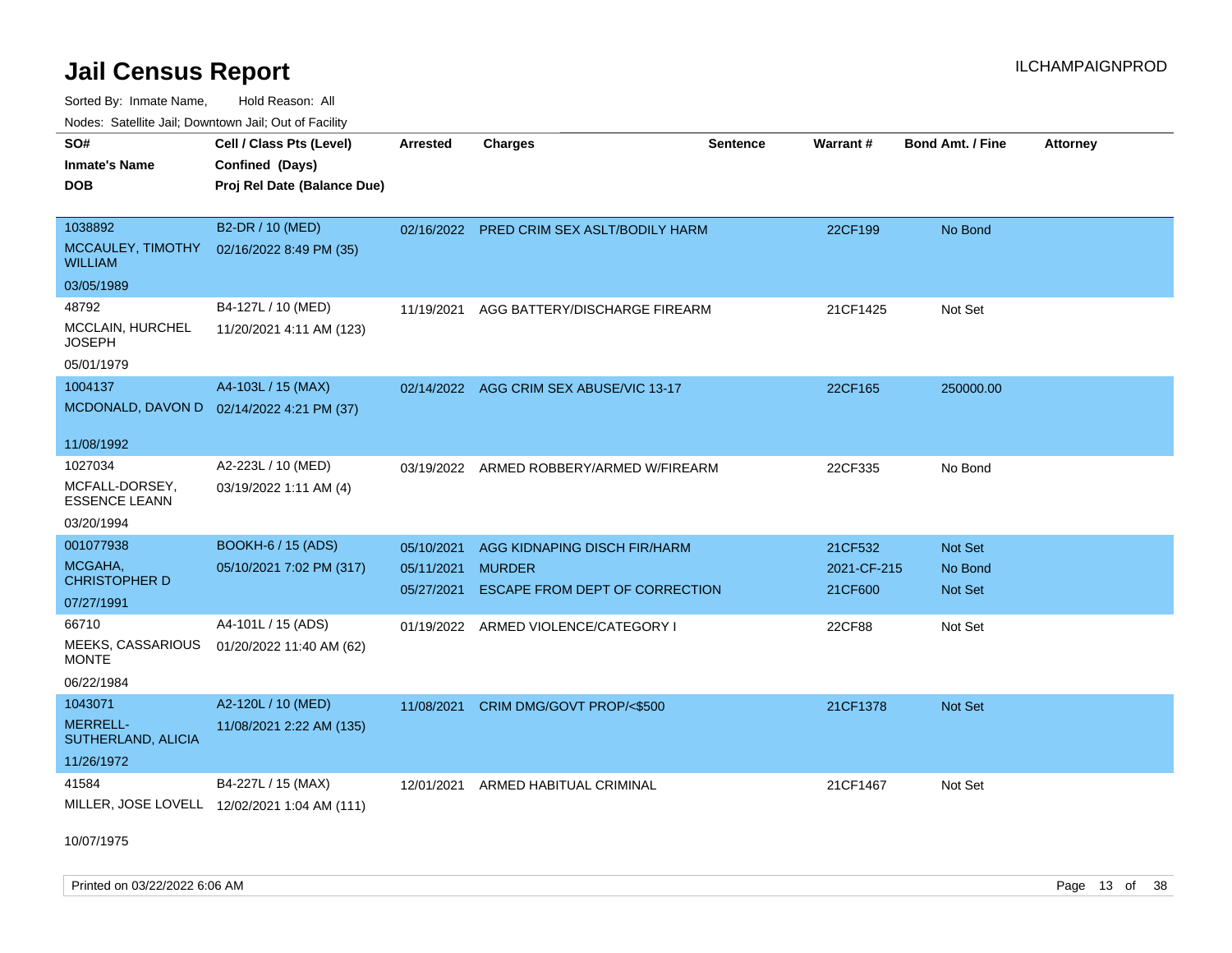Sorted By: Inmate Name, Hold Reason: All

Nodes: Satellite Jail; Downtown Jail; Out of Facility

| SO#<br><b>Inmate's Name</b><br><b>DOB</b> | Cell / Class Pts (Level)<br>Confined (Days)<br>Proj Rel Date (Balance Due) | Arrested   | <b>Charges</b>                            | <b>Sentence</b> | <b>Warrant#</b> | <b>Bond Amt. / Fine</b> | <b>Attorney</b> |
|-------------------------------------------|----------------------------------------------------------------------------|------------|-------------------------------------------|-----------------|-----------------|-------------------------|-----------------|
| 001077902                                 | A2-121L / 5 (ADS)                                                          | 11/23/2021 | BATTERY/CAUSE BODILY HARM                 |                 | 21CM187         | Not Set                 |                 |
| MOFFETT, CAROLYN<br><b>REENE</b>          | 11/21/2021 10:31 AM (122)                                                  |            |                                           |                 |                 |                         |                 |
| 10/23/1988                                |                                                                            |            |                                           |                 |                 |                         |                 |
| 39106                                     | B3-W3-10L / 10 (MED)                                                       | 10/12/2021 | DOMESTIC BATTERY/OTHER PRIOR              |                 | 21CF1217        | Not Set                 |                 |
| Junior                                    | MOORE, ANDREW LEE, 10/12/2021 1:02 AM (162)                                |            |                                           |                 |                 |                         |                 |
| 04/12/1973                                | 4/10/2022 (0.00)                                                           |            |                                           |                 |                 |                         |                 |
| 65387                                     | A3-212L / 10 (ADS)                                                         |            | 03/17/2022 PROBATION VIOLATION            |                 | 20CF1185        | 15000.00                |                 |
| MOORE, ERIC<br><b>FRANCIS</b>             | 03/17/2022 4:40 PM (6)                                                     |            |                                           |                 |                 |                         |                 |
| 04/05/1983                                |                                                                            |            |                                           |                 |                 |                         |                 |
| 539294                                    | B1-205L / 10 (MED)                                                         | 01/11/2022 | AGG DUI/NO VALID DL                       |                 | 22CF49          | Not Set                 |                 |
| MOSLEY, JAMES<br><b>CALVIN</b>            | 01/11/2022 9:43 PM (71)                                                    |            | 01/11/2022 PAROLE REVOCATION              |                 | CH2200227       | No Bond                 |                 |
| 12/11/1985                                |                                                                            |            |                                           |                 |                 |                         |                 |
| 001078517                                 | B1-102L / 15 (MAX)                                                         |            | 10/19/2021 ATTEMPT (FIRST DEGREE MURDER)  |                 | 21CF1267        | Not Set                 |                 |
| <b>NELSON, RORY</b><br><b>DEMOND</b>      | 10/19/2021 3:55 AM (155)                                                   |            |                                           |                 |                 |                         |                 |
| 08/14/1984                                |                                                                            |            |                                           |                 |                 |                         |                 |
| 001078854                                 | B2-T2-05U / 15 (MAX)                                                       | 02/15/2022 | AGG BATTERY/DISCHARGE FIREARM             |                 | 2019JD22        | No Bond                 |                 |
| PATNAUDE, MARTY<br><b>WW</b>              | 02/15/2022 5:12 PM (36)                                                    |            | 02/15/2022 ARMED VIOLENCE/CATEGORY I      |                 | 22CF190         | Not Set                 |                 |
| 08/26/2003                                |                                                                            |            |                                           |                 |                 |                         |                 |
| 1026607                                   | <b>BOOKH-7 / 5 (MIN)</b>                                                   | 03/21/2022 | RETAIL THEFT/DISP MERCH/<\$300            |                 | 21CF759         | No Bond                 |                 |
| PETERSON, KEVIN<br><b>JOSEPH</b>          | 03/21/2022 2:13 PM (2)                                                     |            | 03/21/2022 RETAIL THEFT/DISP MERCH/<\$300 |                 | 21CF760         | No Bond                 |                 |
| 03/12/1963                                | 3/23/2022 (0.00)                                                           |            |                                           |                 |                 |                         |                 |
| 1030954                                   | B4-223U / 15 (MAX)                                                         | 01/14/2022 | ARMED VIOLENCE/CATEGORY I                 |                 | 22CF76          | Not Set                 |                 |
| PETTIGREW,<br>MALCOME JAMIESON            | 01/15/2022 4:35 AM (67)                                                    |            | 01/14/2022 MFG/DEL CANNABIS/10-30 GRAMS   |                 | 2020CF9         | 15000.00                |                 |

02/20/1995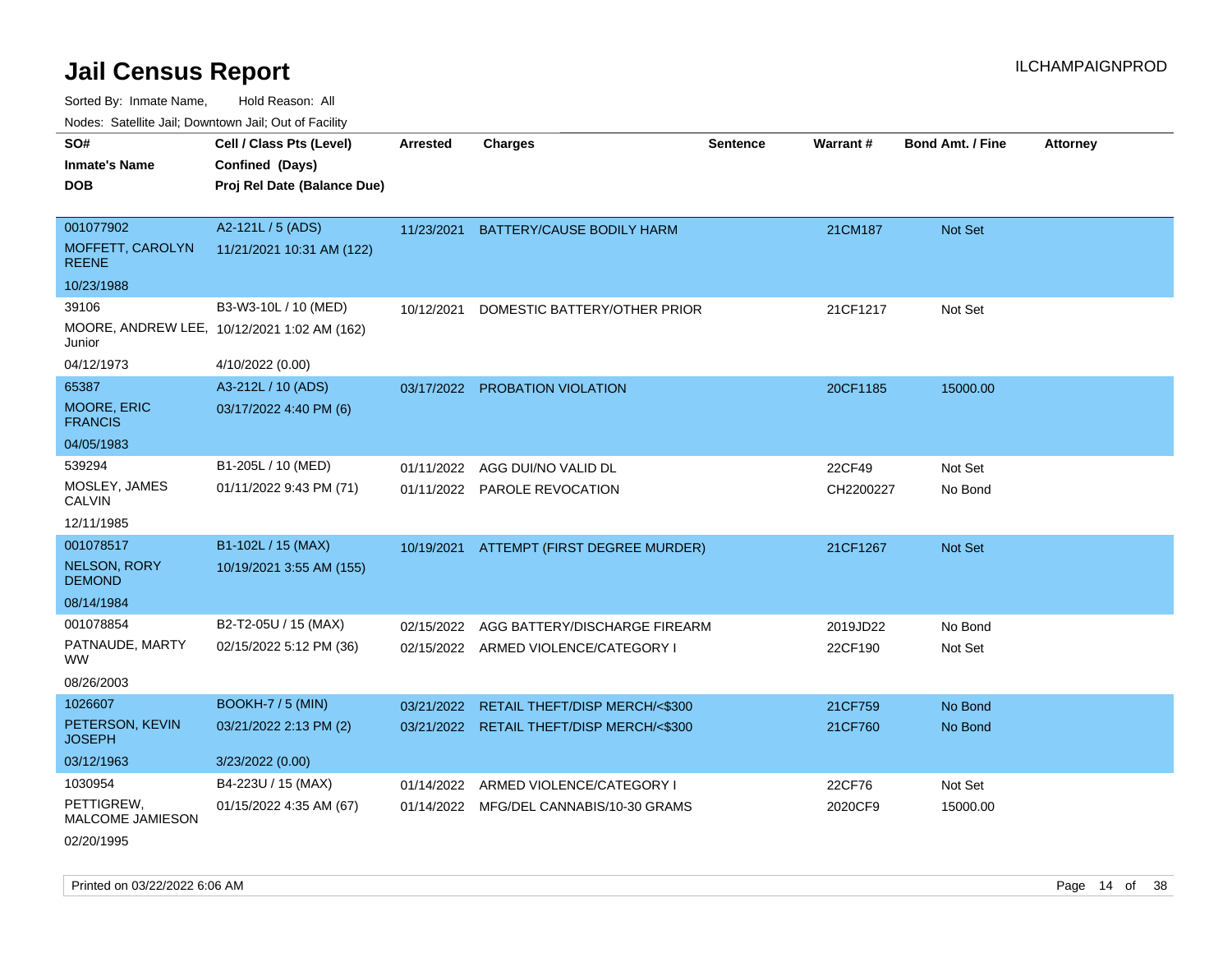| SO#                                   | Cell / Class Pts (Level)                     | Arrested   |                                           | <b>Sentence</b> | Warrant#   | <b>Bond Amt. / Fine</b> |                 |
|---------------------------------------|----------------------------------------------|------------|-------------------------------------------|-----------------|------------|-------------------------|-----------------|
| <b>Inmate's Name</b>                  |                                              |            | <b>Charges</b>                            |                 |            |                         | <b>Attorney</b> |
|                                       | Confined (Days)                              |            |                                           |                 |            |                         |                 |
| <b>DOB</b>                            | Proj Rel Date (Balance Due)                  |            |                                           |                 |            |                         |                 |
| 1059394                               | B3-W1-04L / 5 (ADS)                          |            | 02/16/2022 AGG DUI/NO VALID DL            |                 | 2020CF1396 | No Bond                 |                 |
| PHILLIPS, ISAAC<br><b>TERRELL</b>     | 02/16/2022 9:00 AM (35)                      |            |                                           |                 |            |                         |                 |
| 12/27/1996                            | 5/15/2022 (0.00)                             |            |                                           |                 |            |                         |                 |
| 1015033                               | B1-203U / 10 (MED)                           | 03/05/2022 | POSSESSION OF STOLEN FIREARM              |                 | 21CF1172   | 500000.00               |                 |
| PICKENS, DANTE<br><b>DEVON</b>        | 03/05/2022 4:01 AM (18)                      |            | 03/05/2022 POSS AMT CON SUB EXCEPT(A)/(D) |                 | 20CF109    | 20000.00                |                 |
| 01/05/1993                            |                                              |            |                                           |                 |            |                         |                 |
| 001078841                             | B1-205U / 10 (MED)                           |            | 02/13/2022 DEFACE FIREARM ID MARKINGS     |                 | 22CF174    | Not Set                 |                 |
|                                       | PIERRE, JALEN JAMES 02/13/2022 12:47 AM (38) |            |                                           |                 |            |                         |                 |
|                                       |                                              |            |                                           |                 |            |                         |                 |
| 06/07/2002                            |                                              |            |                                           |                 |            |                         |                 |
| 1069524                               | B3-W5-18L / 10 (MED)                         | 08/08/2021 | MFG/DEL CANNABIS/30-500 GRAMS             |                 | 21CF953    | Not Set                 |                 |
| RAY-DAVIS, KAMARI<br><b>DAYVON</b>    | 08/09/2021 2:44 AM (226)                     |            |                                           |                 |            |                         |                 |
| 03/30/2000                            |                                              |            |                                           |                 |            |                         |                 |
| 001078676                             | <b>BOOKH-8 / 10 (MED)</b>                    |            | 03/20/2022 AGG DUI/NO VALID DL            |                 | 22CF334    | No Bond                 |                 |
| READUS, LORENZO                       | 03/20/2022 2:38 AM (3)                       |            |                                           |                 |            |                         |                 |
| 05/13/1983                            |                                              |            |                                           |                 |            |                         |                 |
| 001078482                             | B1-204L / 10 (MED)                           |            | 03/14/2022 AGG DISCHARGE FIREARM/VEH/SCH  |                 |            | 250000.00               |                 |
| <b>REED, MONTRES</b><br><b>ANTRON</b> | 03/14/2022 12:06 PM (9)                      |            |                                           |                 |            |                         |                 |
| 02/26/2004                            |                                              |            |                                           |                 |            |                         |                 |
| 45473                                 | B2-T1-03U / 15 (SPH)                         | 11/23/2021 | CHIL SEX OFFEN/RESIDE DAY CARE            |                 | 21CF1275   | 10000.00                |                 |
| REXROAD, CALVIN<br><b>ALLEN</b>       | 11/23/2021 6:27 PM (120)                     |            |                                           |                 |            |                         |                 |
| 10/04/1970                            |                                              |            |                                           |                 |            |                         |                 |
| 982660                                | BOOKH-3 / 10 (MED)                           | 03/22/2022 | <b>BURGLARY</b>                           |                 | 2022CFAWOW | No Bond                 |                 |
| REYNOLDS, DAVID<br><b>ALLEN</b>       | 03/22/2022 4:11 AM (1)                       |            | 03/22/2022 UNLWFL POSS FIREARM/<18        |                 | 2022CMAWOW | No Bond                 |                 |
| 03/27/2002                            |                                              |            |                                           |                 |            |                         |                 |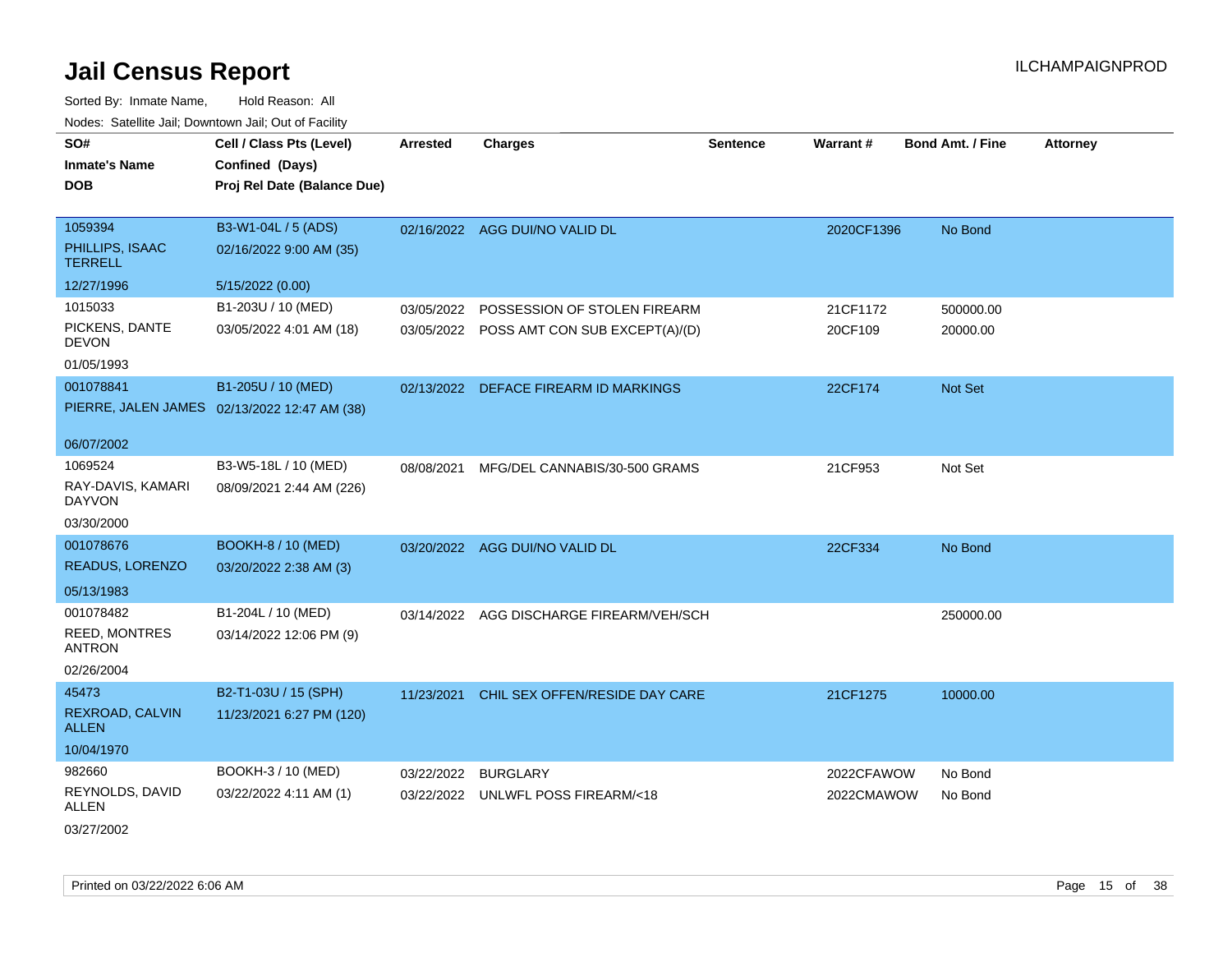| Noues. Salenne Jan, Downlown Jan, Out or Facility |                                             |            |                                          |          |            |                         |                 |
|---------------------------------------------------|---------------------------------------------|------------|------------------------------------------|----------|------------|-------------------------|-----------------|
| SO#                                               | Cell / Class Pts (Level)                    | Arrested   | <b>Charges</b>                           | Sentence | Warrant#   | <b>Bond Amt. / Fine</b> | <b>Attorney</b> |
| <b>Inmate's Name</b>                              | Confined (Days)                             |            |                                          |          |            |                         |                 |
| <b>DOB</b>                                        | Proj Rel Date (Balance Due)                 |            |                                          |          |            |                         |                 |
|                                                   |                                             |            |                                          |          |            |                         |                 |
| 979485                                            | B2-T4-16L / 15 (SPH)                        | 03/12/2021 | <b>PRED CRIM SEX ASLT/VICTIM &lt;13</b>  |          | 21CF282    | <b>Not Set</b>          |                 |
| RODRIGUEZ, JOSHUA<br><b>ANTHONY</b>               | 03/12/2021 1:57 PM (376)                    |            |                                          |          |            |                         |                 |
| 04/06/1990                                        |                                             |            |                                          |          |            |                         |                 |
| 61330                                             | B4-224L / 15 (MAX)                          | 12/01/2021 | ARMED HABITUAL CRIMINAL                  |          | 21CF1473   | Not Set                 |                 |
| RUFFIN, JONATHON<br>CECIL                         | 12/01/2021 5:34 AM (112)                    | 12/01/2021 | <b>PAROLE REVOCATION</b>                 |          | CH2107545  | No Bond                 |                 |
| 05/10/1984                                        |                                             |            |                                          |          |            |                         |                 |
| 1071161                                           | B4-124L / 15 (MAX)                          | 08/18/2021 | DELIVERY OF OR POSSESSION OF W/INT       |          | 21CF1008   | No Bond                 |                 |
| SANDERS, MARKELL<br>LAMAR                         | 08/18/2021 6:18 PM (217)                    |            |                                          |          |            |                         |                 |
| 02/02/2000                                        |                                             |            |                                          |          |            |                         |                 |
| 001078898                                         | A4-205U / 15 (MAX)                          | 03/02/2022 | AGG DISCHARGE FIREARM                    |          | 22CF254    | Not Set                 |                 |
| SAROLAS, JONATHAN<br>Е                            | 03/02/2022 9:20 AM (21)                     |            |                                          |          |            |                         |                 |
| 07/16/1988                                        |                                             |            |                                          |          |            |                         |                 |
| 1000820                                           | A4-103U / 15 (ADS)                          | 01/24/2022 | FELON POSS/USE WEAPON/FIREARM            |          | 22CF105    | Not Set                 |                 |
| <b>MICHAEL</b>                                    | SCHNEIDER, SONGAN 01/24/2022 8:20 AM (58)   |            | 01/24/2022 AGGRAVATED DOMESTIC BATTERY   |          | 21CF1433   | 25000.00                |                 |
| 08/18/1992                                        |                                             |            |                                          |          |            |                         |                 |
| 001078441                                         | BOOKF-3 / 15 (ADS)                          | 10/01/2021 | ARMED HABITUAL CRIMINAL                  |          | 21CF1182   | Not Set                 |                 |
| SINGLETON, CORRIE<br>DERRELL                      | 10/01/2021 12:36 PM (173)                   | 12/20/2021 | SPEEDING 26-34 MPH OVER LIMIT            |          | 2021TR2701 | 1000.00                 |                 |
| 05/07/1983                                        |                                             |            |                                          |          |            |                         |                 |
| 001078765                                         | B4-223L / 10 (MED)                          |            | 01/13/2022 FELON POSS/USE WEAPON/FIREARM |          | 22CF66     | Not Set                 |                 |
|                                                   | SMITH, COREY ADRIAN 01/13/2022 7:32 PM (69) |            |                                          |          |            |                         |                 |
| 09/01/1987                                        |                                             |            |                                          |          |            |                         |                 |
| 62924                                             | B4-226L / 10 (MED)                          | 03/11/2022 | FELON POSS/USE WEAPON/FIREARM            |          | 22CF294    | Not Set                 |                 |
| <b>STARKS, JUSTIN</b><br><b>COURTNEY</b>          | 03/11/2022 2:29 AM (12)                     | 03/11/2022 | CRIM DMG TO PROP \$500-10K               |          | 19CF63     | 3000.00                 |                 |
| 08/12/1984                                        |                                             |            |                                          |          |            |                         |                 |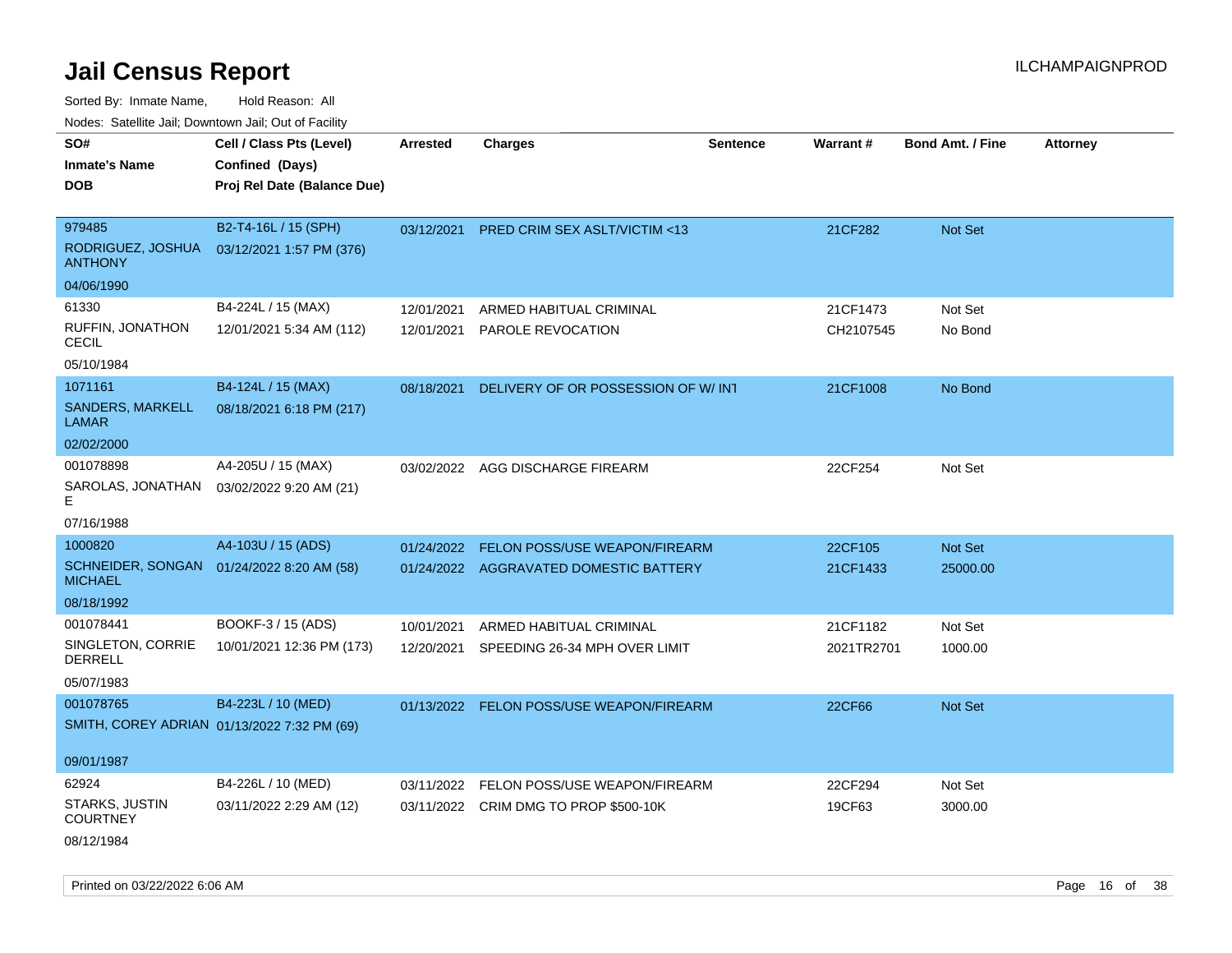| Noues. Sateme Jan, Downtown Jan, Out or Facility |                             |                 |                                        |                 |          |                         |                 |
|--------------------------------------------------|-----------------------------|-----------------|----------------------------------------|-----------------|----------|-------------------------|-----------------|
| SO#                                              | Cell / Class Pts (Level)    | <b>Arrested</b> | <b>Charges</b>                         | <b>Sentence</b> | Warrant# | <b>Bond Amt. / Fine</b> | <b>Attorney</b> |
| <b>Inmate's Name</b>                             | Confined (Days)             |                 |                                        |                 |          |                         |                 |
| <b>DOB</b>                                       | Proj Rel Date (Balance Due) |                 |                                        |                 |          |                         |                 |
|                                                  |                             |                 |                                        |                 |          |                         |                 |
| 001077770                                        | A1-226L / 5 (MIN)           |                 | 01/06/2022 RESIDENTIAL BURGLARY        |                 | 21CF319  | Not Set                 |                 |
| STOFFLE, KELLY ANNE 01/06/2022 3:14 PM (76)      |                             |                 |                                        |                 |          |                         |                 |
|                                                  |                             |                 |                                        |                 |          |                         |                 |
| 04/12/1989                                       |                             |                 |                                        |                 |          |                         |                 |
| 38305                                            | B2-T2-06L / 10 (SPH)        | 03/18/2020      | CRIMINAL SEXUAL ABUSE                  |                 | 20CF-343 | 500000.00               |                 |
| STOVER, JOSH<br>ANDREW                           | 03/18/2020 10:24 AM (735)   |                 |                                        |                 |          |                         |                 |
| 08/18/1973                                       |                             |                 |                                        |                 |          |                         |                 |
| 001078471                                        | B4-221U / 10 (MED)          | 10/11/2021      | AGG UUW/VEHICLE/<21                    | 18m (DOC)       | 21CF1210 | 100.00                  |                 |
| <b>THATCH, OMARION</b><br><b>DIAMONTE</b>        | 10/11/2021 1:26 AM (163)    |                 |                                        |                 |          |                         |                 |
| 09/05/2003                                       |                             |                 |                                        |                 |          |                         |                 |
| 32058                                            | B4-123U / 15 (MAX)          | 06/14/2021      | AGG DISCH FIREARM                      |                 | 21CF690  | Not Set                 |                 |
| THOMPSON, STEVEN<br>ONEAL                        | 06/14/2021 6:44 AM (282)    |                 |                                        |                 |          |                         |                 |
| 03/14/1969                                       |                             |                 |                                        |                 |          |                         |                 |
| 001078957                                        | <b>BOOKH-1 / 10 (MED)</b>   |                 | 03/18/2022 AGGRAVATED DOMESTIC BATTERY |                 | 22CF331  | <b>Not Set</b>          |                 |
| TODD, AMANDA MARIE 03/18/2022 5:04 AM (5)        |                             |                 |                                        |                 |          |                         |                 |
|                                                  |                             |                 |                                        |                 |          |                         |                 |
| 02/18/1987                                       |                             |                 |                                        |                 |          |                         |                 |
| 001078792                                        | A4-104L / 15 (ADS)          | 01/24/2022      | <b>FUGITIVE FROM JUSTICE</b>           |                 | 22CF99   | Not Set                 |                 |
| TRAMBLE, TOM                                     | 01/24/2022 10:24 AM (58)    | 01/24/2022      | <b>FUGITIVE FROM JUSTICE</b>           |                 | 22CF100  | Not Set                 |                 |
| <b>MARCUS</b>                                    |                             |                 | 01/24/2022 ARMED VIOLENCE/CATEGORY I   |                 | 22CF101  | Not Set                 |                 |
| 02/28/1985                                       |                             |                 |                                        |                 |          |                         |                 |
| 32910                                            | B3-W1-02L / 10 (MED)        | 10/04/2021      | DOM BTRY/HARM/1-2 PRECONV              |                 | 21CF1189 | Not Set                 |                 |
| TULL, CHRISTOPHER<br><b>MICHAEL</b>              | 10/04/2021 10:53 PM (170)   |                 |                                        |                 |          |                         |                 |
| 04/02/1971                                       |                             |                 |                                        |                 |          |                         |                 |
| 979561                                           | <b>BOOKF-2 / 5 (MIN)</b>    |                 | 03/21/2022 AGG DUI/NO VALID DL         |                 | 21CF388  | No Bond                 |                 |
| TURNER, ALECIA<br>ANTOINIETTE                    | 03/21/2022 2:18 PM (2)      |                 |                                        |                 |          |                         |                 |
| 08/31/1990                                       |                             |                 |                                        |                 |          |                         |                 |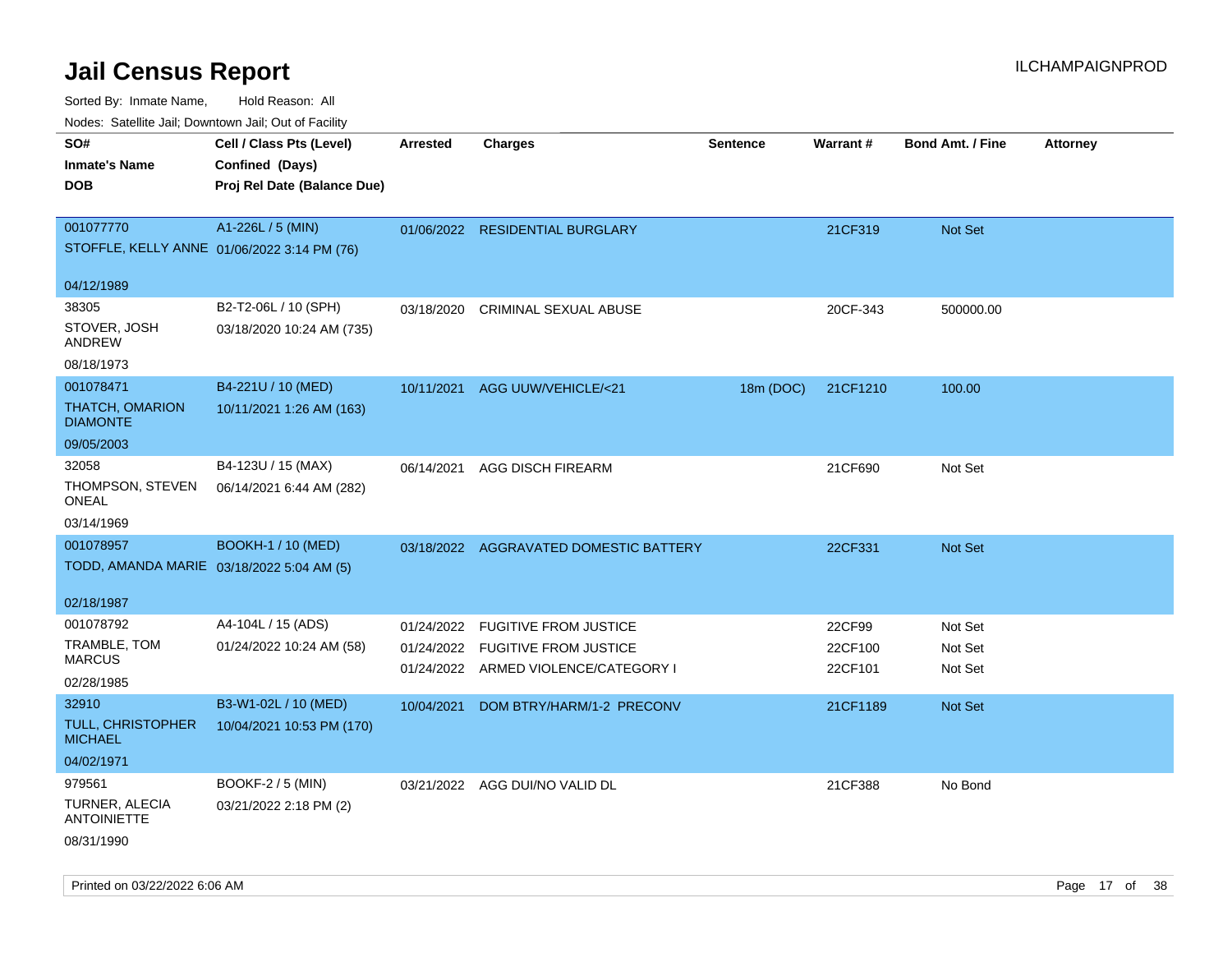Sorted By: Inmate Name, Hold Reason: All

Nodes: Satellite Jail; Downtown Jail; Out of Facility

| ivuutos. Saltiilit Jali, Duwilluwii Jali, Oul of Facility |                             |            |                                  |          |                 |                         |                 |
|-----------------------------------------------------------|-----------------------------|------------|----------------------------------|----------|-----------------|-------------------------|-----------------|
| SO#                                                       | Cell / Class Pts (Level)    | Arrested   | <b>Charges</b>                   | Sentence | <b>Warrant#</b> | <b>Bond Amt. / Fine</b> | <b>Attorney</b> |
| <b>Inmate's Name</b>                                      | Confined (Days)             |            |                                  |          |                 |                         |                 |
| <b>DOB</b>                                                | Proj Rel Date (Balance Due) |            |                                  |          |                 |                         |                 |
|                                                           |                             |            |                                  |          |                 |                         |                 |
| 1070737                                                   | A1-126L / 15 (MAX)          | 10/14/2021 | AGG KIDNAPG/<13/INTEL DISABL     | (DHS)    | 2020CF418       | 250000.00               |                 |
| <b>WASHINGTON,</b><br><b>JASTINA VIRGINIA</b>             | 10/14/2021 12:02 PM (160)   |            |                                  |          |                 |                         |                 |
| 04/11/2000                                                |                             |            |                                  |          |                 |                         |                 |
| 977140                                                    | B1-203L / 10 (MED)          | 10/24/2021 | ARMED HABITUAL CRIMINAL          |          | 21CF1289        | Not Set                 |                 |
| <b>WEBSTER, DERRIAL</b><br><b>DEVON</b>                   | 10/24/2021 2:46 AM (150)    |            |                                  |          |                 |                         |                 |
| 01/14/1990                                                |                             |            |                                  |          |                 |                         |                 |
| 001078328                                                 | B1-105L / 15 (MAX)          | 08/30/2021 | FELON POSS/USE WEAPON/FIREARM    |          | 21CF1045        | Not Set                 |                 |
| WHITE, JUSTIN<br><b>STEVEN</b>                            | 08/30/2021 10:48 AM (205)   |            |                                  |          |                 |                         |                 |
| 10/25/1995                                                |                             |            |                                  |          |                 |                         |                 |
| 1075313                                                   | A4-207U / 15 (ADS)          | 01/29/2022 | POSSESSION OF STOLEN FIREARM     |          | 22CF132         | Not Set                 |                 |
| <b>WILLIAMS, EARDIS</b>                                   | 01/29/2022 1:23 AM (53)     | 01/29/2022 | MFG/DEL CANNABIS/30-500 GRAMS    |          | 20CF51          | 5000.00                 |                 |
| ANTONIO, Junior                                           |                             | 01/29/2022 | POSSESSION OF STOLEN FIREARM     |          | 20CF1048        | 500000.00               |                 |
| 01/21/1999                                                |                             |            |                                  |          |                 |                         |                 |
| 638552                                                    | B2-T2-08L / 5 (SPH)         | 10/07/2021 | CHILD PORNOGRAPHY/PHOTOGRAPH     |          | 2021CF1207      | No Bond                 |                 |
| <b>WILLIAMS, MICHAEL</b><br><b>JAMES</b>                  | 10/07/2021 12:20 PM (167)   |            |                                  |          |                 |                         |                 |
| 03/29/1964                                                |                             |            |                                  |          |                 |                         |                 |
| 1066370                                                   | B1-101L / 15 (MAX)          | 07/28/2021 | ARMED VIOLENCE/CATEGORY III      |          | 2021 CF 882     | Not Set                 |                 |
| <b>WILLIAMS, REONTE</b><br><b>REMIR</b>                   | 07/28/2021 5:40 AM (238)    |            |                                  |          |                 |                         |                 |
| 05/14/1999                                                |                             |            |                                  |          |                 |                         |                 |
| 001078935                                                 | B1-201U / 10 (MED)          | 03/12/2022 | KNOW POSS FIC/ALT LIC/PERMIT     |          | 22CF308         | No Bond                 |                 |
| <b>WILSON, DEVONJ</b>                                     | 03/12/2022 3:25 AM (11)     | 03/12/2022 | <b>UNLWFL POSS FIREARM</b>       |          | 2021CF131       | 30000.00                |                 |
| <b>LANCE</b>                                              |                             | 03/12/2022 | <b>FELON POSSESS WEAPON/2ND+</b> |          | 2020CF169       | 10000.00                |                 |
| 03/30/1986                                                |                             |            |                                  |          |                 |                         |                 |
| 1051953                                                   | A1-124U / 10 (ADS)          | 02/02/2022 | DOMESTIC BATTERY/OTHER PRIOR     |          | 22CF144         | Not Set                 |                 |
| WINSTON, ALYSSIA<br><b>LETEECE</b>                        | 02/02/2022 4:29 AM (49)     |            |                                  |          |                 |                         |                 |
| 03/17/1996                                                |                             |            |                                  |          |                 |                         |                 |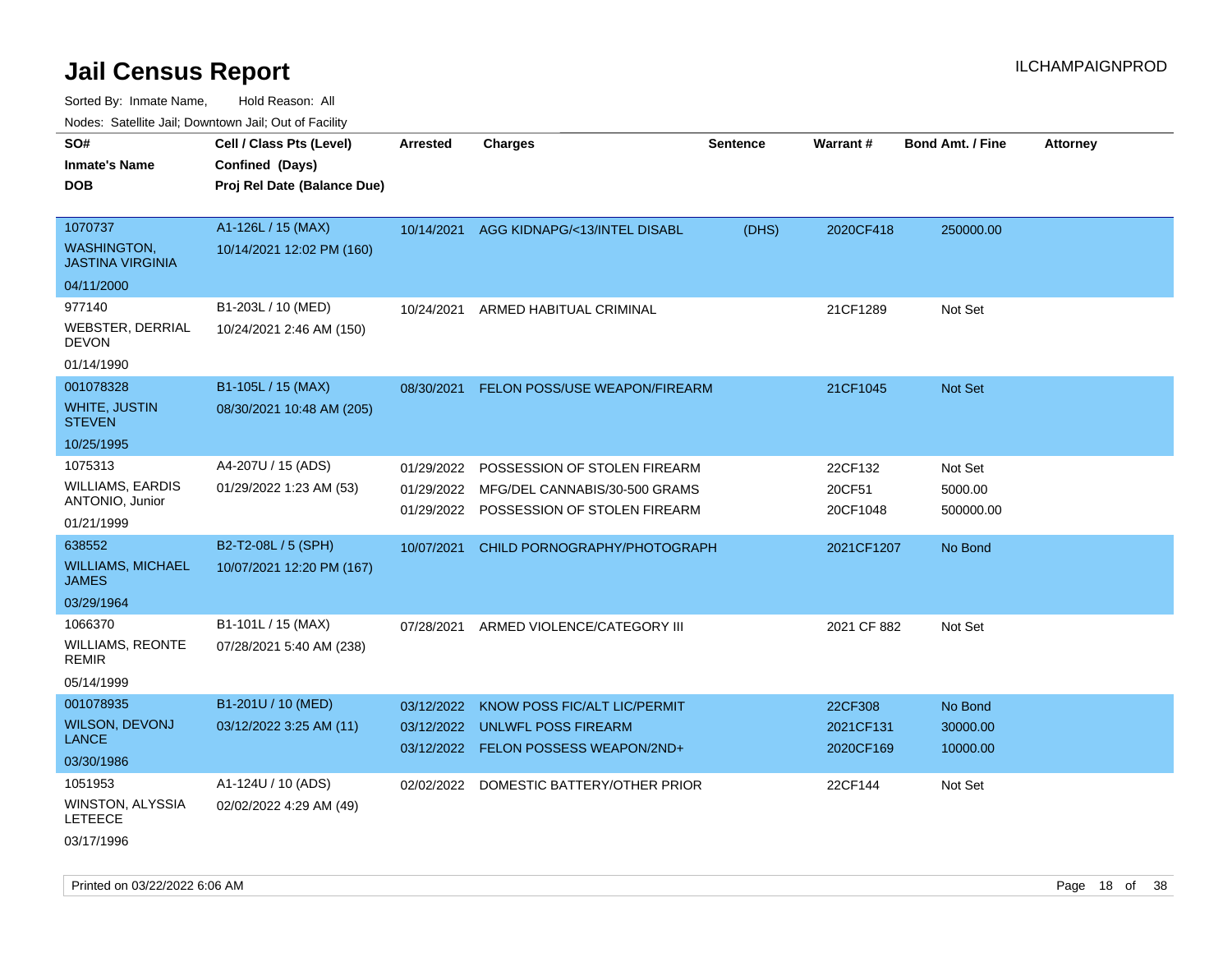Sorted By: Inmate Name, Hold Reason: All Nodes: Satellite Jail; Downtown Jail; Out of Facility

**Total Satellite Jail: 141 Males: 118 Females: 23 Unknown: 0**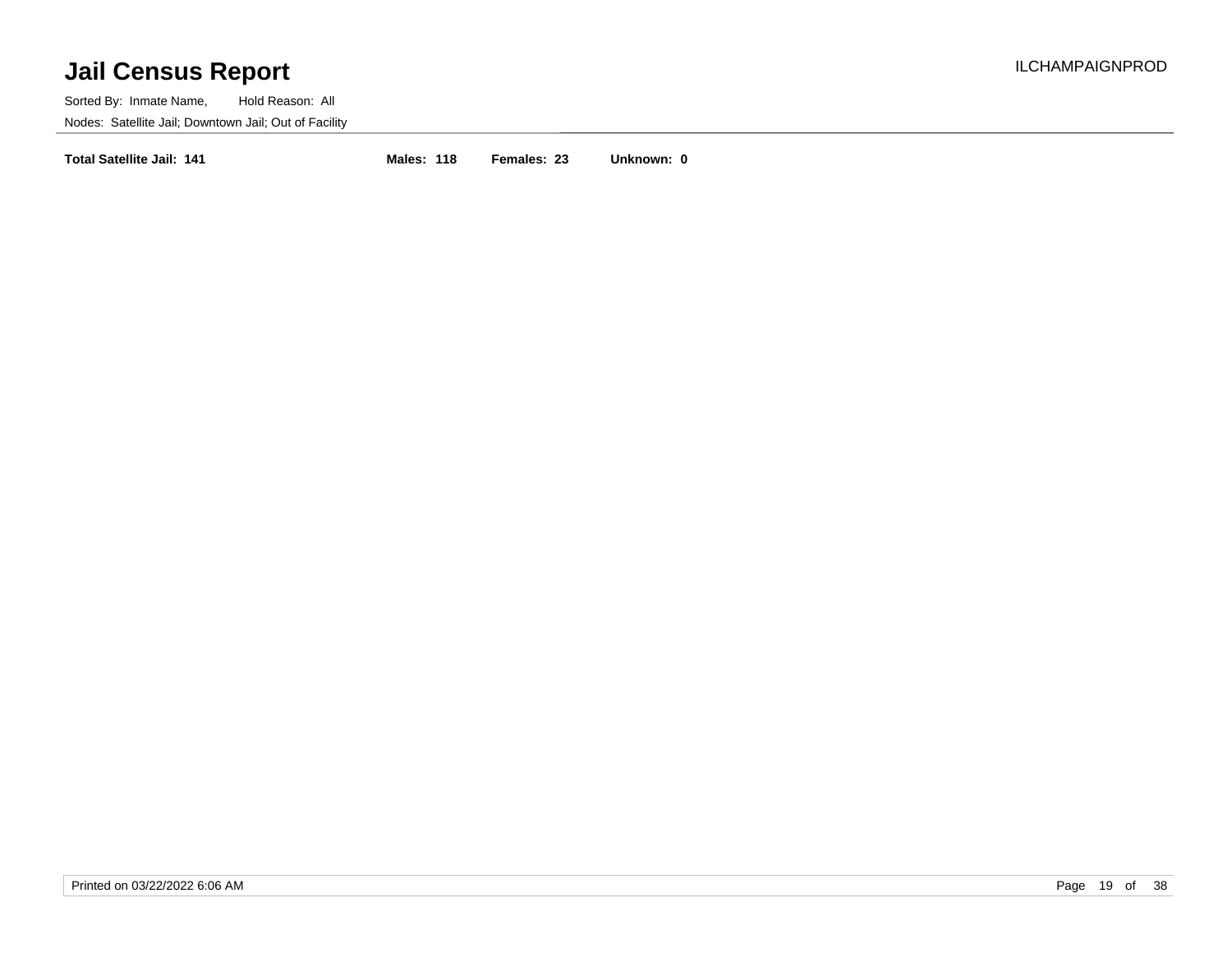| <b>Downtown Jail</b><br>SO#<br><b>Inmate's Name</b><br><b>DOB</b>  | Cell / Class Pts (Level)<br>Confined (Days)<br>Proj Rel Date (Balance Due) | <b>Arrested</b>          | <b>Charges</b>                                               | <b>Sentence</b> | Warrant#           | <b>Bond Amt. / Fine</b>          | <b>Attorney</b> |
|--------------------------------------------------------------------|----------------------------------------------------------------------------|--------------------------|--------------------------------------------------------------|-----------------|--------------------|----------------------------------|-----------------|
| 47897                                                              | J5L / 15 (ADS)                                                             | 01/19/2022               | <b>PAROLE REVOCATION</b>                                     |                 | VA2201139          | No Bond                          |                 |
| <b>BRANAMAN,</b><br><b>CLIFFORD EARL</b>                           | 01/19/2022 9:21 PM (63)                                                    | 01/19/2022               | <b>VIOLATE ORDER PROTECTION</b>                              |                 | 22CF85             | <b>Not Set</b>                   |                 |
| 03/09/1975                                                         |                                                                            | 01/19/2022<br>02/08/2022 | DRVG REVOKED/2+/PERS INJ/DEATH<br>DRIVE REVOKED/RECK HOMIC/3 |                 | 22CF84<br>21CF1280 | <b>Not Set</b><br><b>Not Set</b> |                 |
|                                                                    |                                                                            | 02/08/2022               | DRIVING ON REVOKED LICENSE                                   |                 | 21TR8305           | Not Set                          |                 |
| 955653<br><b>BRITT, ISAIAH</b><br><b>ANTONIO</b>                   | G5U / 5 (MIN)<br>03/14/2022 9:13 AM (9)                                    | 03/14/2022               | RECEIVE/POSS/SELL STOLEN VEH                                 |                 | 21CF1413           | 10000.00                         |                 |
| 05/30/1987                                                         |                                                                            |                          |                                                              |                 |                    |                                  |                 |
| 001078880                                                          | C1L / 15 (MAX)                                                             | 02/25/2022               | ARMED VIOLENCE/CATEGORY I                                    |                 | 22CF237            | <b>Not Set</b>                   |                 |
| <b>BROACH, CAREU</b>                                               | 02/25/2022 3:58 PM (26)                                                    | 02/25/2022               | <b>PAROLE REVOCATION</b>                                     |                 | HN-2200660         | No Bond                          |                 |
| 02/27/2003                                                         |                                                                            | 02/25/2022               | AGG DISCHARGE FIREARM/BLDG/SCH                               |                 | 22600096201        | No Bond                          |                 |
| 1027929<br><b>BROUGHTON, MARK</b><br>ANTHONY, Junior<br>02/15/1990 | F6L / 15 (MAX)<br>12/18/2021 2:55 AM (95)                                  | 12/18/2021               | HOME INVASION/CAUSE INJURY                                   |                 | 21CF1560           | No Bond                          |                 |
| 1067476                                                            | F7U / 10 (MED)                                                             | 11/13/2021               | AGG DOMESTIC BATTERY/STRANGLE                                |                 | 20CF575            | 5000.00                          |                 |
| <b>BROWN, JAMES</b><br><b>BRONELL</b>                              | 11/13/2021 2:35 AM (130)                                                   | 11/13/2021               | <b>RESIDENTIAL BURGLARY</b>                                  |                 | 21CF385            | 25000.00                         |                 |
| 01/08/1996                                                         |                                                                            |                          |                                                              |                 |                    |                                  |                 |
| 995432<br>BROWN, JAVON<br><b>SHANTEZ</b>                           | H5L / 10 (ADS)<br>12/20/2021 2:06 AM (93)                                  | 12/20/2021               | FAIL TO RPT WKLY/NO FIXED ADDR                               |                 | 21CF1559           | Not Set                          |                 |
| 10/14/1991                                                         |                                                                            |                          |                                                              |                 |                    |                                  |                 |
| 001078900                                                          | J7L / 15 (ADS)                                                             | 03/02/2022               | <b>MURDER/INTENT TO KILL/INJURE</b>                          |                 | 22CF252            | <b>Not Set</b>                   |                 |
| <b>BYRD, ANDREW</b><br><b>DARNELL</b>                              | 03/02/2022 11:59 PM (21)                                                   |                          |                                                              |                 |                    |                                  |                 |
| 12/30/2003                                                         |                                                                            |                          |                                                              |                 |                    |                                  |                 |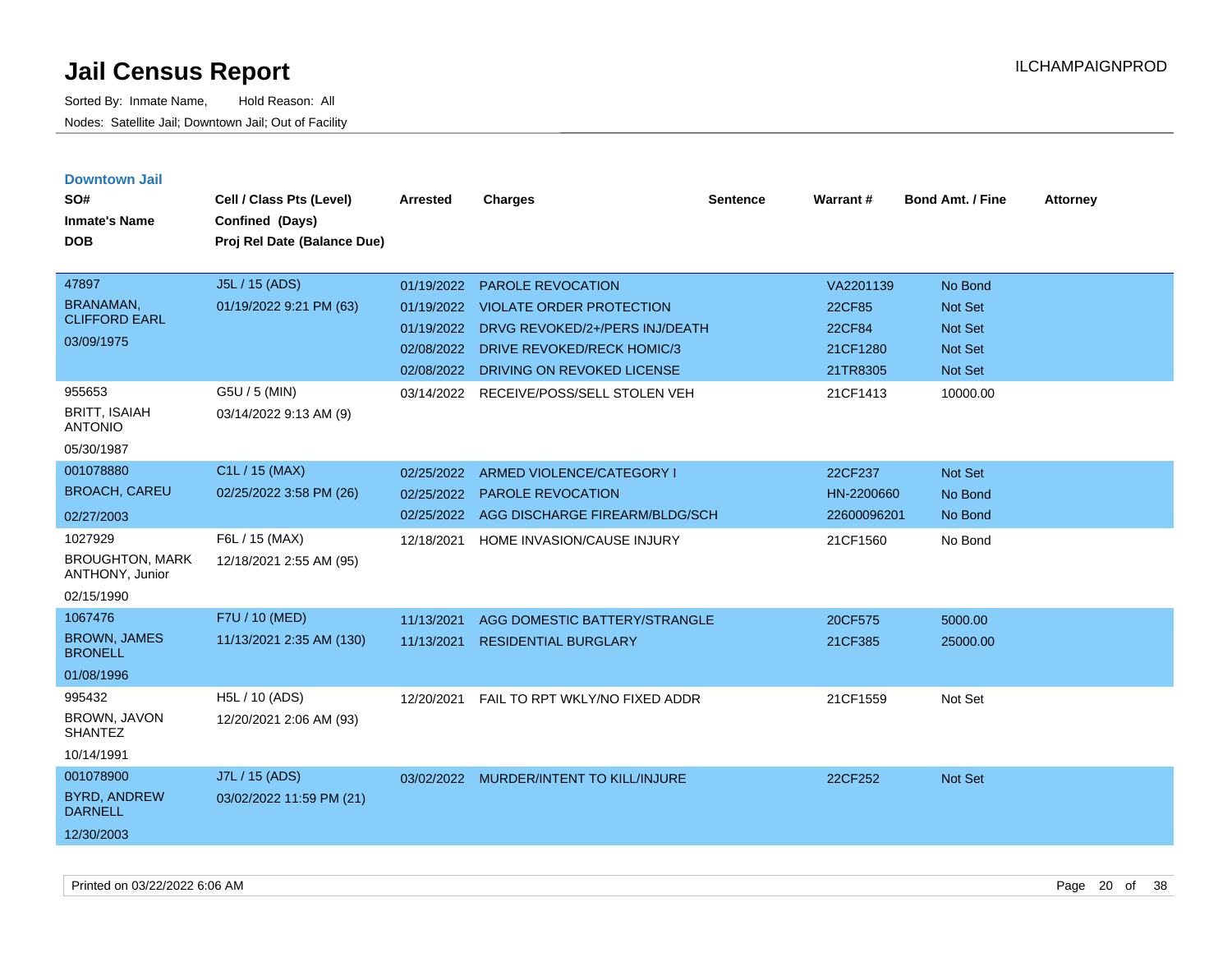Sorted By: Inmate Name, Hold Reason: All

Nodes: Satellite Jail; Downtown Jail; Out of Facility

| SO#<br><b>Inmate's Name</b><br><b>DOB</b>                            | Cell / Class Pts (Level)<br>Confined (Days)<br>Proj Rel Date (Balance Due) | <b>Arrested</b>          | <b>Charges</b>                                             | <b>Sentence</b> | <b>Warrant#</b>          | <b>Bond Amt. / Fine</b> | <b>Attorney</b> |
|----------------------------------------------------------------------|----------------------------------------------------------------------------|--------------------------|------------------------------------------------------------|-----------------|--------------------------|-------------------------|-----------------|
| 001078092<br><b>WILLIAM</b>                                          | H2U / 10 (ADS)<br>CHOUNARD, STANLEY 12/27/2021 10:47 PM (86)               | 12/27/2021               | AGG BATTERY/PUBLIC PLACE                                   |                 | 2021CF1042               | 5000.00                 |                 |
| 06/25/1986<br>56241<br>CLARK, DAMON<br><b>GILLMORE</b><br>12/21/1976 | E1L / 5 (MIN)<br>01/13/2022 4:36 AM (69)                                   |                          | 01/13/2022 VIOLATE ORDER/PRIOR DOM BTRY                    |                 | 22CF59                   | Not Set                 |                 |
| 001078838<br><b>CLAYTON, KAREEM</b><br><b>JAMAL</b><br>02/03/1974    | K <sub>2</sub> / 15 (ADS)<br>02/12/2022 8:55 AM (39)                       |                          | 02/12/2022 PRED CRIM SEX ASLT/BODILY HARM                  |                 | 21CF30                   | 150000.00               |                 |
| 1075361<br><b>COWART, TORREY</b><br>BENJAMEN, Junior<br>11/22/1987   | C6L / 5 (ADS)<br>04/16/2021 9:17 PM (341)                                  | 04/16/2021               | <b>BURGLARY</b>                                            |                 | 21CF414                  | Not Set                 |                 |
| 1067370<br><b>DAVIS, AUSTIN</b><br><b>CHRISTOPHER</b><br>08/11/1997  | E6L / 15 (ADS)<br>11/06/2021 12:23 AM (137)                                | 11/05/2021               | FIREARM/FOID INVALID/NOT ELIG                              |                 | 21CF1370                 | Not Set                 |                 |
| 001077214<br>DAVIS-MURDOCK,<br>ERION VASSHAD<br>06/22/1998           | F8L / 15 (MAX)<br>12/21/2021 10:13 AM (92)                                 | 12/20/2021<br>12/22/2021 | <b>MURDER</b><br>PAROLE REVOCATION                         |                 | 21CF1572<br>CH2107977    | Not Set<br>Not Set      |                 |
| 001078223<br>DIEGO-MATEO,<br><b>JOAQUIN</b><br>01/23/2002            | G6L / 5 (MIN)<br>11/09/2021 10:52 PM (134)                                 | 11/09/2021               | AGG DUI/NO VALID DL                                        |                 | 21CF1382                 | Not Set                 |                 |
| 571307<br>DOMINGO-<br>CASTANEDA,<br>09/29/1989                       | J3L / 15 (ADS)<br>09/14/2020 11:19 PM (555)                                | 09/14/2020<br>09/14/2020 | CRIM SEXUAL ABUSE/CONSENT<br>PRED CRIM SEX ASLT/VICTIM <13 |                 | 2020CF1026<br>2020CF1025 | Not Set<br>Not Set      |                 |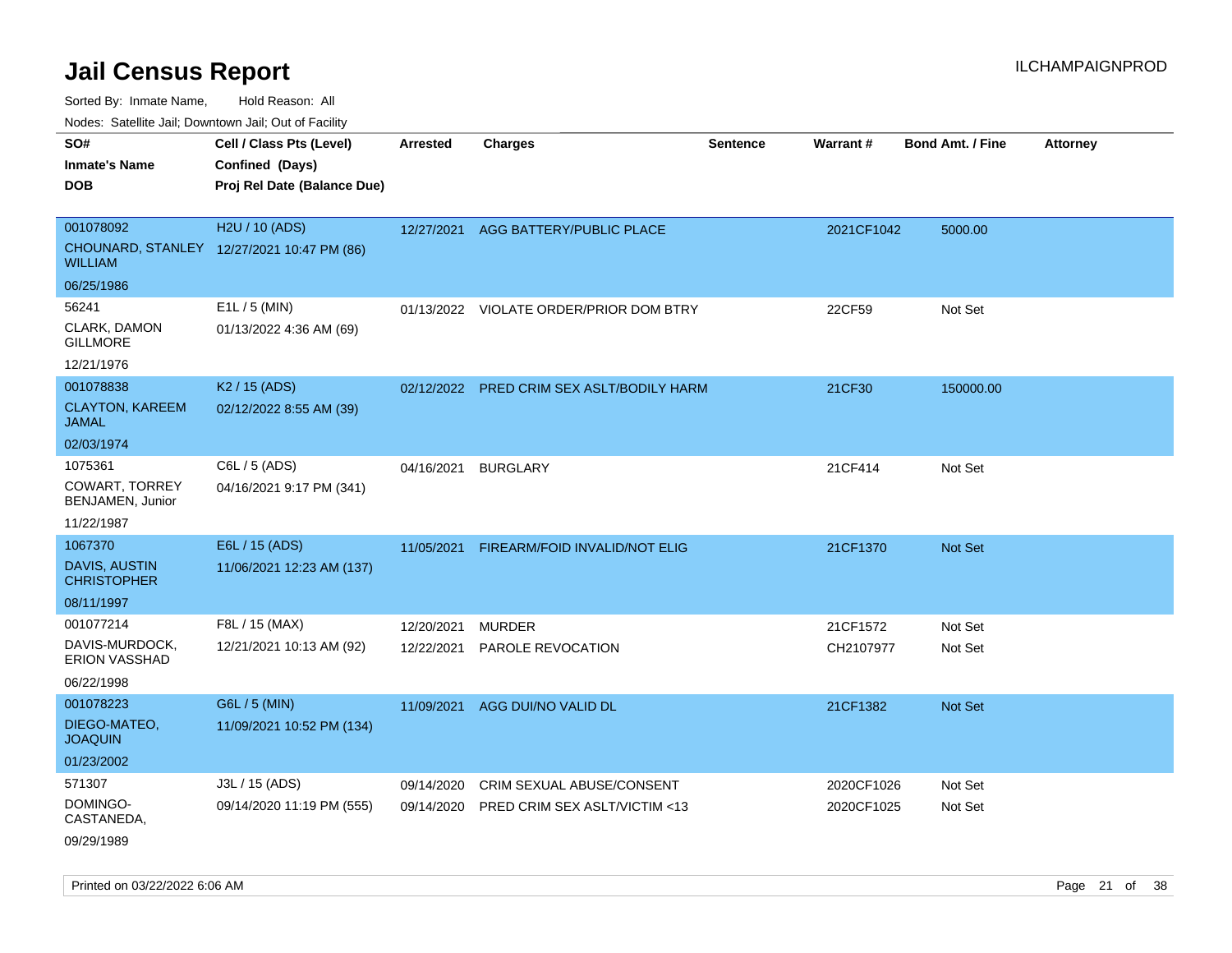Sorted By: Inmate Name, Hold Reason: All Nodes: Satellite Jail; Downtown Jail; Out of Facility

| roaco. Calcinio dan, Downtown dan, Cal or Fability |                                                                            |                          |                                                                  |                 |                     |                         |                 |
|----------------------------------------------------|----------------------------------------------------------------------------|--------------------------|------------------------------------------------------------------|-----------------|---------------------|-------------------------|-----------------|
| SO#<br>Inmate's Name<br><b>DOB</b>                 | Cell / Class Pts (Level)<br>Confined (Days)<br>Proj Rel Date (Balance Due) | Arrested                 | <b>Charges</b>                                                   | <b>Sentence</b> | Warrant#            | <b>Bond Amt. / Fine</b> | <b>Attorney</b> |
| 527379                                             | D6 / 15 (ADS)                                                              | 10/25/2021               | <b>ARMED HABITUAL CRIMINAL</b>                                   |                 | 21CF1297            | <b>Not Set</b>          |                 |
| DRAKE, MARCELL<br>DEON                             | 10/25/2021 5:05 PM (149)                                                   | 10/27/2021               | AGG DOMESTIC BATTERY/STRANGLE                                    |                 | 21CF1245            | <b>Not Set</b>          |                 |
| 04/20/1987                                         |                                                                            |                          |                                                                  |                 |                     |                         |                 |
| 959292                                             | K1 / 15 (ADS)                                                              | 04/01/2021               | ATTEMPT (FIRST DEGREE MURDER)                                    |                 | 2020CF565           | 2000000.00              |                 |
| DUNCAN, COREYON<br>ANTHONY                         | 04/01/2021 8:46 PM (356)                                                   | 12/17/2021               | <b>MURDER</b>                                                    |                 | 21CF1542            | Not Set                 |                 |
| 01/17/1989                                         |                                                                            |                          |                                                                  |                 |                     |                         |                 |
| 1053207                                            | K3 / 15 (SPH)                                                              | 06/06/2019               | MURDER/INTENT TO KILL/INJURE                                     |                 | 2019-CF849          | 2000000.00              |                 |
| <b>FAUST, JAQUAVEON</b><br>LAVELL                  | 06/06/2019 2:24 PM (1,021)                                                 |                          |                                                                  |                 |                     |                         |                 |
| 07/25/1996                                         |                                                                            |                          |                                                                  |                 |                     |                         |                 |
| 524764                                             | G3L / 5 (MIN)                                                              | 09/18/2021               | METH DELIVERY/15<100 GRAMS                                       |                 | 21CF627             | 50000.00                |                 |
| FISCUS, ROBERT<br>LOWELL                           | 09/18/2021 10:50 AM (186)                                                  |                          |                                                                  |                 |                     |                         |                 |
| 02/17/1986                                         |                                                                            |                          |                                                                  |                 |                     |                         |                 |
| 1063104                                            | $G1U / 5$ (MIN)                                                            | 01/10/2022               | <b>VIOLATE ORDER PROTECTION</b>                                  |                 | 21CF1258            | 25000.00                |                 |
| <b>FUSON, KEITH</b><br>EDWARD                      | 01/10/2022 9:14 PM (72)                                                    |                          | 01/10/2022 VIOLATE ORDER PROTECTION                              |                 | 21CF1259            | 25000.00                |                 |
| 05/07/1987                                         |                                                                            |                          |                                                                  |                 |                     |                         |                 |
| 32913                                              | 11 / 15 (ADS)                                                              | 12/03/2021               | <b>PRED CRIM SEX ASLT/VICTIM &lt;13</b>                          |                 | 21CF1481            | Not Set                 |                 |
| GROB, WARREN A,<br>Junior                          | 12/03/2021 4:24 PM (110)                                                   |                          |                                                                  |                 |                     |                         |                 |
| 12/07/1950                                         |                                                                            |                          |                                                                  |                 |                     |                         |                 |
| 001078871                                          | G9U / 5 (ADS)                                                              | 02/22/2022               | ESCAPE/VIOLATE ELEC MONITORING                                   |                 | 22CF316             | 150000.00               |                 |
| <b>HARRIS, MARTELL</b><br><b>TE'SHAWN</b>          | 02/22/2022 3:44 PM (29)                                                    | 02/22/2022<br>02/22/2022 | <b>RESIDENTIAL BURGLARY</b><br><b>INDIRECT CRIMINAL CONTEMPT</b> |                 | 2020JD14<br>2020CC9 | No Bond<br>20000.00     |                 |
| 07/02/2003                                         |                                                                            |                          |                                                                  |                 |                     |                         |                 |
| 1073611                                            | G4L / 5 (MIN)                                                              | 02/09/2021               | MFG 15>100 GR ECSTASY/ANALOG                                     |                 | 21CF121             | 500000.00               |                 |
| HAYES, CAMERON<br>TAYLOR MALEEK                    | 02/09/2021 3:10 PM (407)                                                   | 02/09/2021               | DELIVERY OF OR POSSESSION OF W/INT                               |                 | 21CF160             | Not Set                 |                 |
|                                                    |                                                                            |                          |                                                                  |                 |                     |                         |                 |

08/10/1998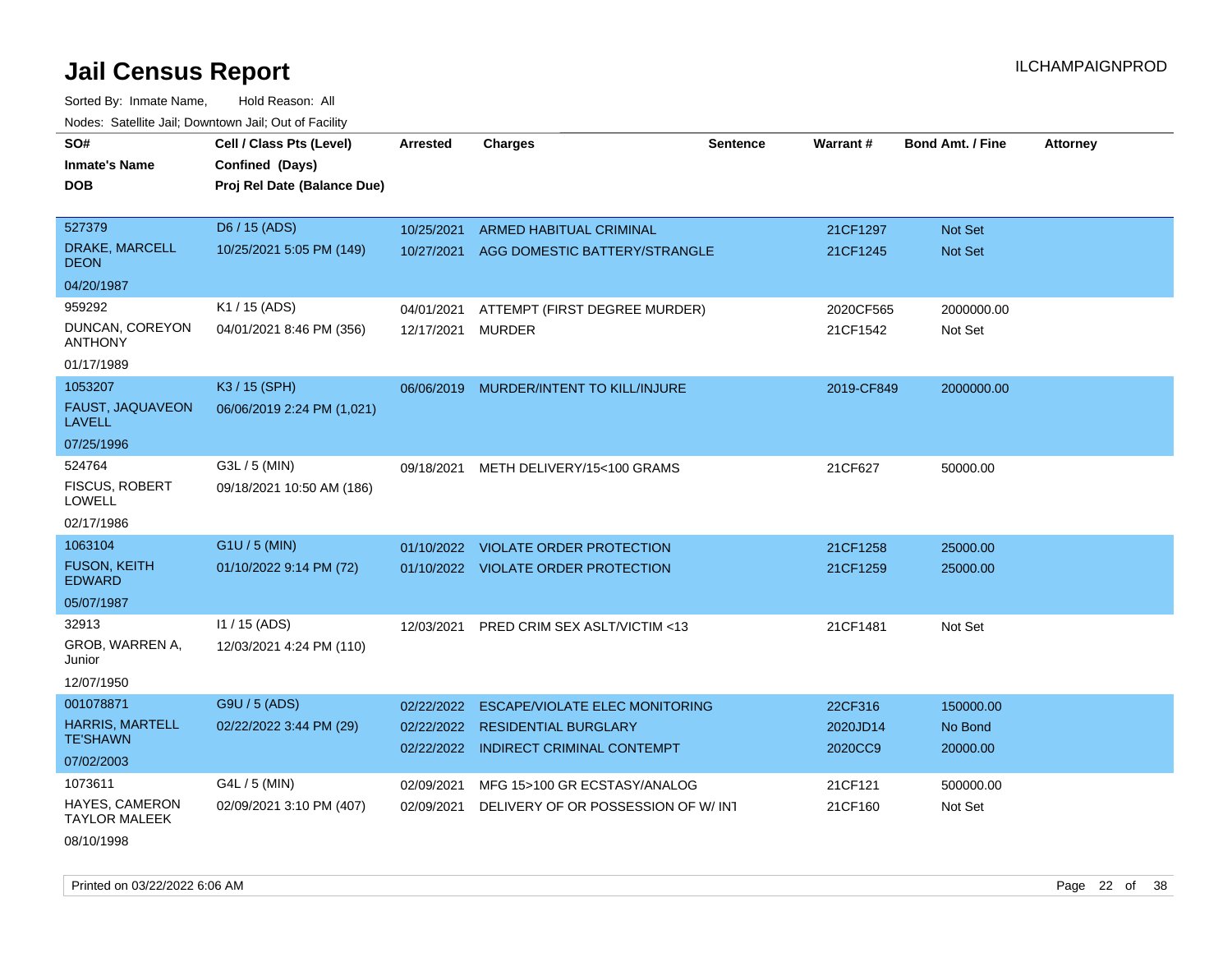Sorted By: Inmate Name, Hold Reason: All Nodes: Satellite Jail; Downtown Jail; Out of Facility

| SO#<br><b>Inmate's Name</b><br><b>DOB</b>                           | Cell / Class Pts (Level)<br>Confined (Days)<br>Proj Rel Date (Balance Due) | Arrested                 | <b>Charges</b>                                                          | <b>Sentence</b> | <b>Warrant#</b>               | <b>Bond Amt. / Fine</b>       | <b>Attorney</b> |
|---------------------------------------------------------------------|----------------------------------------------------------------------------|--------------------------|-------------------------------------------------------------------------|-----------------|-------------------------------|-------------------------------|-----------------|
| 953555<br>HUNT, TAVARIS EARL<br>12/29/1987                          | C4U / 15 (MAX)<br>03/10/2021 4:58 AM (378)                                 | 04/14/2021               | AGG FLEEING POLICE/21 MPH OVER                                          | 3y (DOC)        | 2020CF94                      | 10000.00                      |                 |
| 518711<br><b>INGERSON, LUCUS</b><br><b>JAMES</b><br>09/16/1979      | G5L / 5 (MIN)<br>01/30/2022 4:57 PM (52)                                   | 01/30/2022 THEFT         |                                                                         |                 | 22CF133                       | Not Set                       |                 |
| 001078766<br><b>JOHNSON, IYONZI</b><br>07/16/1994                   | I3 / 5 (ADS)<br>02/08/2022 11:56 AM (43)                                   |                          | 02/08/2022 AGGRAVATED BATTERY<br>02/08/2022 BURGLARY                    |                 | 22CF160<br>22CF63             | Not Set<br>3000.00            |                 |
| 1068501<br>KING, JULIUS<br><b>EMANUEL</b><br>04/08/1985             | G7U / 5 (MIN)<br>02/07/2022 7:06 PM (44)                                   | 02/07/2022               | VIO ORDER/NOTICE/PRIOR VIO O/P                                          |                 | 22CF156                       | No Bond                       |                 |
| 001078818<br>KINSEL, EVERAL<br><b>MICHAEL WILLIAM</b><br>10/16/1985 | D1 / 10 (MED)<br>02/04/2022 7:37 PM (47)                                   |                          | 02/04/2022 DOMESTIC BATTERY/OTHER PRIOR                                 |                 | 22CF148                       | Not Set                       |                 |
| 527447<br>KIRKWOOD, TYLER<br><b>JAMES</b><br>10/04/1985             | J1L / 10 (ADS)<br>02/22/2022 10:47 AM (29)                                 | 02/22/2022<br>02/22/2022 | <b>BURGLARY</b><br>AGG BATTERY/GREAT BODILY HARM<br>02/23/2022 BURGLARY |                 | 22CF224<br>22CF223<br>22CF152 | Not Set<br>Not Set<br>Not Set |                 |
| 29681<br>LENOIR, JOHN<br><b>CHRISTOPHER</b><br>04/20/1966           | J2L / 15 (ADS)<br>07/14/2020 12:51 PM (617)                                | 07/14/2020               | PREDATORY CRIMINAL SEX ASSLT/CHILD                                      |                 | 20CF-781                      | 250000.00                     |                 |
| 001078797<br>LEVIN, DANIEL DAVID                                    | $15/5$ (ADS)<br>01/26/2022 3:00 PM (56)                                    | 01/26/2022               | VIO STALKING NO CONTACT ORDER                                           |                 | 22CM31                        | Not Set                       |                 |

08/08/1984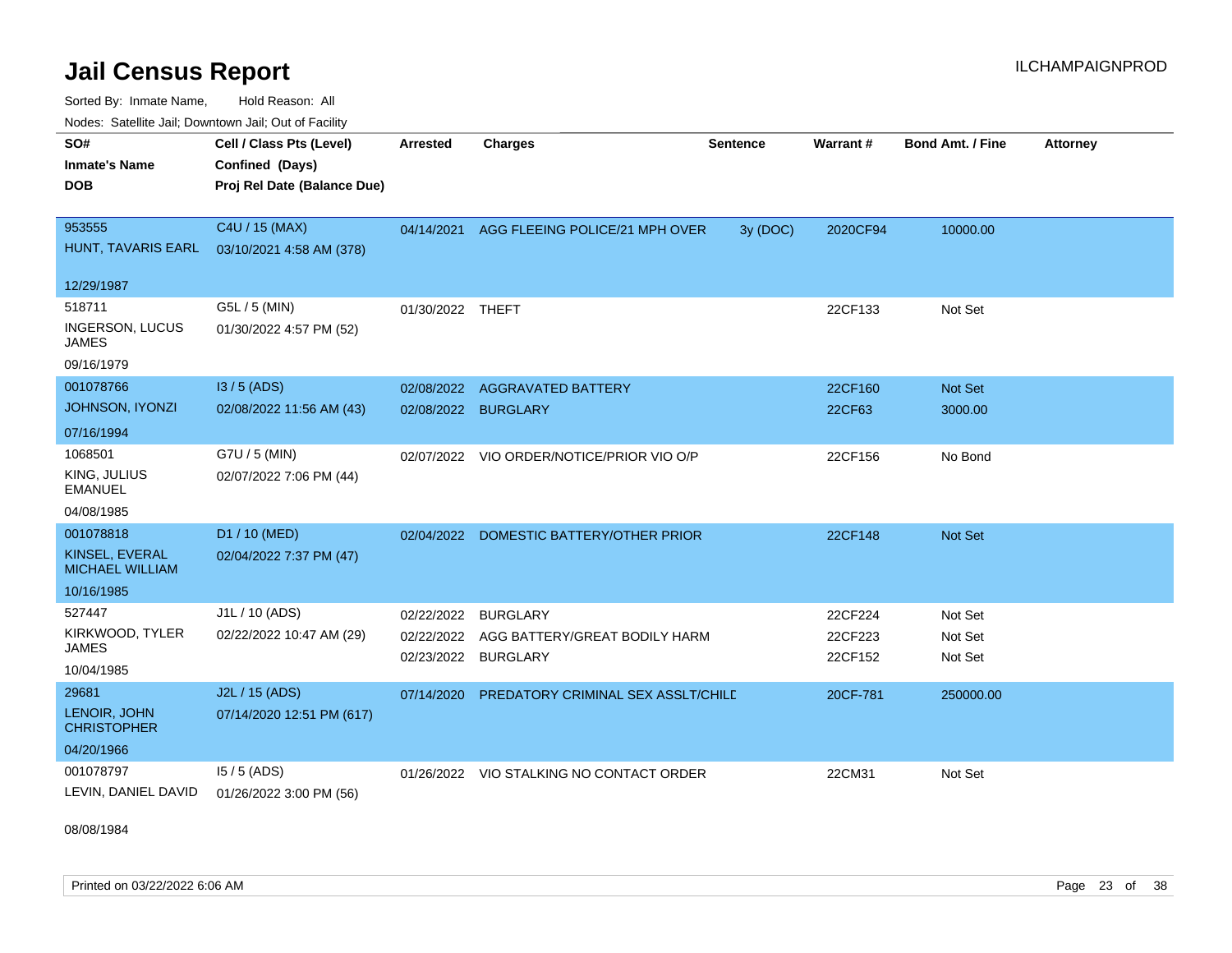Sorted By: Inmate Name, Hold Reason: All Nodes: Satellite Jail; Downtown Jail; Out of Facility

| i vuuto. Talelille Jall, Duwilluwii Jall, Out of Facility |                             |                                 |                                    |                 |                     |                             |                 |
|-----------------------------------------------------------|-----------------------------|---------------------------------|------------------------------------|-----------------|---------------------|-----------------------------|-----------------|
| SO#                                                       | Cell / Class Pts (Level)    | <b>Arrested</b>                 | <b>Charges</b>                     | <b>Sentence</b> | Warrant#            | <b>Bond Amt. / Fine</b>     | <b>Attorney</b> |
| <b>Inmate's Name</b>                                      | Confined (Days)             |                                 |                                    |                 |                     |                             |                 |
| <b>DOB</b>                                                | Proj Rel Date (Balance Due) |                                 |                                    |                 |                     |                             |                 |
|                                                           |                             |                                 |                                    |                 |                     |                             |                 |
| 45113                                                     | E2L / 15 (MAX)              | 11/20/2021                      | <b>ARMED HABITUAL CRIMINAL</b>     |                 | 21CF1424            | No Bond                     |                 |
| <b>MARTIN, JEREMIAH</b><br><b>FRANCIS</b>                 | 11/20/2021 1:18 AM (123)    |                                 |                                    |                 |                     |                             |                 |
| 01/18/1977                                                |                             |                                 |                                    |                 |                     |                             |                 |
| 1063030                                                   | H4L / 15 (ADS)              | 12/20/2021                      | <b>MURDER</b>                      |                 | 21CF1571            | Not Set                     |                 |
| MASON, RYAN ONEIAL 12/21/2021 9:30 AM (92)                |                             | 12/22/2021                      | PAROLE REVOCATION                  |                 | CH2107979           | Not Set                     |                 |
|                                                           |                             |                                 |                                    |                 |                     |                             |                 |
| 02/22/1991                                                |                             |                                 |                                    |                 |                     |                             |                 |
| 1066623                                                   | G6U / 5 (MIN)               | 11/17/2021                      | MFG/DEL 15<100 GR COCA/ANALOG      |                 | 17CF1093            | 75000.00                    |                 |
| MATA-OROZCO,<br><b>OLEGARIO</b>                           | 11/17/2021 5:08 PM (126)    |                                 |                                    |                 |                     |                             |                 |
| 03/06/1995                                                |                             |                                 |                                    |                 |                     |                             |                 |
| 1076591                                                   | G8U / 5 (MIN)               | 02/22/2022                      | DELIVERY OF OR POSSESSION OF W/INT |                 | 20CF961             | 500000.00                   |                 |
| MATTHEWS,<br><b>CHRISTIAN ANTHONY</b>                     | 02/22/2022 7:42 PM (29)     | 02/23/2022                      | MAIL FRAUD                         |                 | 2:21CR173           | No Bond                     |                 |
| 03/15/1989                                                |                             |                                 |                                    |                 |                     |                             |                 |
| 40235                                                     | G9L / 5 (MIN)               | 10/04/2021                      | AGG DUI/4                          |                 | 2021CF1145          | 35000.00                    |                 |
| MERRIWEATHER,<br><b>MARCUS TODD</b>                       | 10/04/2021 4:41 PM (170)    |                                 |                                    |                 |                     |                             |                 |
| 11/28/1967                                                |                             |                                 |                                    |                 |                     |                             |                 |
| 1040273                                                   | E5U / 15 (ADS)              | 09/30/2021                      | PRED CRIM SEX ASLT/VICTIM <13      |                 | 21CF329             | 500000.00                   |                 |
| METCALFE, LANELL<br><b>JARON</b>                          | 09/30/2021 11:32 PM (174)   |                                 |                                    |                 |                     |                             |                 |
| 09/22/1988                                                |                             |                                 |                                    |                 |                     |                             |                 |
| 1075635                                                   | B <sub>2</sub> / 10 (ADS)   | 05/11/2021                      | AGG DISCHARGE FIREARM/OCC VEH      |                 | 21CF538             | Not Set                     |                 |
| MILES, DEVLON VON,<br>Junior                              | 05/11/2021 10:39 PM (316)   | 05/11/2021<br>02/23/2022 MURDER | MFG/DEL CANNABIS/30-500 GRAMS      |                 | 20CF1402<br>22CF219 | 100000.00<br><b>Not Set</b> |                 |
| 11/04/2000                                                |                             |                                 |                                    |                 |                     |                             |                 |
| 1042168                                                   | G2L / 5 (MIN)               | 02/26/2022 AGG DUI/4            |                                    |                 | 22CF238             | Not Set                     |                 |
| MONTALVO, ANTONIO                                         | 02/26/2022 6:14 AM (25)     |                                 |                                    |                 |                     |                             |                 |

05/03/1976

Printed on 03/22/2022 6:06 AM Page 24 of 38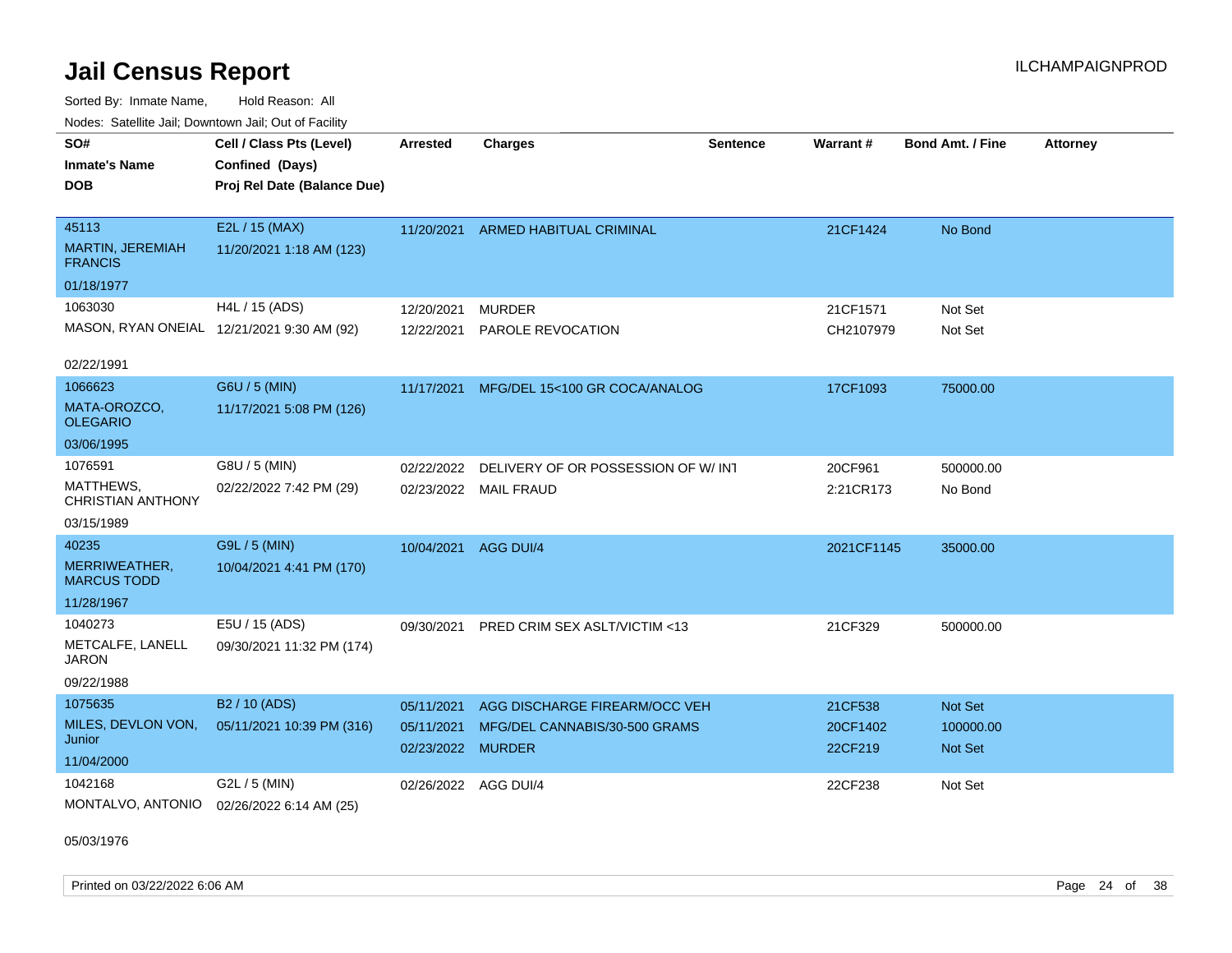| SO#                                          | Cell / Class Pts (Level)    | <b>Arrested</b>          | <b>Charges</b>                                                 | <b>Sentence</b> | <b>Warrant#</b> | <b>Bond Amt. / Fine</b>   | <b>Attorney</b> |
|----------------------------------------------|-----------------------------|--------------------------|----------------------------------------------------------------|-----------------|-----------------|---------------------------|-----------------|
| <b>Inmate's Name</b>                         | Confined (Days)             |                          |                                                                |                 |                 |                           |                 |
| <b>DOB</b>                                   | Proj Rel Date (Balance Due) |                          |                                                                |                 |                 |                           |                 |
|                                              |                             |                          |                                                                |                 |                 |                           |                 |
| 1069209                                      | <b>H1L / 10 (ADS)</b>       |                          | 04/07/2021 AGG BATTERY/GREAT BODILY HARM                       |                 | 21CF376         | Not Set                   |                 |
| MOORE, DEVONTE<br><b>JAMAL</b>               | 04/07/2021 6:25 PM (350)    |                          |                                                                |                 |                 |                           |                 |
| 09/24/1995                                   |                             |                          |                                                                |                 |                 |                           |                 |
| 61251                                        | E4L / 15 (ADS)              | 12/27/2021               | PRED CRIM SEX ASLT/VICTIM <13                                  |                 | 21CF651         | No Bond                   |                 |
| PETMECKY, JOHN<br><b>ROBERT</b>              | 12/27/2021 1:52 PM (86)     |                          |                                                                |                 |                 |                           |                 |
| 03/09/1983                                   |                             |                          |                                                                |                 |                 |                           |                 |
| 001078357                                    | A2L / 15 (SPH)              | 09/17/2021               | ARMED ROBBERY/ARMED W/FIREARM                                  |                 | 21CF1128        | Not Set                   |                 |
| PETTIGREW, CAREY<br><b>CORNITRIAS DEOBLO</b> | 09/17/2021 9:56 AM (187)    | 09/17/2021<br>09/17/2021 | ARMED ROBBERY/ARMED W/FIREARM<br>ARMED ROBBERY/ARMED W/FIREARM |                 | 21CF1129        | Not Set<br><b>Not Set</b> |                 |
| 08/31/1986                                   |                             |                          |                                                                |                 | 21CF1230        |                           |                 |
| 1008308                                      | F4L / 10 (MED)              | 01/30/2022               | AGG BTRY/GREAT BOD HARM/60+                                    |                 | 22CF131         | No Bond                   |                 |
| PETTIGREW, MARIO<br><b>TRAVINIO</b>          | 01/30/2022 6:15 AM (52)     | 01/30/2022 ASSAULT       |                                                                |                 | 19CM364         | 4000.00                   |                 |
| 08/11/1992                                   |                             |                          |                                                                |                 |                 |                           |                 |
| 1070610                                      | J6L / 10 (ADS)              | 03/03/2022               | AGG BATTERY/PUBLIC PLACE                                       |                 | 21CF930         | Not Set                   |                 |
| PHILLIS, AARON<br><b>MONTRELL</b>            | 03/03/2022 2:49 PM (20)     |                          | 03/03/2022 AGG BATTERY/GREAT BODILY HARM                       |                 | 21CF482         | 5000.00                   |                 |
| 03/26/1999                                   |                             |                          |                                                                |                 |                 |                           |                 |
| 1022441                                      | D <sub>4</sub> / 10 (ADS)   | 10/27/2021               | AGG BATTERY/PEACE OFFICER                                      |                 | 2021 CF 12      | No Bond                   |                 |
| PICKENS, DONTRELL<br><b>DEMAR</b>            | 10/27/2021 1:39 PM (147)    | 10/27/2021               | AGG BATTERY/PEACE OFFICER                                      |                 | 2020 CF 1488    | No Bond                   |                 |
| 12/10/1993                                   |                             |                          |                                                                |                 |                 |                           |                 |
| 001078005                                    | C8L / 10 (MED)              | 03/08/2022               | HOME INVASION/CAUSE INJURY                                     |                 | 22CF280         | Not Set                   |                 |
| PINEX, MARCHELLO D                           | 03/08/2022 2:54 AM (15)     |                          | 03/08/2022 AGGRAVATED BATTERY/STRANGLE                         |                 | 19CR605101      | No Bond                   |                 |
|                                              |                             |                          |                                                                |                 |                 |                           |                 |
| 12/25/1991                                   |                             |                          |                                                                |                 |                 |                           |                 |
| 001078942                                    | G2U / 5 (MIN)               |                          | 03/13/2022 MFG/DEL CANNABIS/500<2000 GR                        |                 | 22CF307         | Not Set                   |                 |
| QATTOUM, ADHAM M                             | 03/13/2022 11:31 PM (10)    |                          |                                                                |                 |                 |                           |                 |
| 07/22/1994                                   |                             |                          |                                                                |                 |                 |                           |                 |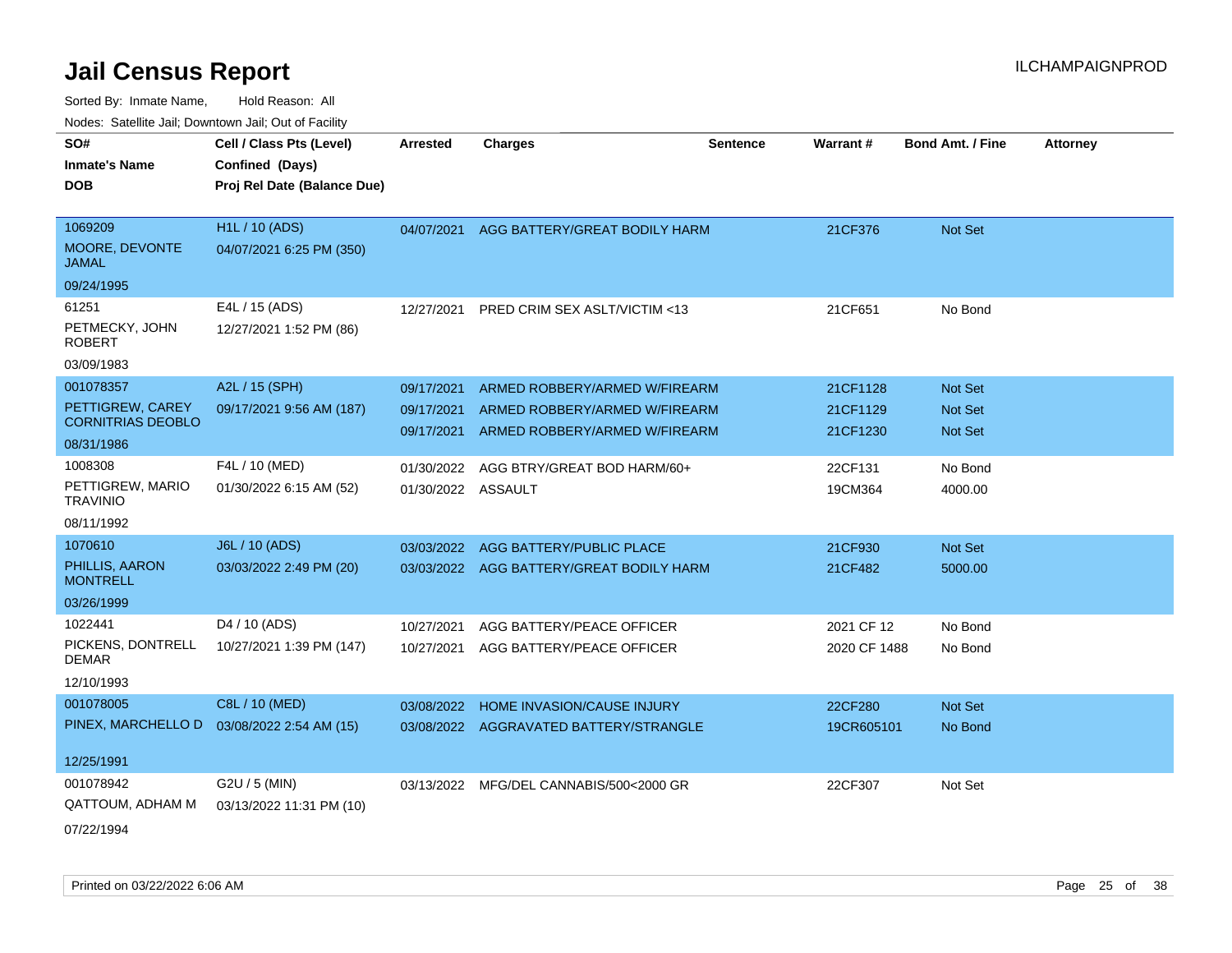Sorted By: Inmate Name, Hold Reason: All Nodes: Satellite Jail; Downtown Jail; Out of Facility

| voucs. Oatchite Jan, Downtown Jan, Out of Facility |                                                                            |            |                                     |                 |            |                         |                 |
|----------------------------------------------------|----------------------------------------------------------------------------|------------|-------------------------------------|-----------------|------------|-------------------------|-----------------|
| SO#<br><b>Inmate's Name</b><br><b>DOB</b>          | Cell / Class Pts (Level)<br>Confined (Days)<br>Proj Rel Date (Balance Due) | Arrested   | <b>Charges</b>                      | <b>Sentence</b> | Warrant#   | <b>Bond Amt. / Fine</b> | <b>Attorney</b> |
|                                                    |                                                                            |            |                                     |                 |            |                         |                 |
| 001077783                                          | H6L / 10 (ADS)                                                             |            | 01/05/2022 AGGRAVATED BATTERY       |                 | 21CF325    | Not Set                 |                 |
| RIVERA, DARYL<br><b>ANTONIO</b>                    | 01/05/2022 4:20 PM (77)                                                    |            |                                     |                 |            |                         |                 |
| 11/14/1981                                         |                                                                            |            |                                     |                 |            |                         |                 |
| 1072114                                            | A1U / 15 (SPH)                                                             | 01/17/2021 | ATTEMPT (FIRST DEGREE MURDER)       |                 | 2021CF65   | Not Set                 |                 |
| <b>LEVON</b>                                       | ROBINSON, DONNELL 01/17/2021 2:40 PM (430)                                 | 01/17/2021 | ARMED ROBBERY/NO FIREARM            |                 | 2020CF824  | 75000.00                |                 |
| 10/23/2000                                         |                                                                            | 02/17/2021 | AGGRAVATED BATTERY                  | 4y (DOC)        |            | 250000.00               |                 |
| 47195                                              | G8L / 5 (MIN)                                                              | 12/27/2021 | <b>RESIDENTIAL BURGLARY</b>         |                 | 2020CF1222 | 10000.00                |                 |
| SIMMONS, JAMES<br><b>ROBERT</b>                    | 12/27/2021 8:42 AM (86)                                                    | 12/28/2021 | <b>RESIDENTIAL BURGLARY</b>         |                 | 2021CF1596 | <b>Not Set</b>          |                 |
| 03/13/1975                                         |                                                                            |            |                                     |                 |            |                         |                 |
| 1064798                                            | B3 / 15 (ADS)                                                              | 01/17/2022 | <b>MURDER</b>                       |                 | 2021CF695  | 1500000.00              |                 |
| <b>STENNIS, BRUCE</b><br><b>DEONTAY</b>            | 01/17/2022 1:29 PM (65)                                                    | 01/17/2022 | MFG/DEL 1<15 GR COCAINE/ANLG        |                 | 21CF520    | 50000.00                |                 |
| 08/12/1998                                         |                                                                            |            |                                     |                 |            |                         |                 |
| 1036650                                            | C7L / 10 (ADS)                                                             | 02/16/2022 | ARMED VIOLENCE/CATEGORY I           |                 | 21CF845    | 250000.00               |                 |
| <b>TAYLOR, KORRION</b><br><b>VELEZ</b>             | 02/16/2022 4:33 PM (35)                                                    |            |                                     |                 |            |                         |                 |
| 03/18/1997                                         |                                                                            |            |                                     |                 |            |                         |                 |
| 1056971                                            | D <sub>2</sub> / 10 (ADS)                                                  | 08/07/2021 | FELON POSS/USE WEAPON/FIREARM       |                 | 21CF948    | No Bond                 |                 |
| TRAVIS, DENZEL<br><b>DANTRELL</b>                  | 08/07/2021 7:36 AM (228)                                                   | 08/08/2021 | AGG BATTERY/PUBLIC PLACE            |                 | 2020CF647  | 25000.00                |                 |
| 03/21/1993                                         |                                                                            |            |                                     |                 |            |                         |                 |
| 001078250                                          | C9L / 10 (MED)                                                             | 08/07/2021 | <b>FELON POSS WEAPON/BODY ARMOR</b> |                 | 21CF950    | Not Set                 |                 |
| <b>TRAVIS, JORDAN</b><br><b>TESHAUN</b>            | 08/07/2021 10:27 AM (228)                                                  |            |                                     |                 |            |                         |                 |
| 03/03/1996                                         |                                                                            |            |                                     |                 |            |                         |                 |
| 512160                                             | F1L / 15 (MAX)                                                             | 03/10/2022 | ARMED HABITUAL CRIMINAL             |                 | 22CF296    | Not Set                 |                 |
| TURNER, CHARLES<br>EDWARD                          | 03/10/2022 12:00 PM (13)                                                   |            | 03/11/2022 PAROLE REVOCATION        |                 | CH2201422  | No Bond                 |                 |

09/05/1986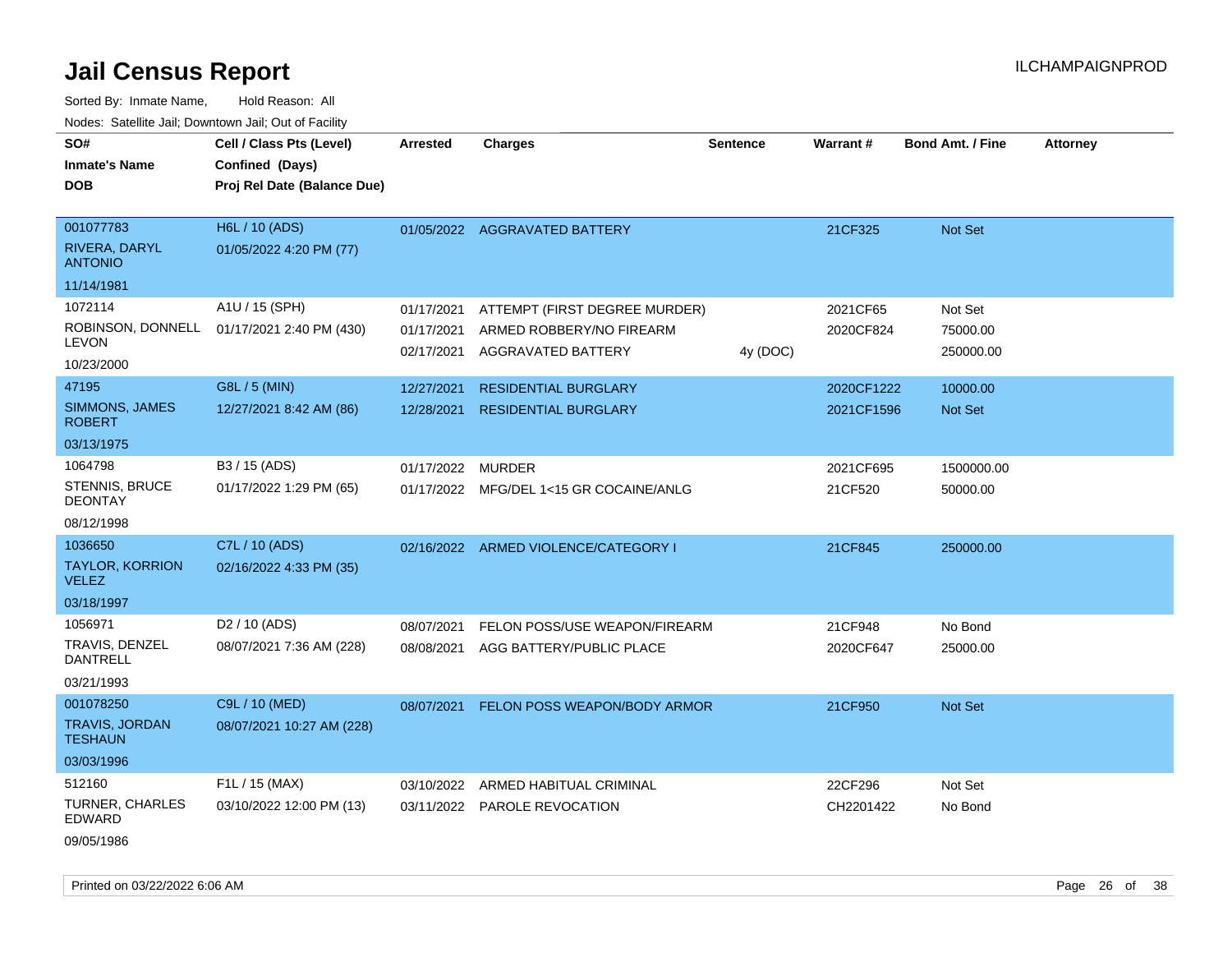| roaco. Catolino cali, Domntonn cali, Out of Facility |                             |                 |                                          |                 |             |                         |                 |
|------------------------------------------------------|-----------------------------|-----------------|------------------------------------------|-----------------|-------------|-------------------------|-----------------|
| SO#                                                  | Cell / Class Pts (Level)    | <b>Arrested</b> | <b>Charges</b>                           | <b>Sentence</b> | Warrant#    | <b>Bond Amt. / Fine</b> | <b>Attorney</b> |
| <b>Inmate's Name</b>                                 | Confined (Days)             |                 |                                          |                 |             |                         |                 |
| <b>DOB</b>                                           | Proj Rel Date (Balance Due) |                 |                                          |                 |             |                         |                 |
|                                                      |                             |                 |                                          |                 |             |                         |                 |
| 30108                                                | J4L / 15 (ADS)              | 07/30/2021      | <b>MURDER</b>                            |                 | 21CF902     | 2000000.00              |                 |
| VANDYKE, DARYL<br><b>ANTHONY</b>                     | 07/30/2021 8:29 PM (236)    |                 |                                          |                 |             |                         |                 |
| 10/04/1965                                           |                             |                 |                                          |                 |             |                         |                 |
| 968681                                               | D5 / 15 (ADS)               | 08/27/2021      | AGG CRIM SX AB/VIC 13<18/TRUST           |                 | 2020CF499   | 250000.00               |                 |
| WADE, DEMETRIUS<br>DARYL                             | 08/27/2021 2:25 AM (208)    | 08/27/2021      | INDIRECT CRIMINAL CONTEMPT               | 3y (DOC)        | 2021CC16    | No Bond                 |                 |
| 01/07/1987                                           |                             |                 |                                          |                 |             |                         |                 |
| 1070971                                              | H3L / 5 (ADS)               | 12/07/2021      | <b>IDENTITY THEFT/&lt;\$300</b>          |                 | 20CF922     | Not Set                 |                 |
| <b>WEIR, CLINTON</b><br><b>HOWARD</b>                | 12/08/2021 3:45 AM (105)    | 12/07/2021      | <b>RECKLESS DRIVING</b>                  |                 | 19TR2348    | Not Set                 |                 |
| 03/15/1983                                           |                             |                 |                                          |                 |             |                         |                 |
| 54212                                                | E3U / 10 (ADS)              | 12/21/2021      | ARMED VIOLENCE/CATEGORY I                |                 | 21CF1576    | Not Set                 |                 |
| WHITLOCK, GEORGE                                     | 12/21/2021 1:20 PM (92)     | 12/21/2021      | RECEIVE/POSS/SELL STOLEN VEH             |                 | 2021CF669   | 10000.00                |                 |
| ABRAM                                                |                             | 12/21/2021      | VIOLATE ORDER PROTECTION                 |                 | 2021CM391   | 1000.00                 |                 |
| 11/10/1978                                           |                             |                 |                                          |                 |             |                         |                 |
| 001077917                                            | G4U / 5 (MIN)               |                 | 03/15/2022 RESIDENTIAL BURGLARY          |                 | 2022CF311   | Not Set                 |                 |
| <b>WILLIAMS, EDDIE SIM</b>                           | 03/15/2022 3:17 AM (8)      |                 |                                          |                 |             |                         |                 |
|                                                      |                             |                 |                                          |                 |             |                         |                 |
| 02/04/1972                                           |                             |                 |                                          |                 |             |                         |                 |
| 1058072                                              | A2U / 15 (SPH)              | 02/25/2021      | ARMED HABITUAL CRIMINAL                  |                 |             | Not Set                 |                 |
| <b>WILLIAMS, KENNETH</b><br><b>BERNARD</b>           | 02/25/2021 3:24 PM (391)    |                 |                                          |                 |             |                         |                 |
| 10/04/1985                                           |                             |                 |                                          |                 |             |                         |                 |
| 1020914                                              | F3L / 10 (MED)              |                 | 03/06/2022 FELON POSS/USE WEAPON/FIREARM |                 | 21CF1337    | 250000.00               |                 |
| <b>WILSON, BRANDON</b><br><b>LARON</b>               | 03/06/2022 11:46 AM (17)    |                 |                                          |                 |             |                         |                 |
| 07/05/1994                                           |                             |                 |                                          |                 |             |                         |                 |
| 9326                                                 | $12/5$ (ADS)                | 06/14/2021      | <b>BURGLARY</b>                          |                 | 2020-CF-625 | Not Set                 |                 |
| YOUNG, ANTHONY<br>PAUL                               | 06/14/2021 12:07 PM (282)   |                 |                                          |                 |             |                         |                 |
| 03/13/1954                                           |                             |                 |                                          |                 |             |                         |                 |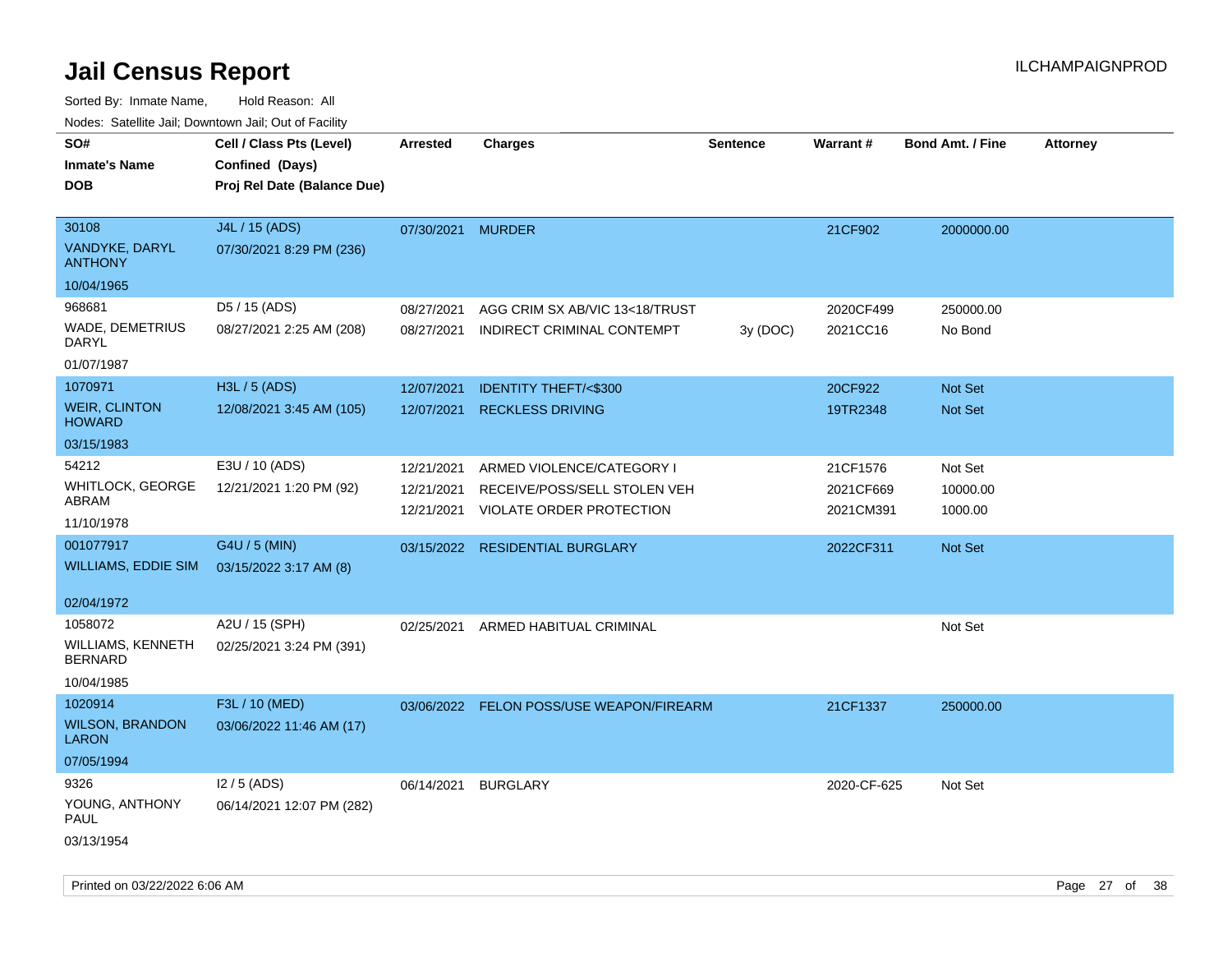Sorted By: Inmate Name, Hold Reason: All Nodes: Satellite Jail; Downtown Jail; Out of Facility

**Total Downtown Jail: 63 Males: 63 Females: 0 Unknown: 0**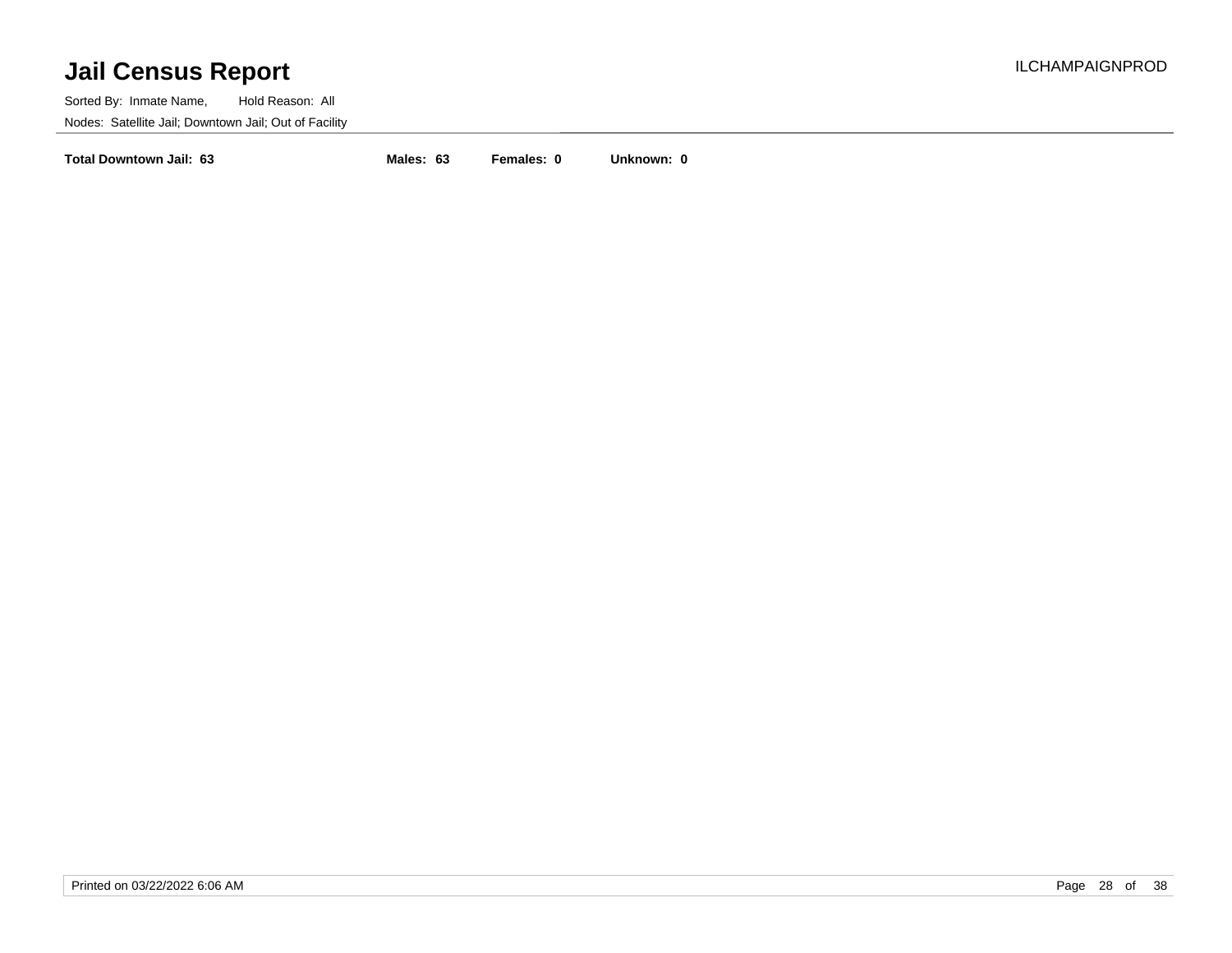Sorted By: Inmate Name, Hold Reason: All Nodes: Satellite Jail; Downtown Jail; Out of Facility

| <b>Out of Facility</b><br>SO#<br><b>Inmate's Name</b><br><b>DOB</b> | Cell / Class Pts (Level)<br>Confined (Days)<br>Proj Rel Date (Balance Due) | <b>Arrested</b>          | <b>Charges</b>                                                  | <b>Sentence</b> | <b>Warrant#</b>      | <b>Bond Amt. / Fine</b> | <b>Attorney</b> |
|---------------------------------------------------------------------|----------------------------------------------------------------------------|--------------------------|-----------------------------------------------------------------|-----------------|----------------------|-------------------------|-----------------|
| 001078621                                                           | <b>KAN / 10 (MED)</b>                                                      | 12/23/2021               | <b>RESIDENTIAL BURGLARY</b>                                     |                 | 21CF1582             | <b>Not Set</b>          |                 |
| BAILEY, DANIEL SCOTT 12/23/2021 9:44 AM (90)                        |                                                                            | 01/14/2022               | <b>PROBATION VIOLATION</b>                                      |                 | 21CF1445             | <b>Not Set</b>          |                 |
| 05/09/1999                                                          |                                                                            |                          |                                                                 |                 |                      |                         |                 |
| 19971<br><b>LYNN</b>                                                | EHD<br>BARNESKE, RAYMOND 11/09/2021 9:32 AM (134)                          | 11/09/2021               | DRIVING RVK/SUSP DUI/SSS 4-9                                    |                 | 2021CF968            | Not Set                 |                 |
| 08/17/1961                                                          | 5/6/2022 (0.00)                                                            |                          |                                                                 |                 |                      |                         |                 |
| 516062                                                              | <b>KAN / 15 (MAX)</b>                                                      | 02/22/2021               | <b>PHONE HARASSMENT/2+</b>                                      |                 | 20CF194              | 5000.00                 |                 |
| <b>BENNETT, JOHN</b><br><b>MICHAEL</b>                              | 02/22/2021 10:47 AM (394)                                                  | 02/22/2021               | AGG DISCH FIR/VEH/PC OFF/FRMAN                                  |                 | 21CF210              | No Bond                 |                 |
| 04/30/1986                                                          |                                                                            |                          |                                                                 |                 |                      |                         |                 |
| 33993<br><b>BOOKER, STEPHON</b>                                     | KAN / 10 (MED)<br>06/14/2021 7:42 PM (282)                                 | 06/14/2021               | AGGRAVATED DOMESTIC BATTERY<br>POSSESSING A CONTROLLED SUBSTANC |                 | 21CF688              | Not Set                 |                 |
| <b>MONTELL</b>                                                      |                                                                            | 06/14/2021<br>06/14/2021 | PAROLE REVOCATION                                               |                 | 21CF657<br>CH2103612 | Not Set<br>No Bond      |                 |
| 06/11/1971                                                          |                                                                            |                          |                                                                 |                 |                      |                         |                 |
| 38273                                                               | <b>EHD</b>                                                                 | 02/23/2022               | AGG DUI/NO VALID DL                                             |                 | 2020CF1371           | <b>Not Set</b>          |                 |
| <b>BRADLEY,</b><br><b>CHRISTOPHER</b>                               | 02/23/2022 9:14 AM (28)                                                    |                          |                                                                 |                 |                      |                         |                 |
| 02/24/1974                                                          | 4/7/2022 (0.00)                                                            |                          |                                                                 |                 |                      |                         |                 |
| 1074315                                                             | KAN / 15 (MAX)                                                             | 07/27/2021               | AGG DISCHARGE FIREARM/VEH/SCH                                   |                 | 21CF927              | Not Set                 |                 |
| <b>BRIGGS, PATRICK</b><br><b>MONTAY</b>                             | 08/03/2021 4:56 PM (232)                                                   |                          |                                                                 |                 |                      |                         |                 |
| 08/05/2001                                                          |                                                                            |                          |                                                                 |                 |                      |                         |                 |
| 001078065                                                           | <b>KAN / 10 (ADS)</b>                                                      | 06/17/2021               | AGG BATTERY/DISCHARGE FIREARM                                   |                 | 21CF704              | 1000000.00              |                 |
| <b>BROWN, CHARMAN</b><br><b>LAKEEF</b>                              | 06/17/2021 12:32 PM (279)                                                  |                          |                                                                 |                 |                      |                         |                 |

11/30/2002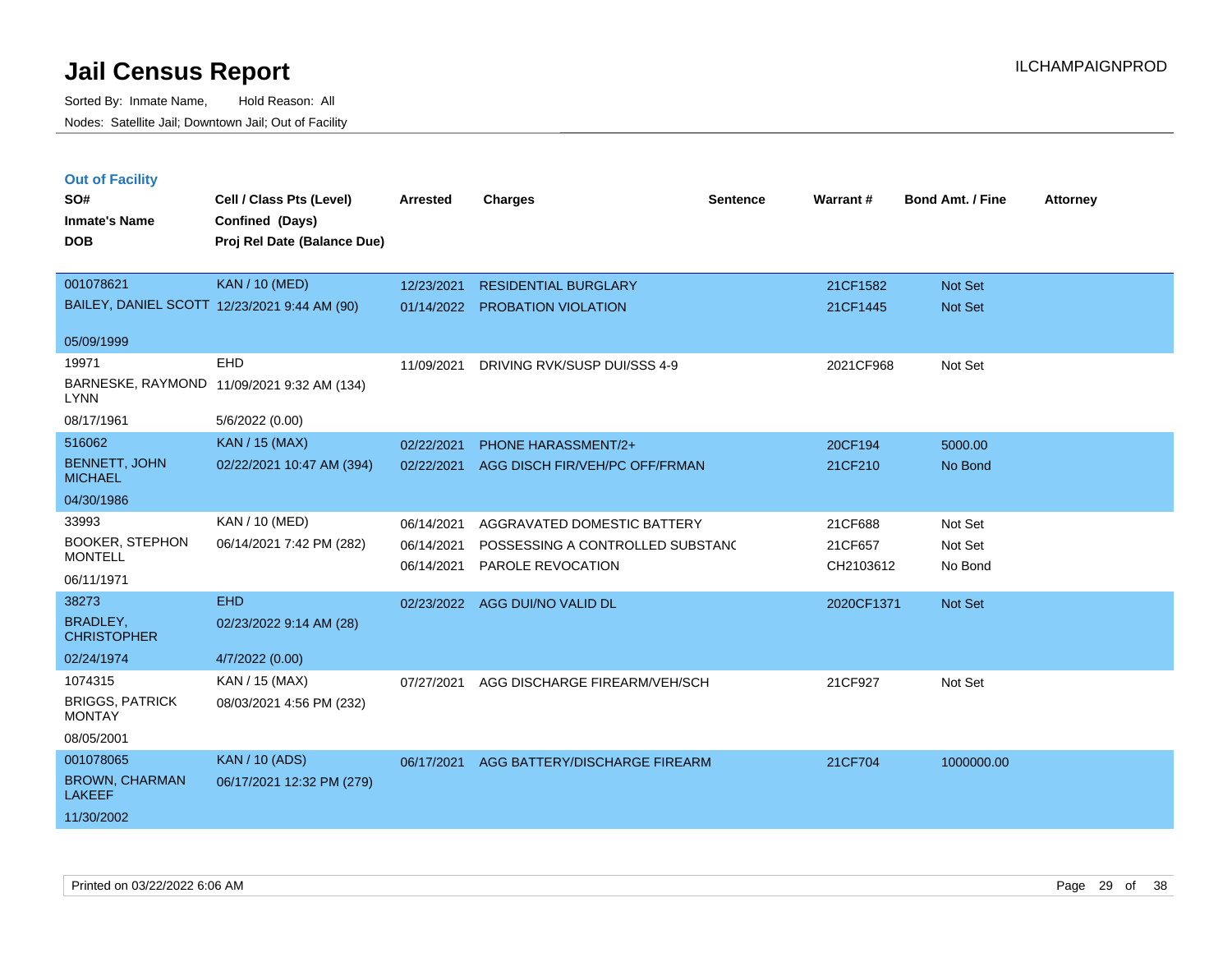| <u>Rodos.</u> Odiolino dali, Downtown dali, Odi of Fabilit |                             |            |                                      |                 |            |                         |                 |
|------------------------------------------------------------|-----------------------------|------------|--------------------------------------|-----------------|------------|-------------------------|-----------------|
| SO#                                                        | Cell / Class Pts (Level)    | Arrested   | <b>Charges</b>                       | <b>Sentence</b> | Warrant#   | <b>Bond Amt. / Fine</b> | <b>Attorney</b> |
| <b>Inmate's Name</b>                                       | Confined (Days)             |            |                                      |                 |            |                         |                 |
| <b>DOB</b>                                                 | Proj Rel Date (Balance Due) |            |                                      |                 |            |                         |                 |
|                                                            |                             |            |                                      |                 |            |                         |                 |
| 1038554                                                    | KAN / 15 (MAX)              | 08/18/2021 | DELIVERY OF OR POSSESSION OF W/INT   |                 | 21CF1009   | No Bond                 |                 |
| <b>BROWN, CORRION</b><br><b>DEVONTAE</b>                   | 08/18/2021 5:40 PM (217)    | 08/18/2021 | ARMED HABITUAL CRIMINAL              |                 | 21CF1162   | Not Set                 |                 |
| 04/19/1995                                                 |                             |            |                                      |                 |            |                         |                 |
| 1038579                                                    | KAN / 15 (MAX)              | 08/18/2021 | FELON POSS/USE WEAPON/FIREARM        |                 | 21CF1010   | Not Set                 |                 |
| BROWN, MARKEL<br><b>RIKKI</b>                              | 08/18/2021 2:05 PM (217)    |            |                                      |                 |            |                         |                 |
| 01/06/1995                                                 |                             |            |                                      |                 |            |                         |                 |
| 1003006                                                    | <b>KAN / 15 (MAX)</b>       | 08/19/2021 | FELON POSS/USE MACHINE GUN           |                 | 21CF1011   | No Bond                 |                 |
| <b>BROWN, ROCKEITH</b><br><b>JAVONTE</b>                   | 08/19/2021 12:55 AM (216)   |            |                                      |                 |            |                         |                 |
| 07/23/1991                                                 |                             |            |                                      |                 |            |                         |                 |
| 1068812                                                    | KAN / 15 (MAX)              | 12/21/2021 | FELON POSS/USE FIREARM PRIOR         |                 | 21CF1568   | Not Set                 |                 |
| BRYANT, DANNY<br><b>EUGENE</b>                             | 12/21/2021 1:50 PM (92)     | 12/21/2021 | AGG DISCHARGE FIREARM/OCC VEH        |                 | 21CF741    | Not Set                 |                 |
| 11/22/1989                                                 |                             |            |                                      |                 |            |                         |                 |
| 987334                                                     | KAN / 15 (MAX)              | 03/10/2021 | ATTEMPT (FIRST DEGREE MURDER)        |                 | 19CF689    | Not Set                 |                 |
| CAIN, ISAIAH<br><b>DEPRIEST</b>                            | 03/10/2021 2:22 PM (378)    |            |                                      |                 |            |                         |                 |
| 12/23/1990                                                 |                             |            |                                      |                 |            |                         |                 |
| 992962                                                     | KAN / 15 (ADS)              | 05/25/2021 | MURDER/INTENT TO KILL/INJURE         |                 | 2018CF1045 | 1000000.00              |                 |
| CAMPBELL, KEITH<br><b>KNAQEEB</b>                          | 05/25/2021 1:19 PM (302)    |            |                                      |                 |            |                         |                 |
| 07/22/1991                                                 |                             |            |                                      |                 |            |                         |                 |
| 001078576                                                  | <b>KAN / 15 (MAX)</b>       | 11/09/2021 | UNLAWFUL USE OF A WEAPON             |                 | 21CF1383   | <b>Not Set</b>          |                 |
| <b>CARTER, DEMONDRE</b><br><b>DAVON</b>                    | 11/09/2021 6:01 PM (134)    |            |                                      |                 |            |                         |                 |
| 05/27/2001                                                 |                             |            |                                      |                 |            |                         |                 |
| 1064992                                                    | KAN / 15 (MAX)              |            | 09/20/2021 ARMED VIOLENCE/CATEGORY I |                 | 21CF1137   | Not Set                 |                 |
| CARTER, KEJUAN<br><b>JAVONTE</b>                           | 09/20/2021 11:42 PM (184)   |            |                                      |                 |            |                         |                 |
| 06/27/1998                                                 |                             |            |                                      |                 |            |                         |                 |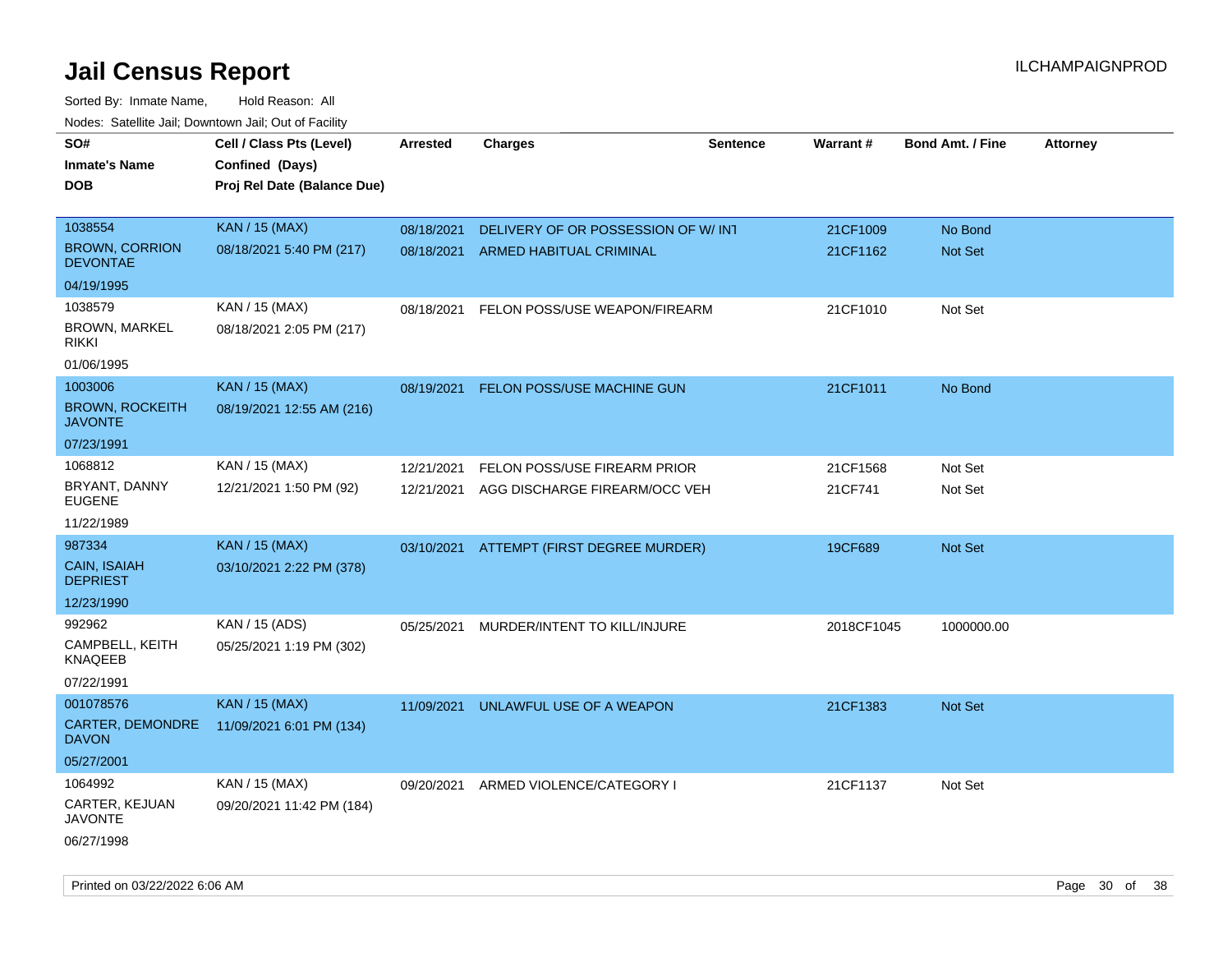| SO#                                          | Cell / Class Pts (Level)    | <b>Arrested</b> | <b>Charges</b>                                          | <b>Sentence</b> | <b>Warrant#</b>      | <b>Bond Amt. / Fine</b> | <b>Attorney</b> |
|----------------------------------------------|-----------------------------|-----------------|---------------------------------------------------------|-----------------|----------------------|-------------------------|-----------------|
| <b>Inmate's Name</b>                         | Confined (Days)             |                 |                                                         |                 |                      |                         |                 |
| <b>DOB</b>                                   | Proj Rel Date (Balance Due) |                 |                                                         |                 |                      |                         |                 |
| 001078729                                    | <b>KAN / 15 (ADS)</b>       |                 | 01/02/2022 MURDER/INTENT TO KILL/INJURE                 |                 | 20CF396              | 1000000.00              |                 |
| <b>CARTER, TROY</b><br><b>DEMON</b>          | 01/02/2022 10:29 AM (80)    |                 |                                                         |                 |                      |                         |                 |
| 01/02/2004                                   |                             |                 |                                                         |                 |                      |                         |                 |
| 001078461                                    | KAN / 10 (MED)              | 10/07/2021      | AGG UNLAWFUL USE WEAPON/PERSON                          |                 | 2021CF1209           | No Bond                 |                 |
| COLE, ERIC JOSE                              | 10/08/2021 12:25 AM (166)   | 10/07/2021      | AGG DOMESTIC BATTERY/STRANGLE                           |                 | 2021CF1208           | Not Set                 |                 |
| 01/24/2002                                   |                             |                 |                                                         |                 |                      |                         |                 |
| 1048488                                      | <b>KAN / 10 (ADS)</b>       | 12/30/2021      | ARMED VIOLENCE/CATEGORY I                               |                 | 2022CF4              | Not Set                 |                 |
| <b>COLSON, WAYNE</b><br><b>ARTHUR, Third</b> | 12/30/2021 8:27 AM (83)     |                 |                                                         |                 |                      |                         |                 |
| 10/14/1995                                   |                             |                 |                                                         |                 |                      |                         |                 |
| 57733                                        | KAN / 15 (SPH)              | 02/25/2020      | <b>HOMICIDE</b>                                         |                 | 2020-CF250           | 2000000.00              |                 |
| CRAIG, ANTOINE<br><b>DARRELL</b>             | 02/25/2020 4:08 PM (757)    | 02/25/2020      | FELON POSS/USE WEAPON/FIREARM                           |                 | 19CF-1827            | 80000.00                |                 |
| 10/09/1982                                   |                             |                 |                                                         |                 |                      |                         |                 |
| 001077939                                    | <b>KAN / 10 (MED)</b>       | 05/10/2021      | FIREARM/FOID INVALID/NOT ELIG                           |                 | 21CF526              | No Bond                 |                 |
| <b>CROSS, PATRICK</b><br><b>DONTRELLE</b>    | 05/10/2021 7:31 PM (317)    | 06/02/2021      | POSS STOLEN VEHICLE > \$25,000                          |                 | 21CF612              | Not Set                 |                 |
| 11/07/2001                                   |                             |                 |                                                         |                 |                      |                         |                 |
| 25022                                        | EHD / 10 (MED)              | 02/17/2022      | AGG DUI/2/PASS <16                                      |                 | 2021CF560            | No Bond                 |                 |
| <b>CRUMP, ROBERT</b><br><b>ANTHONY</b>       | 02/17/2022 11:48 AM (34)    |                 |                                                         |                 |                      |                         |                 |
| 02/06/1966                                   | 5/14/2022 (0.00)            |                 |                                                         |                 |                      |                         |                 |
| 1061304                                      | <b>KAN / 15 (MAX)</b>       | 10/11/2021      | ARMED HABITUAL CRIMINAL                                 |                 | 21CF1226             | No Bond                 |                 |
| <b>DORRIS, KEMION</b><br><b>DAETOCE</b>      | 10/11/2021 7:30 PM (163)    | 10/11/2021      | ARMED HABITUAL CRIMINAL<br><b>HOME INVASION/FIREARM</b> |                 | 21CF1227<br>21CF1228 | No Bond                 |                 |
| 11/19/1997                                   |                             | 10/11/2021      |                                                         |                 |                      | No Bond                 |                 |
| 57266                                        | <b>EHD</b>                  |                 | 03/09/2022 SPEEDING 35+ MPH OVER LIMIT                  |                 | 2020TR6885           | Not Set                 |                 |
| FISCUS, DAKOTA VAN<br><b>MICHAEL</b>         | 03/09/2022 9:07 AM (14)     |                 |                                                         |                 |                      |                         |                 |
| 03/16/1981                                   | 3/22/2022 (0.00)            |                 |                                                         |                 |                      |                         |                 |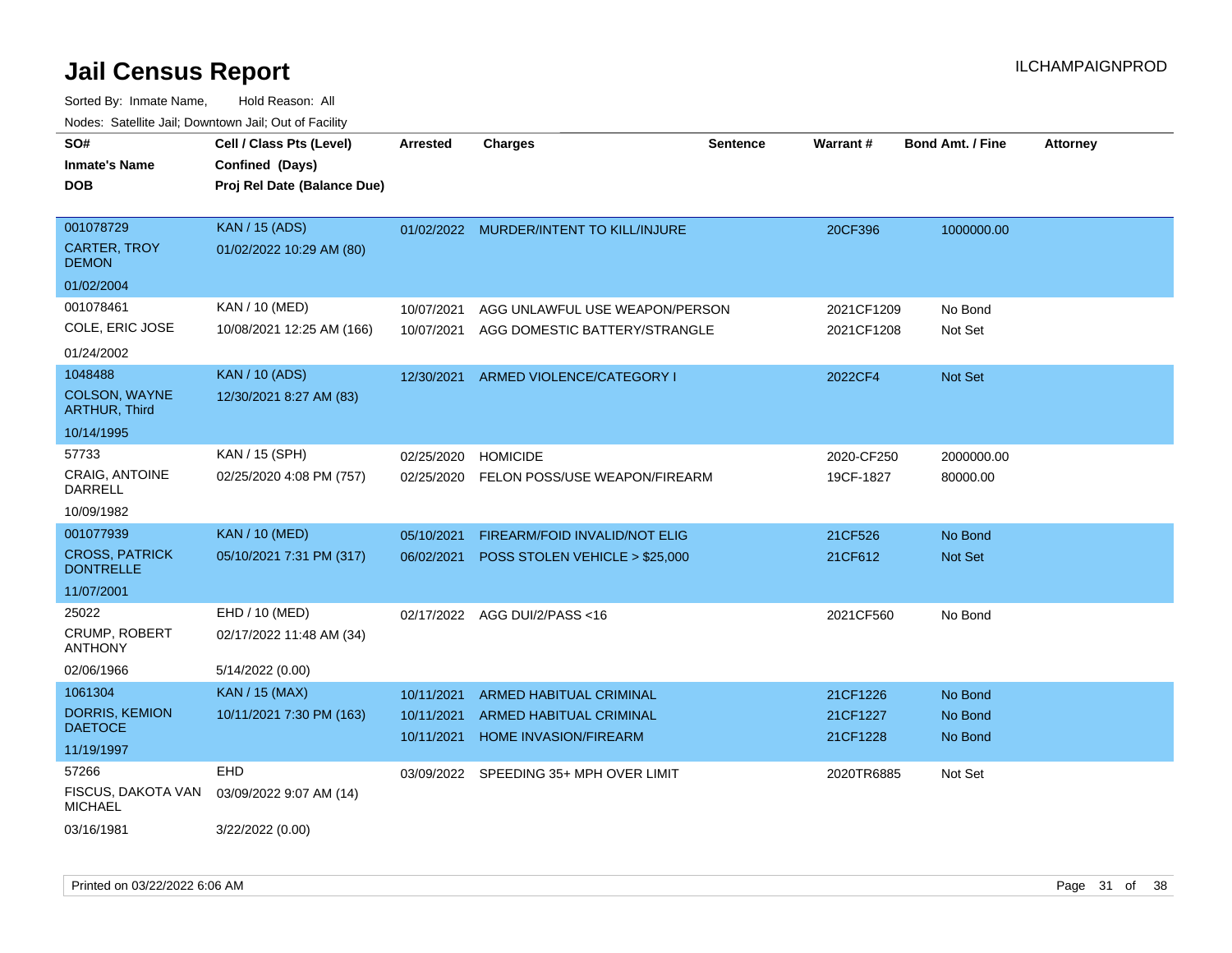| SO#<br><b>Inmate's Name</b>             | Cell / Class Pts (Level)<br>Confined (Days)  | <b>Arrested</b>      | <b>Charges</b>                            | <b>Sentence</b> | <b>Warrant#</b> | <b>Bond Amt. / Fine</b> | <b>Attorney</b> |
|-----------------------------------------|----------------------------------------------|----------------------|-------------------------------------------|-----------------|-----------------|-------------------------|-----------------|
| <b>DOB</b>                              | Proj Rel Date (Balance Due)                  |                      |                                           |                 |                 |                         |                 |
|                                         |                                              |                      |                                           |                 |                 |                         |                 |
| 1013012                                 | <b>KAN / 15 (MAX)</b>                        | 07/08/2021           | ATTEMPT (FIRST DEGREE MURDER)             |                 | 2021CF790       | 1000000.00              |                 |
| <b>GARY, XAVIER LAMAR</b>               | 07/08/2021 9:24 AM (258)                     | 07/08/2021           | <b>FELON POSS/USE FIREARM PRIOR</b>       |                 | 2020CF650       | 25000.00                |                 |
|                                         |                                              | 07/08/2021           | <b>FELON POSS/USE FIREARM PRIOR</b>       |                 | 21CF798         | <b>Not Set</b>          |                 |
| 12/14/1991                              |                                              |                      |                                           |                 |                 |                         |                 |
| 1065946                                 | KAN / 10 (MED)                               | 09/04/2021           | AGG BATTERY/DISCHARGE FIREARM             |                 | 21CF1057        | 750000.00               |                 |
| GODBOLT, DESMOND                        | 09/04/2021 1:17 AM (200)                     | 09/04/2021           | <b>RESIST/OBSTRUCTING A PEACE OFFICEF</b> |                 | 21CM407         | Not Set                 |                 |
| <b>DEVONTAE</b>                         |                                              |                      |                                           |                 |                 |                         |                 |
| 11/15/1997                              |                                              |                      |                                           |                 |                 |                         |                 |
| 1070118                                 | <b>KAN / 15 (MAX)</b>                        | 08/31/2021           | <b>AGGRAVATED DOMESTIC BATTERY</b>        |                 | 21CF1049        | No Bond                 |                 |
| <b>GRAHAM, CORTEZ</b><br><b>LAMON</b>   | 08/31/2021 9:32 PM (204)                     | 09/02/2021           | PROBATION VIOLATION                       |                 | 21CF55          | <b>Not Set</b>          |                 |
| 03/31/1976                              |                                              |                      |                                           |                 |                 |                         |                 |
| 1076506                                 | KAN / 15 (MAX)                               | 09/17/2021           | AGG UUW/PERSON/CM THREAT VIOL             |                 | 21CF1131        | Not Set                 |                 |
|                                         | GRAY, JAMARH EMERE 09/17/2021 10:41 AM (187) | 09/20/2021           | <b>DOMESTIC BATTERY</b>                   |                 | 21CM430         | Not Set                 |                 |
| 06/21/2003                              |                                              |                      |                                           |                 |                 |                         |                 |
| 1055117                                 | <b>EHD</b>                                   | 02/15/2022           | AGG BATTERY/PUBLIC PLACE                  |                 | 2021CM47        | <b>Not Set</b>          |                 |
| <b>GREAM, JOHN</b><br><b>ROBERT LEE</b> | 02/15/2022 10:44 AM (36)                     |                      |                                           |                 |                 |                         |                 |
| 08/23/1996                              | 6/13/2022 (0.00)                             |                      |                                           |                 |                 |                         |                 |
| 1037683                                 | EHD                                          | 02/23/2022           | AGG DUI/LIC SUSP OR REVOKED               |                 | 2020CF350       | Not Set                 |                 |
| HARRISON, HAROLD<br><b>RAY</b>          | 02/23/2022 10:01 AM (28)                     | 02/23/2022 AGG DUI/3 |                                           |                 | 2020CF1351      | Not Set                 |                 |
| 11/30/1963                              | 5/22/2022 (0.00)                             |                      |                                           |                 |                 |                         |                 |
| 1045186                                 | <b>KAN / 15 (MAX)</b>                        | 08/16/2021           | ARMED VIOLENCE/CATEGORY I                 |                 | 21CF934         | 1000000.00              |                 |
| HOLBROOK, JOHNNIE                       | 08/16/2021 11:07 AM (219)                    | 08/16/2021           | FELON POSS/USE WEAPON/FIREARM             |                 | 19CF968         | <b>Not Set</b>          |                 |
| <b>MATHIS</b>                           |                                              | 08/16/2021           | AGG FLEEING POLICE/21 MPH OVER            |                 | 21CF988         | Not Set                 |                 |
| 07/19/1996                              |                                              | 08/16/2021           | FELON POSS/USE WEAPON/FIREARM             |                 | 21CF989         | Not Set                 |                 |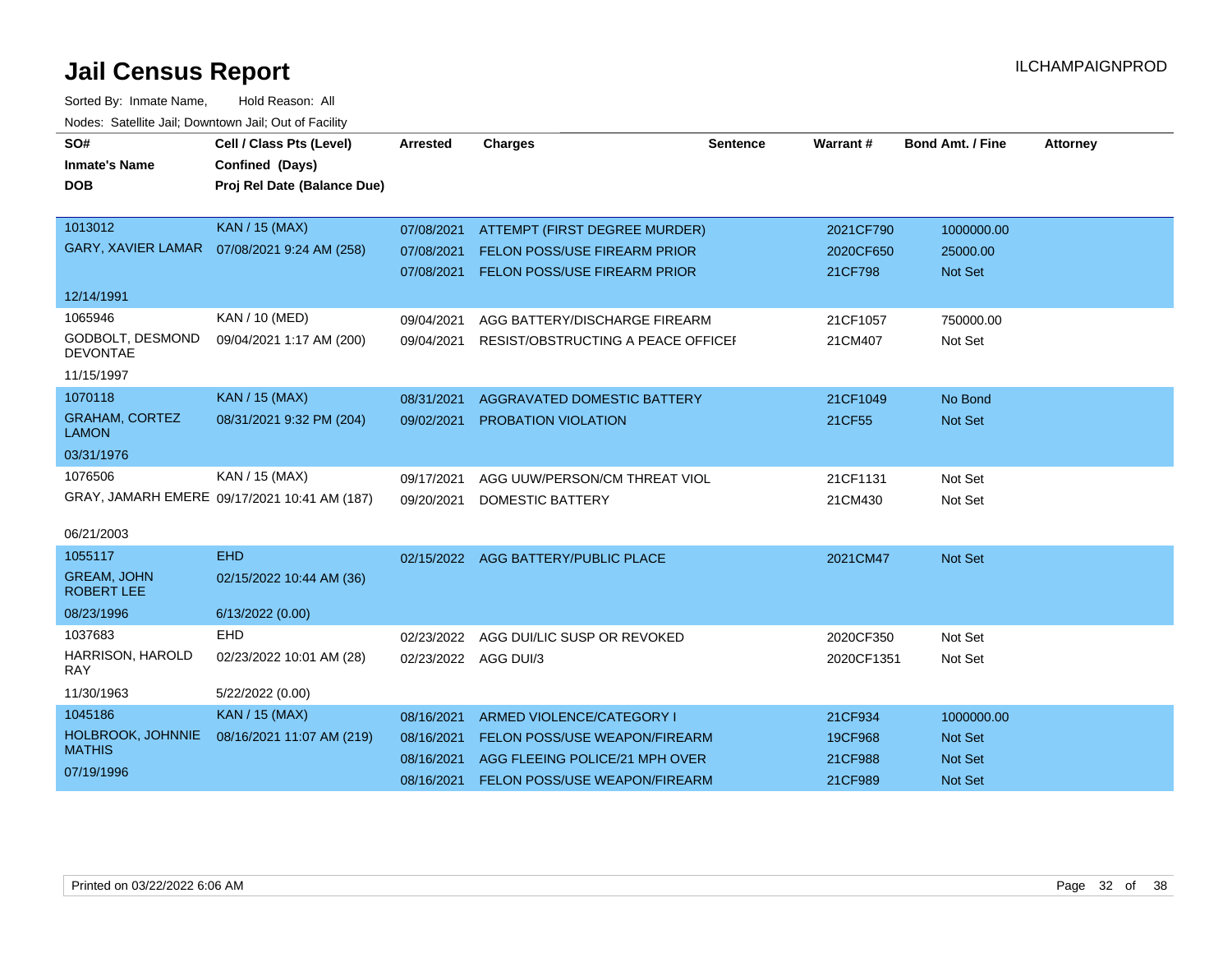Sorted By: Inmate Name, Hold Reason: All Nodes: Satellite Jail; Downtown Jail; Out of Facility

| roacs. Catellite Jall, Downtown Jall, Out of Facility |                                                                            |                 |                                         |                 |            |                         |                 |
|-------------------------------------------------------|----------------------------------------------------------------------------|-----------------|-----------------------------------------|-----------------|------------|-------------------------|-----------------|
| SO#<br><b>Inmate's Name</b><br><b>DOB</b>             | Cell / Class Pts (Level)<br>Confined (Days)<br>Proj Rel Date (Balance Due) | <b>Arrested</b> | <b>Charges</b>                          | <b>Sentence</b> | Warrant#   | <b>Bond Amt. / Fine</b> | <b>Attorney</b> |
|                                                       |                                                                            |                 |                                         |                 |            |                         |                 |
| 972300                                                | <b>KAN / 10 (MED)</b>                                                      | 12/22/2021      | <b>RESIDENTIAL BURGLARY</b>             |                 | 18CF1691   | 25000.00                |                 |
| <b>HOLT, MICHAEL</b><br><b>TERRELL</b>                | 12/22/2021 8:36 AM (91)                                                    | 12/22/2021      | AGG CRIM SEX ABUSE/VICTIM <9            |                 | 19CF1277   | 250000.00               |                 |
| 12/25/1989                                            |                                                                            |                 |                                         |                 |            |                         |                 |
| 001078146                                             | KAN / 15 (MAX)                                                             | 07/09/2021      | AGG BATTERY/DISCHARGE FIREARM           |                 | 21CF795    | 1000000.00              |                 |
| HUNT, TEIGAN<br><b>JAZAIREO</b>                       | 07/09/2021 12:41 PM (257)                                                  | 07/09/2021      | ARMED ROBBERY/ARMED W/FIREARM           |                 | 21CF806    | Not Set                 |                 |
| 05/14/2003                                            |                                                                            |                 |                                         |                 |            |                         |                 |
| 989743                                                | <b>KAN / 15 (ADS)</b>                                                      | 04/13/2021      | AGGRAVATED DOMESTIC BATTERY             |                 | 21CF399    | Not Set                 |                 |
| <b>JACKSON, STEVE</b><br><b>ALLEN</b>                 | 04/13/2021 2:45 AM (344)                                                   |                 |                                         |                 |            |                         |                 |
| 06/04/1991                                            |                                                                            |                 |                                         |                 |            |                         |                 |
| 001078788                                             | KAN / 5 (ADS)                                                              |                 | 01/21/2022 AGGRAVATED BATTERY           |                 | 22CF93     | Not Set                 |                 |
|                                                       | JOHNSON, BRENTON Z 01/21/2022 8:33 PM (61)                                 |                 |                                         |                 |            |                         |                 |
|                                                       |                                                                            |                 |                                         |                 |            |                         |                 |
| 08/07/1987                                            |                                                                            |                 |                                         |                 |            |                         |                 |
| 57271                                                 | <b>EHD</b>                                                                 | 03/08/2022      | DRIVING RVK/SUSP DUI/SSS 4-9            |                 | 2021CF34   | <b>Not Set</b>          |                 |
| <b>KEYS, CAPREE</b><br><b>REMONE</b>                  | 03/08/2022 9:17 AM (15)                                                    |                 | 03/08/2022 DRIVING RVK/SUSP DUI/SSS 4-9 |                 | 2020CF1116 | Not Set                 |                 |
| 11/23/1982                                            | 9/3/2022(0.00)                                                             |                 |                                         |                 |            |                         |                 |
| 1064445                                               | KAN / 15 (MAX)                                                             | 04/23/2021      | AGG DISCHARGE FIREARM/OCC VEH           |                 | 2021CF295  | 500000.00               |                 |
| LARUE, TERENCE                                        | 04/23/2021 11:18 AM (334)                                                  | 04/23/2021      | POSSESS 15<100 GRAMS COCAINE            |                 | 19CF1052   | 10000.00                |                 |
| <b>TRAMEL</b>                                         |                                                                            | 04/23/2021      | FELON POSS/USE FIREARM/PAROLE           |                 | 21CF899    | Not Set                 |                 |
| 12/23/1998                                            |                                                                            |                 |                                         |                 |            |                         |                 |
| 001078237                                             | <b>KAN / 15 (ADS)</b>                                                      | 08/03/2021      | AGG DISCHARGE FIREARM/OCC VEH           |                 | 21CF928    | No Bond                 |                 |
| LAWS, TERON<br><b>RAMONTE</b>                         | 08/03/2021 6:29 PM (232)                                                   |                 |                                         |                 |            |                         |                 |
| 04/03/2001                                            |                                                                            |                 |                                         |                 |            |                         |                 |
| 001078470                                             | KAN / 15 (MAX)                                                             |                 | 10/10/2021 MURDER/INTENT TO KILL/INJURE |                 | 21CF1221   | Not Set                 |                 |
| LEE, AMAHRION<br>JA'MERE                              | 10/10/2021 1:23 PM (164)                                                   |                 |                                         |                 |            |                         |                 |
| 11/05/2002                                            |                                                                            |                 |                                         |                 |            |                         |                 |

Printed on 03/22/2022 6:06 AM Page 33 of 38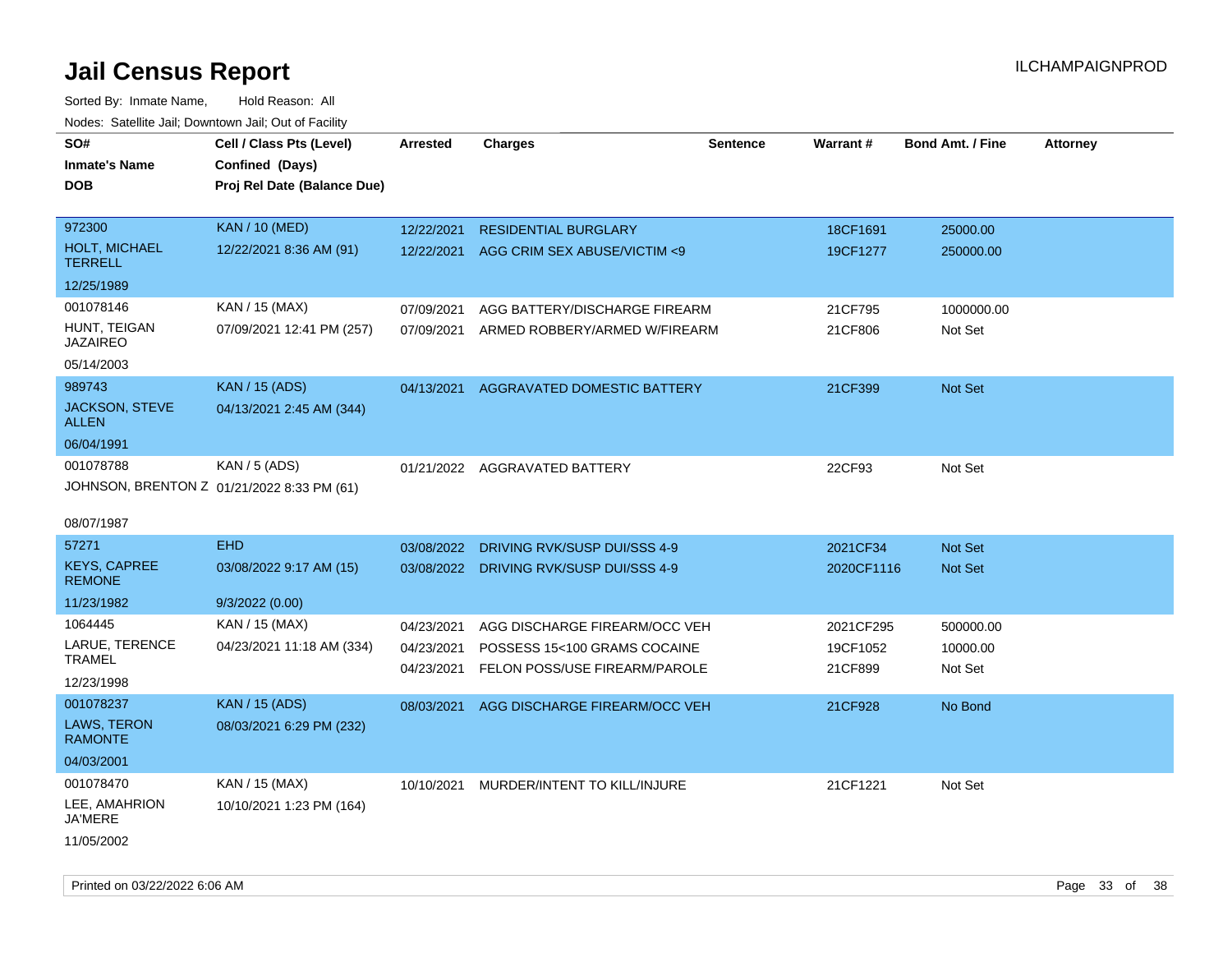Sorted By: Inmate Name, Hold Reason: All Nodes: Satellite Jail; Downtown Jail; Out of Facility

| SO#<br><b>Inmate's Name</b><br><b>DOB</b>       | Cell / Class Pts (Level)<br>Confined (Days)<br>Proj Rel Date (Balance Due) | Arrested             | <b>Charges</b>                 | <b>Sentence</b> | Warrant#    | Bond Amt. / Fine | <b>Attorney</b> |
|-------------------------------------------------|----------------------------------------------------------------------------|----------------------|--------------------------------|-----------------|-------------|------------------|-----------------|
| 56792                                           | <b>KAN / 10 (MED)</b>                                                      | 02/02/2021           | <b>ARMED HABITUAL CRIMINAL</b> |                 | 2021CF141   | 500000.00        |                 |
| LILLARD, LAWRENCE<br><b>TYRONE</b>              | 02/02/2021 2:11 PM (414)                                                   | 02/22/2021           | DRIVING ON REVOKED LICENSE     |                 | 21TR426     | 5000.00          |                 |
| 10/20/1982                                      |                                                                            |                      |                                |                 |             |                  |                 |
| 40877                                           | EHD                                                                        | 02/01/2022 AGG DUI/3 |                                |                 | 2020CF986   | Not Set          |                 |
| MABRY-HALL,<br><b>REBECCA SUE</b>               | 02/01/2022 9:32 AM (50)                                                    |                      |                                |                 |             |                  |                 |
| 03/21/1971                                      |                                                                            |                      |                                |                 |             |                  |                 |
| 001078575                                       | <b>KAN / 10 (MED)</b>                                                      | 11/09/2021           | <b>GUNRUNNING</b>              |                 | 21CF1330    | 750000.00        |                 |
| <b>MCLAURIN, KEYON A</b>                        | 11/09/2021 12:41 PM (134)                                                  |                      |                                |                 |             |                  |                 |
| 11/19/2002                                      |                                                                            |                      |                                |                 |             |                  |                 |
| 1011046                                         | KAN / 15 (ADS)                                                             | 04/10/2021           | ATTEMPT (FIRST DEGREE MURDER)  |                 | 21CF392     | Not Set          |                 |
| <b>MILES, DARRION</b><br><b>ANTONIO KEVONTA</b> | 04/11/2021 12:46 AM (346)                                                  |                      |                                |                 |             |                  |                 |
| 03/18/1990                                      |                                                                            |                      |                                |                 |             |                  |                 |
| 001077278                                       | <b>KAN / 15 (MAX)</b>                                                      | 10/06/2020           | MURDER/INTENT TO KILL/INJURE   |                 | 2020CF146   | 2000000.00       |                 |
| MILLER, D'ANDRE                                 | 10/06/2020 12:49 PM (533)                                                  | 10/06/2020           | AGG FLEEING POLICE/21 MPH OVER |                 | 2019CF1171  | 50000.00         |                 |
| 09/08/1986                                      |                                                                            |                      |                                |                 |             |                  |                 |
| 001078712                                       | KAN / 10 (MED)                                                             | 12/23/2021           | AGG DISCH FIREARM/1ST AID PERS |                 | 21CF1581    | Not Set          |                 |
| MONTGOMERY,<br><b>RASHARD MYKI</b>              | 12/23/2021 4:27 PM (90)                                                    |                      |                                |                 |             |                  |                 |
| 11/05/2001                                      |                                                                            |                      |                                |                 |             |                  |                 |
| 1026477                                         | <b>KAN / 15 (ADS)</b>                                                      | 09/21/2021           | AGG DISCHARGE FIREARM/OCC VEH  |                 | 21CF1138    | <b>Not Set</b>   |                 |
| NEWBILL, DEVONTRE<br>LAMONT                     | 09/21/2021 2:27 AM (183)                                                   | 09/22/2021           | <b>PROBATION VIOLATION</b>     |                 | 20CF577     | <b>Not Set</b>   |                 |
| 11/22/1993                                      |                                                                            |                      |                                |                 |             |                  |                 |
| 1072907                                         | <b>KAN</b>                                                                 | 07/14/2021           | ATTEMPT (FIRST DEGREE MURDER)  |                 | 2021-CF-832 | 2000000.00       |                 |
| NIKOLAEV, YEVGENIY                              | 07/14/2021 10:10 PM (252)                                                  | 07/14/2021           | CRIMINAL DAMAGE <\$500/SCHOOL  |                 | 2021CF840   | 5000.00          |                 |

10/06/1983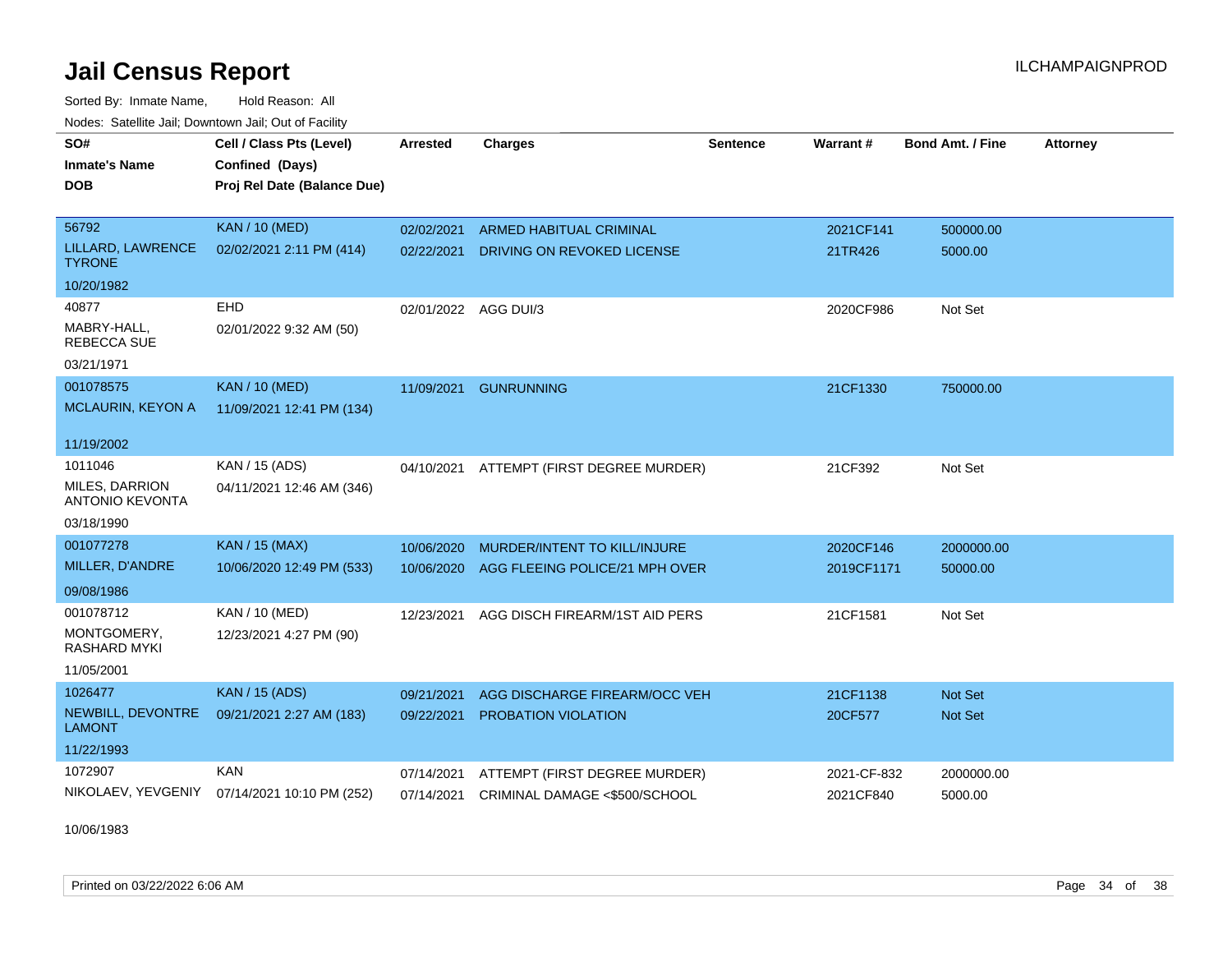| SO#                               | Cell / Class Pts (Level)                      | <b>Arrested</b> | <b>Charges</b>                           | <b>Sentence</b> | Warrant#    | <b>Bond Amt. / Fine</b> | <b>Attorney</b> |
|-----------------------------------|-----------------------------------------------|-----------------|------------------------------------------|-----------------|-------------|-------------------------|-----------------|
| <b>Inmate's Name</b>              | Confined (Days)                               |                 |                                          |                 |             |                         |                 |
| <b>DOB</b>                        | Proj Rel Date (Balance Due)                   |                 |                                          |                 |             |                         |                 |
|                                   |                                               |                 |                                          |                 |             |                         |                 |
| 001078558                         | <b>KAN / 10 (MED)</b>                         | 11/03/2021      | UNLAWFUL USE OF A WEAPON                 |                 | 21CF1352    | <b>Not Set</b>          |                 |
| PARRISH, DOMINIC<br>WALTER        | 11/03/2021 1:25 PM (140)                      |                 |                                          |                 |             |                         |                 |
| 08/23/2001                        |                                               |                 |                                          |                 |             |                         |                 |
| 001078063                         | KAN / 15 (MAX)                                | 06/15/2021      | AGG CRIM SEX ASSAULT/WEAPON              |                 | 2021CF678   | 1000000.00              |                 |
|                                   | PERRY, ROBERT Junior 06/15/2021 4:37 PM (281) | 06/15/2021      | <b>ROBBERY</b>                           |                 | 2021CF159   | 25000.00                |                 |
|                                   |                                               |                 |                                          |                 |             |                         |                 |
| 12/21/1990                        |                                               |                 |                                          |                 |             |                         |                 |
| 001078799                         | <b>KAN / 10 (MED)</b>                         |                 | 01/27/2022 FIREARM/FOID INVALID/NOT ELIG |                 | 22CF116     | Not Set                 |                 |
| PURNELL, MARKISE<br><b>MONROE</b> | 01/27/2022 9:50 AM (55)                       |                 |                                          |                 |             |                         |                 |
| 07/13/2002                        |                                               |                 |                                          |                 |             |                         |                 |
| 001077614                         | KAN / 15 (MAX)                                | 01/17/2021      | ATTEMPT (FIRST DEGREE MURDER)            |                 | 21CF66      | Not Set                 |                 |
| <b>DEVON</b>                      | ROBINSON, DONTRELL 01/17/2021 3:08 PM (430)   |                 |                                          |                 |             |                         |                 |
| 09/22/2002                        |                                               |                 |                                          |                 |             |                         |                 |
| 1061216                           | <b>KAN / 10 (MED)</b>                         | 06/22/2021      | <b>HOME INVASION/FIREARM</b>             |                 | 21CF727     | <b>Not Set</b>          |                 |
| RUNGE, ANDRE<br><b>MARSEAN</b>    | 06/22/2021 4:42 PM (274)                      |                 |                                          |                 |             |                         |                 |
| 12/05/1997                        |                                               |                 |                                          |                 |             |                         |                 |
| 650295                            | PIA / 50 (MAX)                                | 04/22/2020      | CRIMINAL SEXUAL ASSAULT                  |                 | 2020-CF407  | 750000.00               |                 |
| SANDAGE, JERALD                   | 04/22/2020 6:30 AM (700)                      | 04/22/2020      | <b>CRIMINAL SEXUAL ASSAULT</b>           |                 | 2020-CF408  | 750000.00               |                 |
| <b>EUGENE</b>                     |                                               | 04/22/2020      | <b>CRIMINAL SEXUAL ABUSE</b>             |                 | 2020-CF409  | 750000.00               |                 |
| 06/07/1971                        |                                               | 04/22/2020      | <b>CRIMINAL SEXUAL ASSAULT</b>           |                 | 2020-CF410  | 750000.00               |                 |
|                                   |                                               | 04/22/2020      | OFFICIAL MISCONDUCT                      |                 | 2019-CF1811 | 25000.00                |                 |
| 59178                             | <b>KAN / 15 (MAX)</b>                         | 12/13/2021      | AGG DISCHARGE FIREARM/OCC VEH            |                 | 21CF1274    | 1500000.00              |                 |
| SANDERS, MICHAEL<br><b>JEAN</b>   | 12/13/2021 4:17 PM (100)                      |                 |                                          |                 |             |                         |                 |
| 12/22/1967                        |                                               |                 |                                          |                 |             |                         |                 |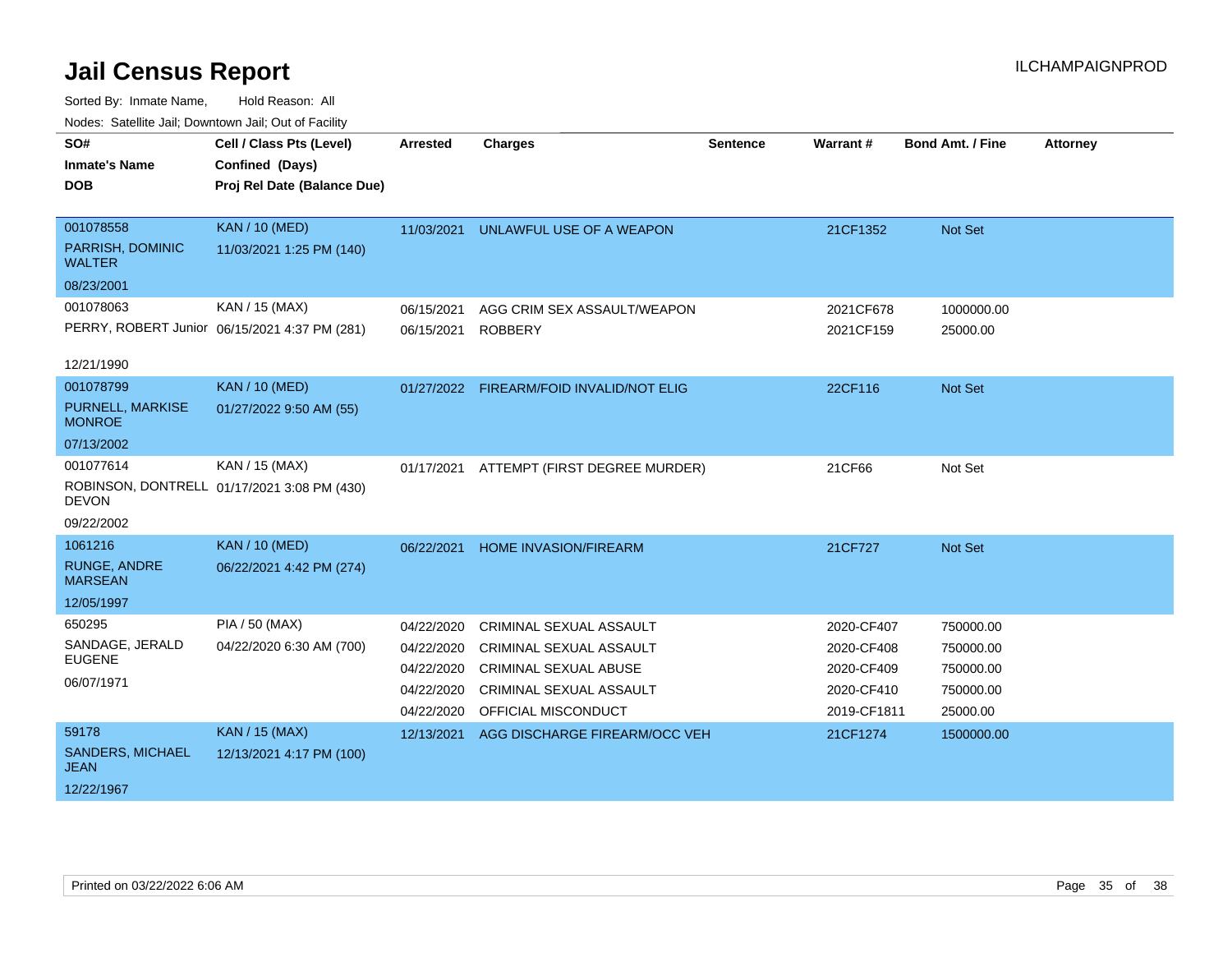Sorted By: Inmate Name, Hold Reason: All Nodes: Satellite Jail; Downtown Jail; Out of Facility

| SO#                                   | Cell / Class Pts (Level)                      | <b>Arrested</b> | <b>Charges</b>                      | <b>Sentence</b> | Warrant#   | <b>Bond Amt. / Fine</b> | <b>Attorney</b> |
|---------------------------------------|-----------------------------------------------|-----------------|-------------------------------------|-----------------|------------|-------------------------|-----------------|
| Inmate's Name                         | Confined (Days)                               |                 |                                     |                 |            |                         |                 |
| <b>DOB</b>                            | Proj Rel Date (Balance Due)                   |                 |                                     |                 |            |                         |                 |
|                                       |                                               |                 |                                     |                 |            |                         |                 |
| 001078704                             | <b>KAN / 15 (MAX)</b>                         | 12/21/2021      | MURDER/INTENT TO KILL/INJURE        |                 | 21CF1575   | <b>Not Set</b>          |                 |
| SHORTER, JAQUAN<br><b>MAURICE</b>     | 12/23/2021 1:23 AM (90)                       |                 |                                     |                 |            |                         |                 |
| 10/08/1998                            |                                               |                 |                                     |                 |            |                         |                 |
| 1062194                               | KAN / 15 (MAX)                                | 02/27/2020      | MURDER/OTHER FORCIBLE FELONY        |                 | 20CF-247   | 1000000.00              |                 |
| SIMMONS, MICHAEL<br>JAMAL             | 02/27/2020 1:11 PM (755)                      | 09/23/2020      | AGG BATTERY/DISCHARGE FIREARM       |                 | 20CF1061   | Not Set                 |                 |
| 11/03/1997                            |                                               |                 |                                     |                 |            |                         |                 |
| 1038158                               | <b>KAN / 10 (MED)</b>                         | 02/04/2022      | <b>CRIMINAL SEX ASSAULT/CONSENT</b> |                 | 22CF146    | <b>Not Set</b>          |                 |
| <b>SMITH, RASHAD</b><br><b>JARECE</b> | 02/04/2022 11:42 PM (47)                      |                 |                                     |                 |            |                         |                 |
| 09/16/1995                            |                                               |                 |                                     |                 |            |                         |                 |
| 001077868                             | KAN / 15 (MAX)                                | 04/21/2021      | ARMED ROBBERY/ARMED W/FIREARM       |                 | 21CF445    | Not Set                 |                 |
| SPEARMENT,<br><b>KENTRELL</b>         | 04/21/2021 9:48 PM (336)                      | 08/19/2021      | FLEEING/ATTEMPT ELUDE OFFICER       |                 | 2021TR1053 | 1000.00                 |                 |
| 01/21/2002                            |                                               |                 |                                     |                 |            |                         |                 |
| 11979                                 | <b>EHD</b>                                    | 01/11/2022      | AGG FLEEING POLICE/21 MPH OVER      |                 | 2021CF629  | <b>Not Set</b>          |                 |
| <b>STARK, JACK LYNN</b>               | 01/11/2022 10:13 AM (71)                      |                 |                                     |                 |            |                         |                 |
| 12/31/1955                            | 4/9/2022 (0.00)                               |                 |                                     |                 |            |                         |                 |
| 001078182                             | $EHD / 5$ (MIN)                               | 12/20/2021      | DRIVING ON REVOKED LICENSE          |                 | 2021CF800  | No Bond                 |                 |
| STRONG, KEVIN<br><b>GARDNER</b>       | 12/20/2021 4:34 PM (93)                       |                 |                                     |                 |            |                         |                 |
| 02/12/1963                            | 6/18/2022 (0.00)                              |                 |                                     |                 |            |                         |                 |
| 65920                                 | <b>KAN / 15 (MAX)</b>                         | 12/21/2021      | ARMED ROBBERY/ARMED W/FIREARM       |                 | 21CF1543   | 100000.00               |                 |
| TAPSCOTT,<br><b>CORNELIUS</b>         | 12/21/2021 10:57 PM (92)                      |                 |                                     |                 |            |                         |                 |
| 07/14/1985                            |                                               |                 |                                     |                 |            |                         |                 |
| 1046632                               | KAN / 15 (MAX)                                | 09/14/2021      | ARMED VIOLENCE/CATEGORY II          |                 | 21CF912    | 750000.00               |                 |
|                                       | TATE, JAVON MARQUIS 09/14/2021 12:10 PM (190) |                 |                                     |                 |            |                         |                 |

08/10/1996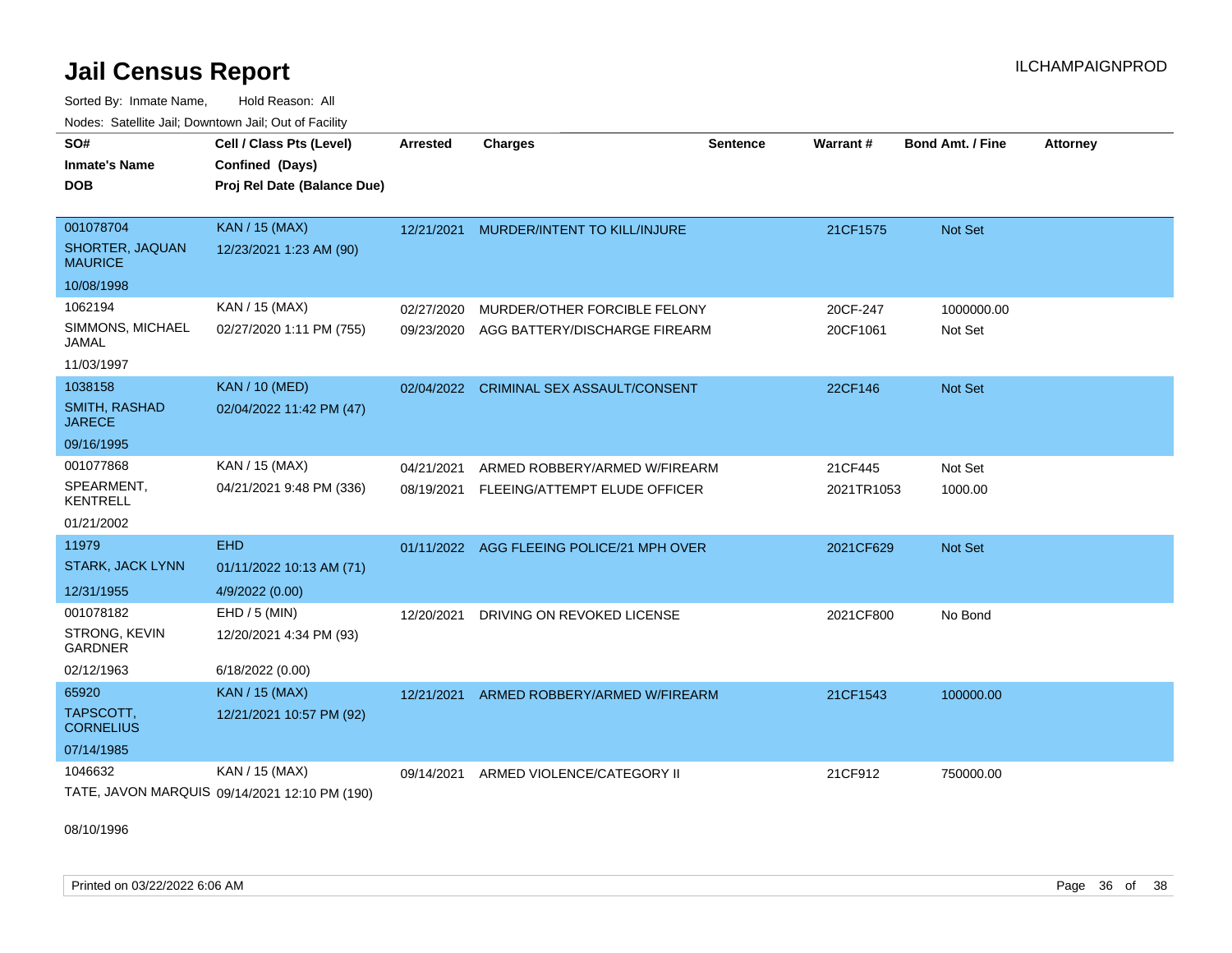| <u>Houco. Catolino dall, Downtown dall, Out of Fuolint</u> |                             |            |                                          |                 |               |                         |                 |
|------------------------------------------------------------|-----------------------------|------------|------------------------------------------|-----------------|---------------|-------------------------|-----------------|
| SO#                                                        | Cell / Class Pts (Level)    | Arrested   | <b>Charges</b>                           | <b>Sentence</b> | Warrant#      | <b>Bond Amt. / Fine</b> | <b>Attorney</b> |
| <b>Inmate's Name</b>                                       | Confined (Days)             |            |                                          |                 |               |                         |                 |
| <b>DOB</b>                                                 | Proj Rel Date (Balance Due) |            |                                          |                 |               |                         |                 |
|                                                            |                             |            |                                          |                 |               |                         |                 |
| 1033031                                                    | KAN / 15 (MAX)              |            | 08/19/2020 *AGG BATTERY W/FIREARM/PERSON |                 | 2020-CF923    | 500000.00               |                 |
| <b>TOMS, ANDREW</b><br><b>CHUCKY</b>                       | 08/19/2020 5:59 PM (581)    |            |                                          |                 |               |                         |                 |
| 09/28/1978                                                 |                             |            |                                          |                 |               |                         |                 |
| 1004142                                                    | KAN / 15 (MAX)              | 10/27/2021 | POSSESSION OF METH/15<100GRAMS           |                 | 2021CF1298    | 1500000.00              |                 |
| TOY, KAYON LARENZ                                          | 10/22/2021 1:01 PM (152)    |            |                                          |                 |               |                         |                 |
|                                                            |                             |            |                                          |                 |               |                         |                 |
| 09/12/1991                                                 |                             |            |                                          |                 |               |                         |                 |
| 001078386                                                  | <b>KAN / 10 (MED)</b>       | 09/14/2021 | <b>POSSESSION OF STOLEN FIREARM</b>      | 3y (DOC)        | 2021CF1099    | No Bond                 |                 |
| <b>TURNER, AMARIO</b>                                      | 09/14/2021 11:42 PM (190)   |            |                                          |                 |               |                         |                 |
| 09/23/2002                                                 |                             |            |                                          |                 |               |                         |                 |
| 961786                                                     | KAN / 15 (ADS)              |            | 01/24/2022 ARMED HABITUAL CRIMINAL       |                 | 22CF104       | Not Set                 |                 |
| <b>WARREN, DESIE</b><br>ARNEZ                              | 01/24/2022 7:23 AM (58)     |            |                                          |                 |               |                         |                 |
| 04/28/1988                                                 |                             |            |                                          |                 |               |                         |                 |
| 1062558                                                    | <b>KAN / 10 (MED)</b>       | 10/02/2021 | <b>FELON POSS/USE WEAPON/FIREARM</b>     |                 | 21CF1185      | Not Set                 |                 |
| <b>WELLS, JIAMANTE</b><br><b>AMORE</b>                     | 10/02/2021 8:29 PM (172)    |            |                                          |                 |               |                         |                 |
| 09/02/1995                                                 |                             |            |                                          |                 |               |                         |                 |
| 1002033                                                    | KAN / 15 (MAX)              | 09/08/2021 | ARMED VIOLENCE/CATEGORY I                |                 | 2021-CF-AWOW  | Not Set                 |                 |
| <b>WEST, ANTONIO</b>                                       | 09/08/2021 11:01 PM (196)   | 09/08/2021 | DRIVING ON SUSPENDED LICENSE             |                 | 2019-TR-11944 | 5000.00                 |                 |
| <b>DEONTA</b>                                              |                             | 09/08/2021 | ARMED ROBBERY/ARMED W/FIREARM            |                 | 2020-CF-1406  | 500000.00               |                 |
| 04/15/1992                                                 |                             | 09/08/2021 | AGG UNLAWFUL USE OF WEAPON/VEH           |                 | 2021-CF-AWOW  | Not Set                 |                 |
|                                                            |                             | 09/08/2021 | OBSTRCT JUSTICE/LEAVE STATE              |                 | 2021-CF-AWOW  | Not Set                 |                 |
| 1022068                                                    | <b>KAN / 15 (ADS)</b>       | 10/10/2021 | FELON POSS/USE WEAPON/FIREARM            |                 | 21CF1212      | Not Set                 |                 |
| <b>WILKINS, MICHAEL</b><br><b>CARL</b>                     | 10/10/2021 5:07 AM (164)    |            |                                          |                 |               |                         |                 |
| 07/10/1992                                                 |                             |            |                                          |                 |               |                         |                 |